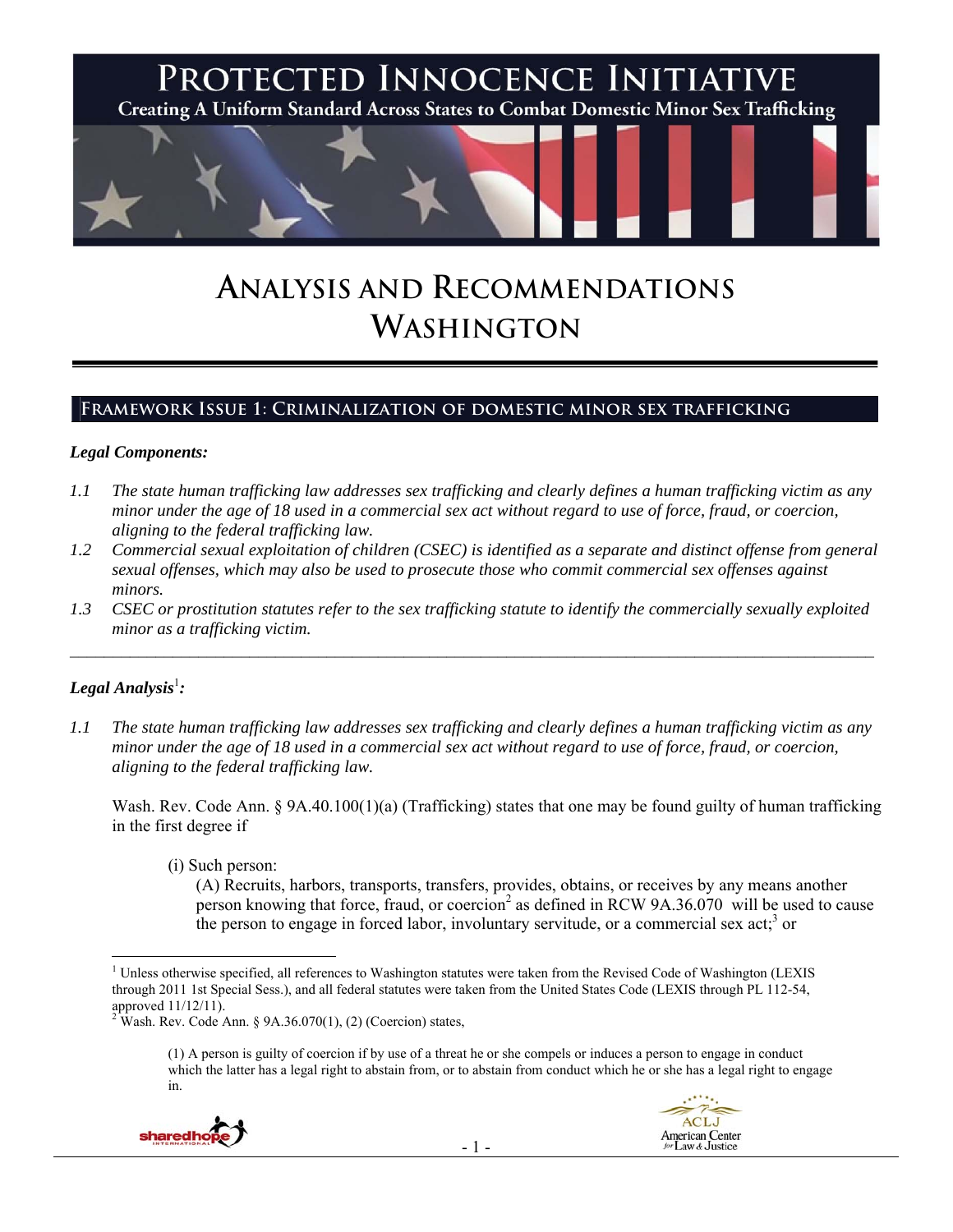(B) Benefits financially or by receiving anything of value from participation in a venture that has engaged in acts set forth in  $(a)(i)(A)$  of this subsection; and

(ii) The acts or venture set forth in  $(a)(i)$  of this subsection:

(A) Involve committing or attempting to commit kidnapping;

(B) Involve a finding of sexual motivation under RCW 9.94A.835 [Special allegation—sexual motivation—procedures];<sup>4</sup>

(C) Involve the illegal harvesting or sale of human organs; or

(D) Result in a death.

While human trafficking in the first degree under Wash. Rev. Code Ann. § 9A.40.100(1)(a) (Trafficking) requires that "the acts or venture" that constitutes human trafficking be sexually motivated or involve kidnapping, the illegal sale of organs, or death, under Wash. Rev. Code Ann. § 9A.40.100(2)(a), human trafficking in the second degree has no similar requirement. Wash. Rev. Code Ann. § 9A.40.100(2)(a) states,

A person is guilty of trafficking in the second degree when such person:

(i) Recruits, harbors, transports, transfers, provides, obtains, or receives by any means another person knowing that force, fraud, or coercion as defined in RCW 9A.36.070 will be used to cause the person to engage in forced labor, involuntary servitude, or a commercial sex act; or (ii) Benefits financially or by receiving anything of value from participation in a venture that has engaged in acts set forth in (a)(i) of this subsection.

Washington's human trafficking statute requires proof of knowledge that force, fraud or coercion were used to cause the victim to engage in involuntary servitude, and there are a number of key terms that are not defined, including involuntary servitude. A conviction under Wash. Rev. Code Ann. § 9A.40.100(1) is punishable as Class A felony, seriousness level XIV, by imprisonment for  $123-397<sup>5</sup>$  months and a possible fine up to \$50,000, while a conviction under Wash. Rev. Code Ann. § 9A.40.100(2) is punishable as Class A felony, seriousness level XII, by imprisonment for 93–318 months, a possible fine up to \$50,000, or both imprisonment and a fine.

(b) Threats as defined in RCW 9A.04.110(27) (a), (b), or (c) [Definitions].

. . . .

Wash. Rev. Code Ann. § 9A.04.110 was amended by 2011 Wash. Sess. Laws 166, which changed subsection (27) to subsection (28).<br><sup>3</sup> Pursuant to Wash. Rev. Code Ann. § 9A.40.010(2) commercial sex act is defined as "any act of sexual contact or sexual

intercourse for which something of value is given or received." 4 Wash. Rev. Code Ann. § 9.94A.835 (Special allegation—sexual motivation—procedures) states,

(1) The prosecuting attorney shall file a special allegation of sexual motivation in every criminal case, felony, gross misdemeanor, or misdemeanor, other than sex offenses as defined in RCW 9.94A.030 when sufficient admissible evidence exists, which, when considered with the most plausible, reasonably foreseeable defense that could be raised under the evidence, would justify a finding of sexual motivation by a reasonable and objective fact finder. (2) In a criminal case wherein there has been a special allegation the state shall prove beyond a reasonable doubt that the accused committed the crime with a sexual motivation. The court shall make a finding of fact of whether or not a sexual motivation was present at the time of the commission of the crime, or if a jury trial is had, the jury shall, if it finds the defendant guilty, also find a special verdict as to whether or not the defendant committed the crime with a sexual motivation.<br>This finding shall not be applied to sex offenses as defined in RCW 9.94A.030. This finding shall not be applied to sex offenses as defined in RCW 9.94A.030. (3) The prosecuting attorney shall not withdraw the special allegation of sexual motivation without approval of the court through an order of dismissal of the special allegation. The court shall not dismiss this special allegation unless it finds that such an order is necessary to correct an error in the initial charging decision or unless there are evidentiary problems which make proving the special allegation doubtful. 5

 Wash. Rev. Code Ann. § 9.94A.510 lists a range of imprisonment terms. Each prison term is dependent on a specific offender score rated from 0–9. Several factors, including prior convictions, are considered in determining each defendant's offender score. Wash. Rev. Code Ann. § 9.94A.525. The sentencing range used throughout this report encompasses the entire offender score range of 0–9.



 <sup>(2) &</sup>quot;Threat" as used in this section means:

<sup>(</sup>a) To communicate, directly or indirectly, the intent immediately to use force against any person who is present at the time; or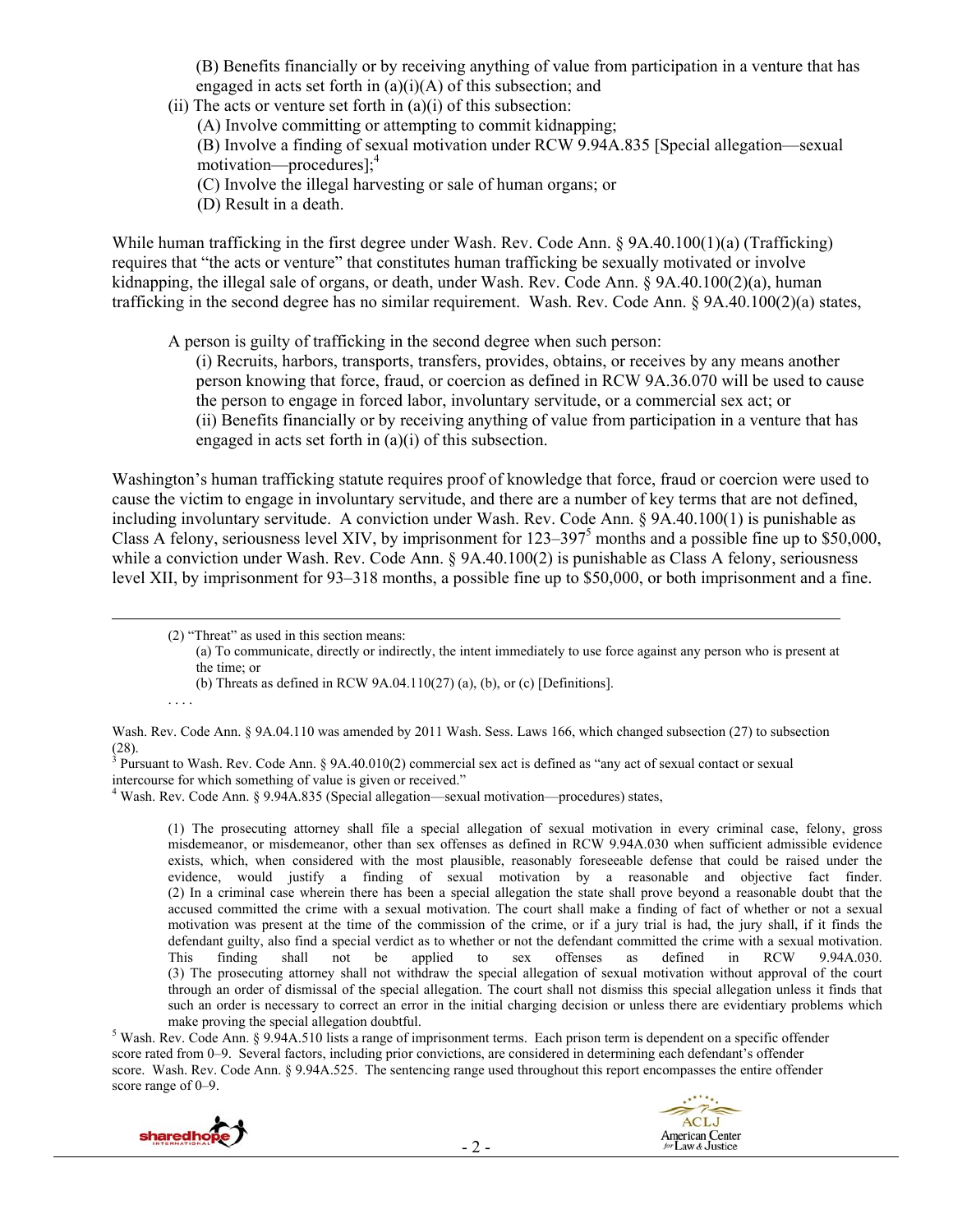Wash. Rev. Code Ann. §§ 9A.40.100(1)(b), (2)(b), 9.94A.515, 9.94A.510, 9.94A.550, 9A.20.021.<sup>6</sup> No separate provision or enhanced penalties apply to the sex trafficking of minors.

- 1.1.1 Recommendation: Amend Wash. Rev. Code Ann. § 9A.40.100 (Human trafficking) to differentiate between the trafficking of a minor and that of an adult and eliminate the requirement to prove force, fraud, or coercion in the sex trafficking of a minor.<sup>7</sup>
- *1.2 Commercial sexual exploitation of children (CSEC) is identified as a separate and distinct offense from general sexual offenses, which may also be used to prosecute those who commit commercial sex offenses against minors.*

The following laws make CSEC distinct crime in Washington:

1. Wash. Rev. Code Ann. § 9.68A.100(1) (Commercial sexual abuse of a minor) states,

A person is guilty of commercial sexual abuse of a minor if:

(a) He or she pays a fee to a minor or a third person as compensation for a minor having engaged in sexual conduct<sup>8</sup> with him or her;

(b) He or she pays or agrees to pay a fee to a minor or a third person pursuant to an understanding that in return therefore such minor will engage in sexual conduct with him or her; or

(c) He or she solicits, offers, or requests to engage in sexual conduct with a minor in return for a fee.

A conviction under Wash. Rev. Code Ann. § 9.68A.100(1) is punishable as a Class B felony, seriousness level VIII, by imprisonment for 21 months to 10 years, a possible fine up to \$20,000, or both imprisonment and a fine.<sup>9</sup> Wash. Rev. Code Ann. §§ 9.68A.100(2), 9.94A.515, 9.94A.510, 9A.20.021.<sup>10</sup>

<sup>(2)</sup> This requirement is in addition to the penalties set forth in RCW 9A.88.110, 9A.88.120 [Additional fee assessment], and 9.68A.100.





 $6$  Wash. Rev. Code Ann. § 10.64.025(1) states, "A defendant who has been found guilty of a felony and is awaiting sentencing shall be detained unless the court finds by clear and convincing evidence that the defendant is not likely to flee or to pose a danger to the safety of any other person or the community if released." The offenses of human trafficking in the first or second degree are two of the felonies for which a defendant "shall be detailed pending sentencing." Wash. Rev. Code Ann. § 10.64.025(2).

<sup>&</sup>lt;sup>7</sup> Subsequent recommendations in this report referring to the state human trafficking law(s) are predicated upon the recommendations contained in Section 1.1 being previously or simultaneously implemented. 8

 $8$  Wash. Rev. Code Ann.  $\S$  9.68A.100(4) defines "sexual conduct" as "sexual intercourse or sexual contact, both as defined in chapter 9A.44 RCW [Sex offenses]." Wash. Rev. Code Ann. § 9A.44.010(1) (Definitions) explains that "sexual intercourse"

<sup>(</sup>a) has its ordinary meaning and occurs upon any penetration, however slight, and

<sup>(</sup>b) Also means any penetration of the vagina or anus however slight, by an object, when committed on one person by another, whether such persons are of the same or opposite sex, except when such penetration is accomplished for medically recognized treatment or diagnostic purposes, and

<sup>(</sup>c) Also means any act of sexual contact between persons involving the sex organs of one person and the mouth or anus of another whether such persons are of the same or opposite sex.

While Wash. Rev. Code Ann. § 9A.44.010(2) defines "sexual contact" as "any touching of the sexual or other intimate parts of a person done for the purpose of gratifying sexual desire of either party or a third party."<br><sup>9</sup> Wash. Rev. Code Ann. § 9A.88.130 (Additional requirements) states,

<sup>(1)</sup> When sentencing or imposing conditions on a person convicted of, or receiving a deferred sentence or deferred prosecution for, violating RCW 9A.88.110 [Patronizing a prostitute] or 9.68A.100, the court must impose a requirement that the offender:

<sup>(</sup>a) Not be subsequently arrested for patronizing a prostitute or \*patronizing a juvenile prostitute; and (b) Remain outside the geographical area, prescribed by the court, in which the person was arrested for violating RCW 9A.88.110 or 9.68A.100, unless such a requirement would interfere with the person's legitimate employment or residence or otherwise be infeasible.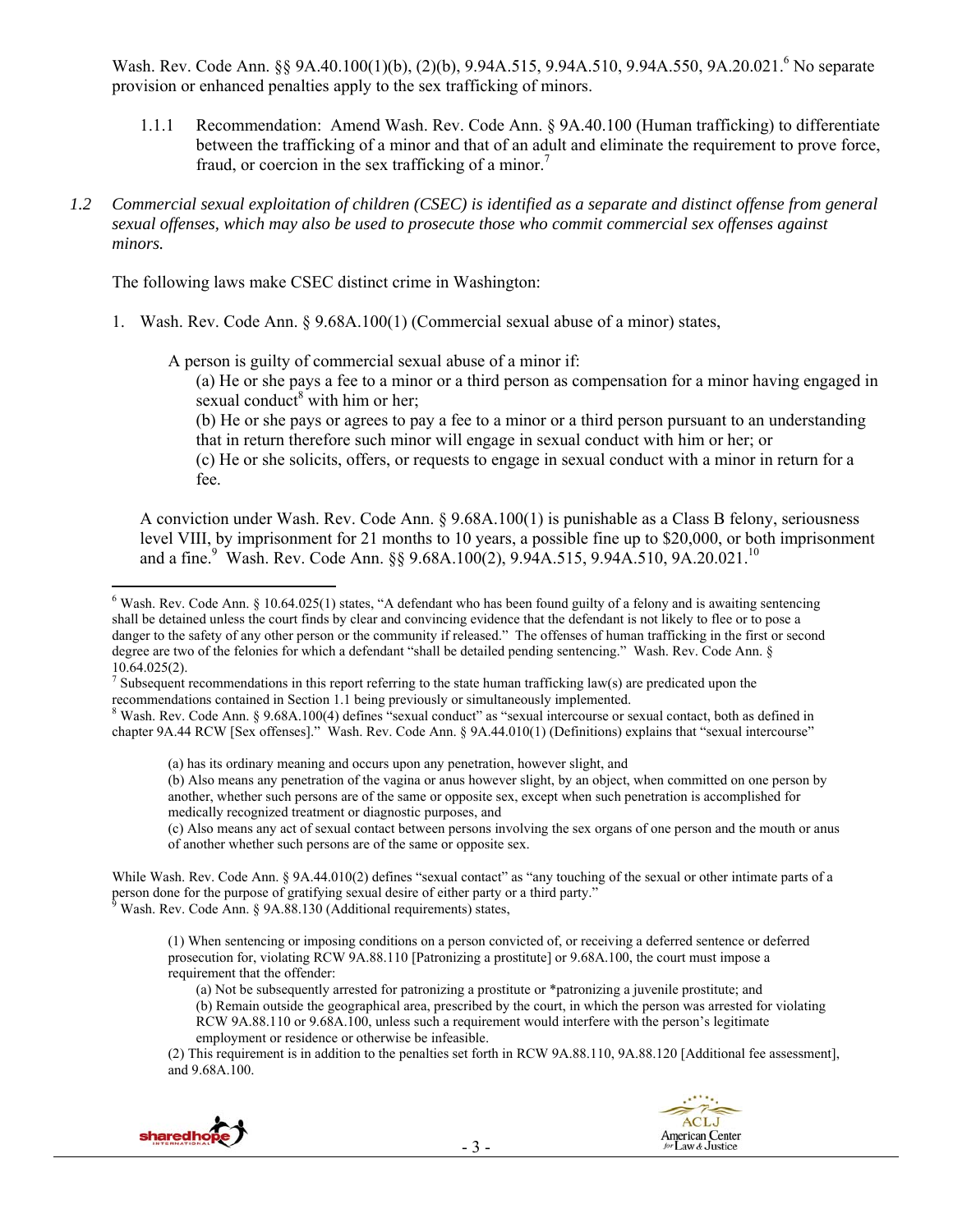2. Wash. Rev. Code Ann. § 9.68A.101(1) (Promoting commercial sexual abuse of a minor) makes it a crime when a person "knowingly advances commercial sexual abuse of a minor or profits from a minor engaged in sexual conduct."<sup>11</sup> Wash. Rev. Code Ann.  $\delta$  9.68A.101(3) states,

(a) A person "advances commercial sexual abuse of a minor" if, acting other than as a minor receiving compensation for personally rendered sexual conduct or as a person engaged in commercial sexual abuse of a minor, he or she causes or aids a person to commit or engage in commercial sexual abuse of a minor, procures or solicits customers for commercial sexual abuse of a minor, provides persons or premises for the purposes of engaging in commercial sexual abuse of a minor, operates or assists in the operation of a house or enterprise for the purposes of engaging in commercial sexual abuse of a minor, or engages in any other conduct designed to institute, aid, cause, assist, or facilitate an act or enterprise of commercial sexual abuse of a minor.

(b) A person "profits from commercial sexual abuse of a minor" if, acting other than as a minor receiving compensation for personally rendered sexual conduct, he or she accepts or receives money or other property pursuant to an agreement or understanding with any person whereby he or she participates or will participate in the proceeds of commercial sexual abuse of a minor.

A conviction under Wash. Rev. Code Ann. § 9.68A.101(1) is punishable as a Class A felony, seriousness level XII, by imprisonment for 93–318 months, a possible fine up to \$50,000, or both imprisonment and a fine. Wash. Rev. Code Ann. §§ 9.68A.101(2), 9.94A.515, 9.94A.510, 9.94A.550.12

3. Wash. Rev. Code Ann. § 9.68A.102(1) (Promoting travel for commercial sexual abuse of a minor) states,

A person commits the offense of promoting travel for commercial sexual abuse of a minor if he or she knowingly sells or offers to sell travel services<sup>13</sup> that include or facilitate travel for the

Additionally, Wash. Rev. Code Ann. § 9A.88.140 (Vehicle impoundment—fees and fine) states,

(1)(a) Upon an arrest for a suspected violation of patronizing a prostitute, promoting prostitution in the first degree, promoting prostitution in the second degree, promoting travel for prostitution, the arresting law enforcement officer may impound the person's vehicle if (i) the motor vehicle was used in the commission of the crime; (ii) the person arrested is the owner of the vehicle or the vehicle is a rental car as defined in RCW 46.04.465; and (iii) either (A) the person arrested has previously been convicted of one of the offenses listed in this subsection or (B) the offense was committed within an area designated under (b) of this subsection.

. . . . (2) Upon an arrest for a suspected violation of commercial sexual abuse of a minor, promoting commercial sexual abuse of a minor, or promoting travel for commercial sexual abuse of a minor, the arresting law enforcement officer shall impound the person's vehicle if (a) the motor vehicle was used in the commission of the crime; and (b) the person arrested is the owner of the vehicle or the vehicle is a rental car as defined in RCW 46.04.465.

<sup>10</sup> Sexual offenses and human trafficking under Wash. Rev. Code Ann. ch. 9A.44 (Sex offenses) and ch. 9.68A (Sexual exploitation of children) are punishable under Wash. Rev. Code Ann. ch. 9A.20 (Classification of crimes), which lays out the maximum penalties for these crimes. The sentencing guidelines outlined in Wash. Rev. Code Ann. § 9.94A.510 (Table 1 sentencing grid), as informed by seriousness levels outlined in Wash. Rev. Code Ann. § 9.94A.515 (Table 2—crimes included within each seriousness level), provide the minimum sentence and the range depending on the offender score. <sup>11</sup> Wash. Rev. Code Ann. § 9.68A.101(4) defines "sexual conduct" as "sexual intercourse or sexual contact, both as defined in

chapter 9A.44 RCW." See supra note 8 for the definition of "sexual conduct" and "sexual intercourse."<br><sup>12</sup> Wash. Rev. Code Ann. § 10.64.025(1) states, "A defendant who has been found guilty of a felony and is awaiting sent shall be detained unless the court finds by clear and convincing evidence that the defendant is not likely to flee or to pose a danger to the safety of any other person or the community if released." The offense of promoting commercial sexual abuse of a minor is one of the felonies covered by this statute. Wash. Rev. Code Ann.  $§$  10.64.025(2).

<sup>13</sup> Wash. Rev. Code Ann. § 9.68A.102(3) states, "travel services' has "the same meaning as defined in RCW 19.138.021 [Definitions]." Wash. Rev. Code Ann. § 19.138.021(7) defines "travel services" as "transportation by air, sea, or ground, hotel or





The asterisk in the statute refers to a reviser's note, which states "The term 'patronizing a juvenile prostitute' was changed to 'commercial sexual abuse of a minor' by 2007 c 368 § 2."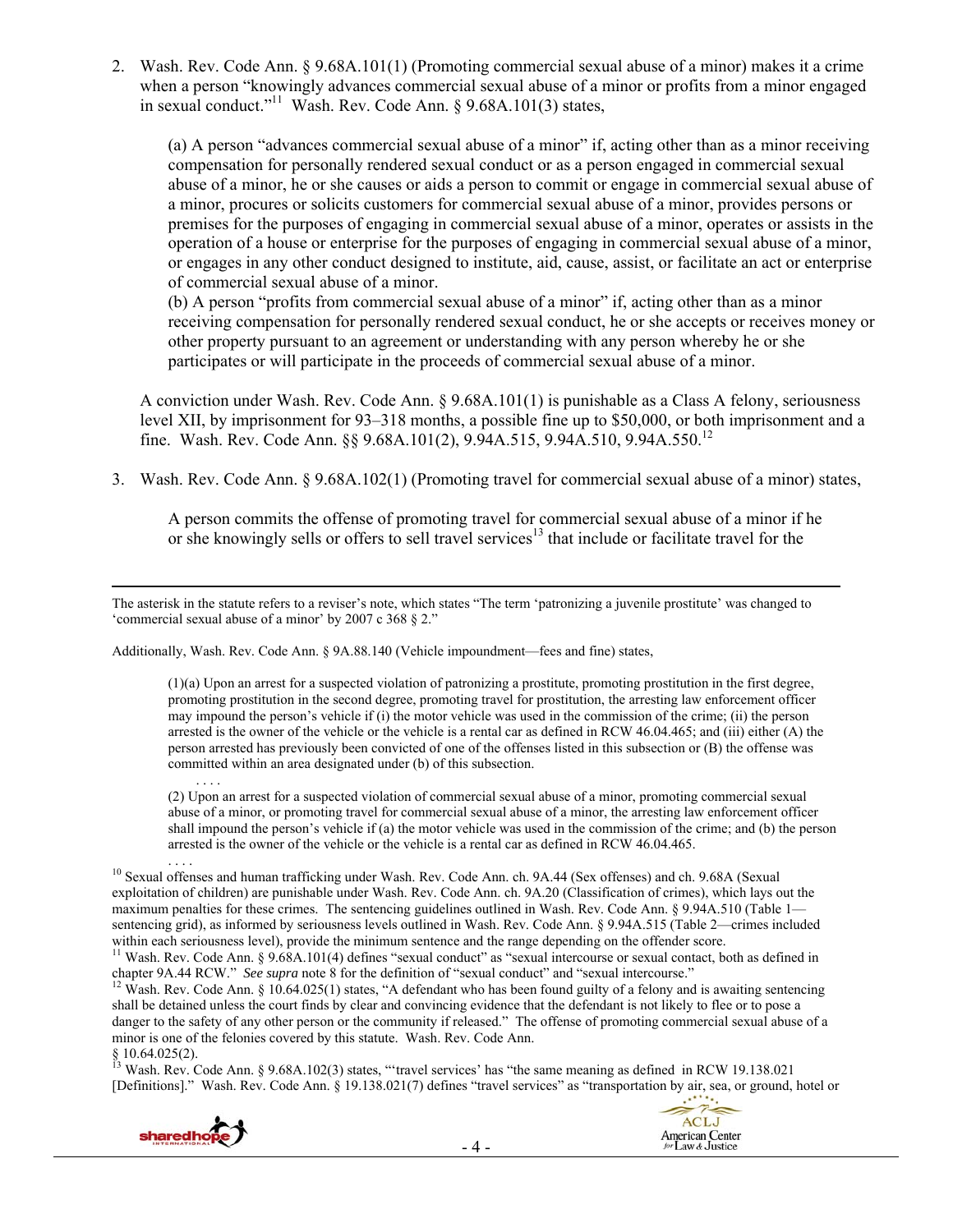purpose of engaging in what would be commercial sexual abuse of a minor or promoting commercial sexual abuse of a minor, if occurring in this state.

A conviction under Wash. Rev. Code Ann. § 9.68A.102(1) is punishable as a Class C felony by imprisonment for up to 12 months, a possible fine up to \$10,000, or both imprisonment and a fine.<sup>14</sup> Wash. Rev. Code Ann. §§ 9.68A.102(2), 9.94A.505(2)(b), 9.94A.550.

4. Wash. Rev. Code Ann. § 9.68A.103(1) (Permitting commercial sexual abuse of a minor) states,

A person is guilty of permitting commercial sexual abuse of a minor if, having possession or control of premises which he or she knows are being used for the purpose of commercial sexual abuse of a minor, he or she fails without lawful excuse to make reasonable effort to halt or abate such use and to make a reasonable effort to notify law enforcement of such use.

A conviction under Wash. Rev. Code Ann. § 9.68A.103(1) is punishable as a gross misdemeanor by imprisonment for up to 364 days, a possible fine up to \$5,000, or both imprisonment and a fine. Wash. Rev. Code Ann. §§ 9.68A.103(2), 9.92.020.

5. Wash. Rev. Code Ann. § 9.68A.040(1) (Sexual exploitation of a minor) states,

A person is guilty of sexual exploitation of a minor if the person:

(a) Compels a minor by threat or force to engage in sexually explicit conduct, knowing that such conduct will be photographed or part of a live performance; (b) Aids, invites, employs, authorizes, or causes a minor to engage in sexually explicit conduct, knowing that such conduct will be photographed or part of a live performance; or (c) Being a parent, legal guardian, or person having custody or control of a minor, permits the minor to engage in sexually explicit conduct, knowing that the conduct will be photographed or part of a live performance.<sup>15</sup>

A conviction under Wash. Rev. Code Ann. § 9.68.040(1) is punishable as a Class B felony, seriousness level IX, by imprisonment of 31 months to 10 years, a fine up to \$20,000, or both imprisonment and a fine. Wash. Rev. Code Ann. §§ 9.68A.040(2), 9A.20.021(1)(b), 9.94A.515, 9.94A.510.

Other crimes against children that are not specifically commercial in nature but may be used in a case of domestic minor sex trafficking include the following:

1. Wash. Rev. Stat. Ann. § 9A.44.073 (Rape of a child in the first degree) states,

(1) A person is guilty of rape of a child in the first degree when the person has sexual intercourse with another who is less than twelve years old and not married to the perpetrator and the perpetrator is at least twenty-four months older than the victim.

custody of the department] if the court finds reasons justifying an exceptional sentence as provided in RCW 9.94A.535.<br><sup>15</sup> Wash. Rev. Code Ann. § 9.68A.011(6) defines a "live performance" as "any play, show, skit, dance, performed or presented to or before an audience of one or more, with or without consideration."





any lodging accommodations, package tours, or vouchers or coupons to be redeemed for future travel or accommodations for a fee, commission, or other valuable consideration."

<sup>14</sup> Wash. Rev. Code Ann. § 9.94A.505(2)(b) (Sentences) explains,

If a standard sentence range has not been established for the offender's crime, the court shall impose a determinate sentence which may include not more than one year of confinement; community restitution work; a term of community custody under RCW 9.94A.702 [Community custody—offenders sentenced for one year or less] not to exceed one year; and/or other legal financial obligations. The court may impose a sentence which provides more than one year of confinement and a community custody term under RCW 9.94A.701 [Community custody—offenders sentenced to the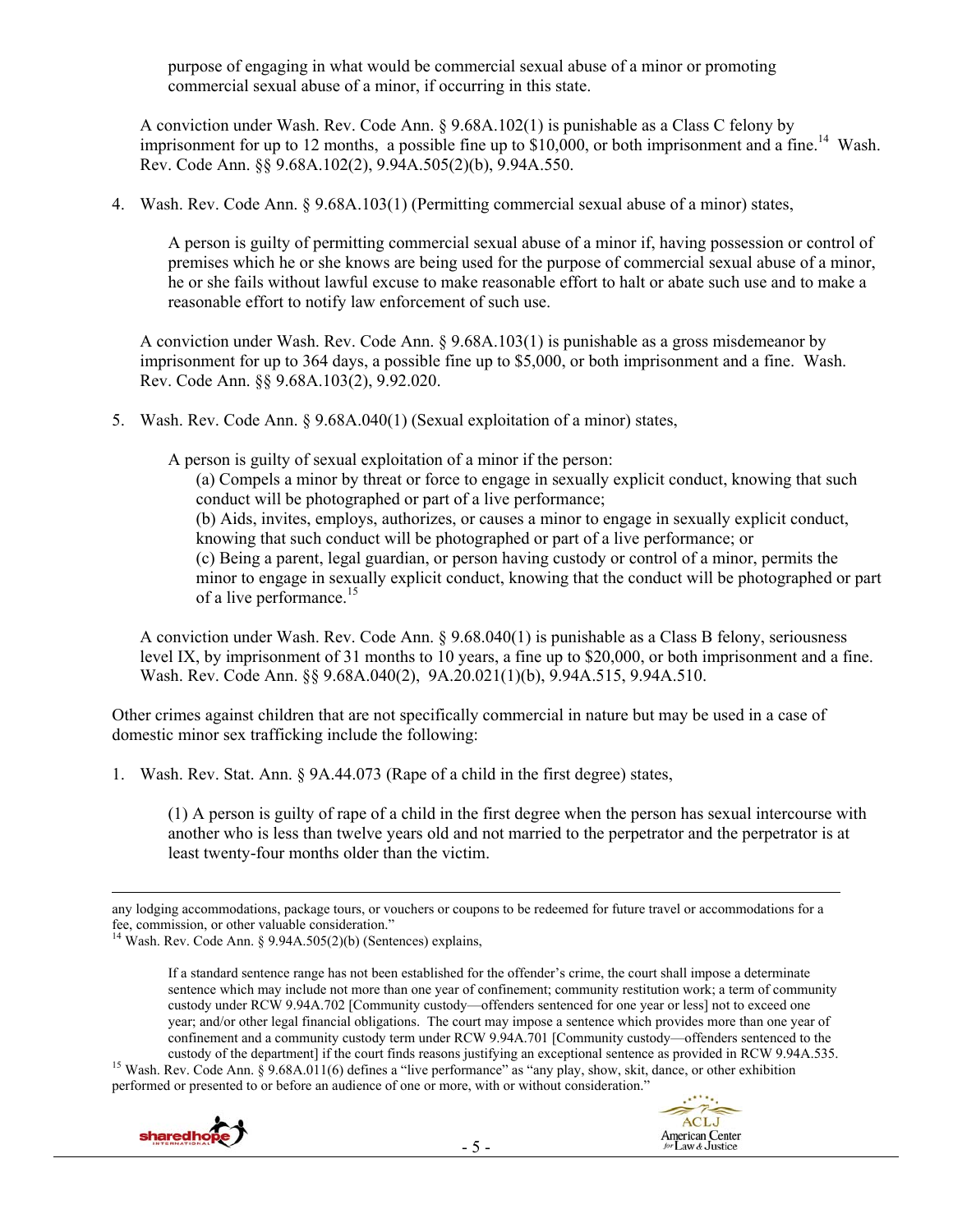(2) Rape of a child in the first degree is a class A felony.

Wash. Rev. Stat. Ann. § 9A.44.073 is a Class A felony offense, seriousness level XII, punishable by imprisonment for 93–123 months, a possible fine up to \$50,000, or both. Wash. Rev. Code Ann. §§ 9A.44.073(2), 9.94A.510, 9.94A.515, 9.94A.550.

2. Wash. Rev. Stat. Ann. § 9A.44.076 (Rape of a child in the second degree) states,

(1) A person is guilty of rape of a child in the second degree when the person has sexual intercourse with another who is at least twelve years old but less than fourteen years old and not married to the perpetrator and the perpetrator is at least thirty-six months older than the victim. (2) Rape of a child in the second degree is a class A felony.

Wash. Rev. Stat. Ann. § 9A.44.076 is a Class A felony offense, seriousness level XI, punishable by imprisonment for 78–102 months, a possible fine up to \$50,000, or both. Wash. Rev. Code Ann. §§ 9A.44.076(2), 9.94A.510, 9.94A.515, 9.94A.550.

3. Wash. Rev. Stat. Ann. § 9A.44.079 (Rape of a child in the third degree) states,

(1) A person is guilty of rape of a child in the third degree when the person has sexual intercourse with another who is at least fourteen years old but less than sixteen years old and not married to the perpetrator and the perpetrator is at least forty-eight months older than the victim. (2) Rape of a child in the third degree is a class C felony.

Wash. Rev. Stat. Ann. § 9A.44.079 is a Class C felony offense, seriousness level VI, punishable by imprisonment for 12–14 months, a possible fine up to \$10,000, or both. Wash. Rev. Code Ann. §§ 9A.44.079(2), 9.94A.510, 9.94A.515, 9.94A.550.

4. Wash. Rev. Stat. Ann. § 9A.44.083 (Child molestation in the first degree) states,

(1) A person is guilty of child molestation in the first degree when the person has, or knowingly causes another person under the age of eighteen to have, sexual contact with another who is less than twelve years old and not married to the perpetrator and the perpetrator is at least thirty-six months older than the victim.

(2) Child molestation in the first degree is a class A felony.

Wash. Rev. Stat. Ann. § 9A.44.083 is a Class A felony offense, seriousness level X, punishable by imprisonment for 51–68 months, a possible fine up to \$50,000, or both. Wash. Rev. Code Ann. §§ 9A.44.083(2), 9.94A.510, 9.94A.515, 9.94A.550.

5. Wash. Rev. Stat. Ann. § 9A.44.086 (Child molestation in the second degree) states,

(1) A person is guilty of child molestation in the second degree when the person has, or knowingly causes another person under the age of eighteen to have, sexual contact with another who is at least twelve years old but less than fourteen years old and not married to the perpetrator and the perpetrator is at least thirty-six months older than the victim.

(2) Child molestation in the second degree is a class B felony.

Wash. Rev. Stat. Ann. § 9A.44.086 is a Class B felony offense, seriousness level VII, punishable by imprisonment for 15–20 months, a possible fine up to \$20,000, or both. Wash. Rev. Code Ann. §§ 9A.44.086(2), 9.94A.510, 9.94A.515, 9.94A.550.



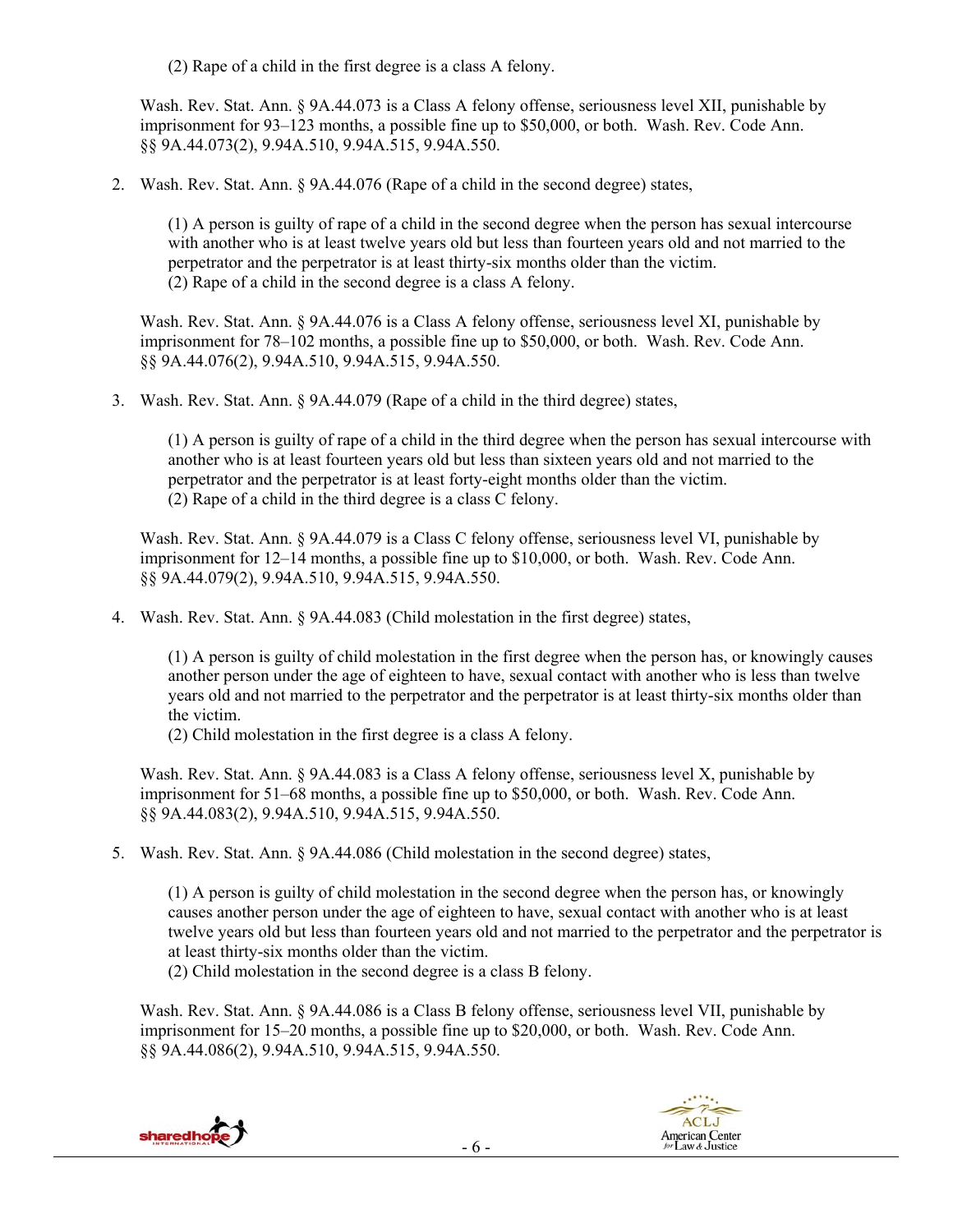6. Wash. Rev. Stat. Ann. § 9A.44.089 (Child molestation in the third degree) states,

(1) A person is guilty of child molestation in the third degree when the person has, or knowingly causes another person under the age of eighteen to have, sexual contact with another who is at least fourteen years old but less than sixteen years old and not married to the perpetrator and the perpetrator is at least forty-eight months older than the victim.

(2) Child molestation in the third degree is a class C felony.

Wash. Rev. Stat. Ann. § 9A.44.089 is a Class C felony offense, seriousness level V, punishable by imprisonment for 6–12 months, a possible fine up to \$10,000, or both. Wash. Rev. Code Ann. §§ 9A.44.089(2), 9.94A.510, 9.94A.515, 9.94A.550.

*1.3 CSEC or prostitution statutes refer to the sex trafficking statute to identify the commercially sexually exploited minor as a trafficking victim.* 

None of the Washington CSEC laws refer to Wash. Rev. Code Ann. § 9A.40.100 (Trafficking). They also do not clarify that CSEC victims are sex trafficking victims. However, Wash. Rev. Code Ann. § 13.40.219 (Arrest for prostitution or prostitution loitering), within the Juvenile Justice Act of 1977, states,

In any proceeding under this chapter related to an arrest for prostitution or prostitution loitering, there is a presumption that the alleged offender meets the criteria for a certification as a victim of a severe form of trafficking in persons as defined in section 7105 of Title 22 of the United States code [the federal Trafficking Victims Protection Act of 2000 (TVPA), as amended], and that the alleged offender is also a victim of commercial sex abuse of a minor.<sup>16</sup>

Also, Wash. Rev. Code Ann. § 9.68A.001 (Legislative findings, intent) expresses the legislative finding that the prevention of child sexual exploitation and abuse is a key concern of the government.<sup>1</sup>

1.3.1 Recommendation: Specifically refer to Wash. Rev. Code Ann. § 9A.40.100 (Trafficking) in the CSEC and juvenile prostitution arrest statutes to identify prostituted minors as victims of sex trafficking.

<sup>. . .</sup> It is the intent of the legislature to encourage these children to engage in prevention and intervention services and to hold those who pay to engage in the sexual abuse of children accountable for the trauma they inflict on children.



<sup>&</sup>lt;sup>16</sup> However, reference to the federal definition of "severe forms of trafficking" in 22 U.S.C. § 7105, combined with the term "certification" in Wash. Rev. Code Ann. § 13.40.219, could prove problematic in application of this presumption. 22 U.S.C § 7105(b)(1)(C), which applies to victims in the United States, provides a definition of "victim of a severe form of trafficking in persons" to include a person "subjected to an act or practice" defined in 22 U.S.C. § 7102(8) who is a minor under 18 or subject to certification under subsection (E). Subsection (E) requires the person to be willing to assist in the investigation and prosecution of the trafficker and to have made an application for a T visa that has not been denied or be "a person whose continued presence in the United States the Attorney General the Secretary of Homeland Security is ensuring in order to effectuate prosecution of traffickers in persons." Clarification is needed that the use of the word "certification" in Wash. Rev. Code Ann. § 13.40.219 does not mean that the victim must have the certification in 22 U.S.C. § 7105(b)(1)(E). <sup>17</sup> Wash. Rev. Code Ann. § 9.68A.001 (Legislative findings, intent) states in part that

The care of children is a sacred trust and should not be abused by those who seek commercial gain or personal gratification based on the exploitation of children. . . . . . . .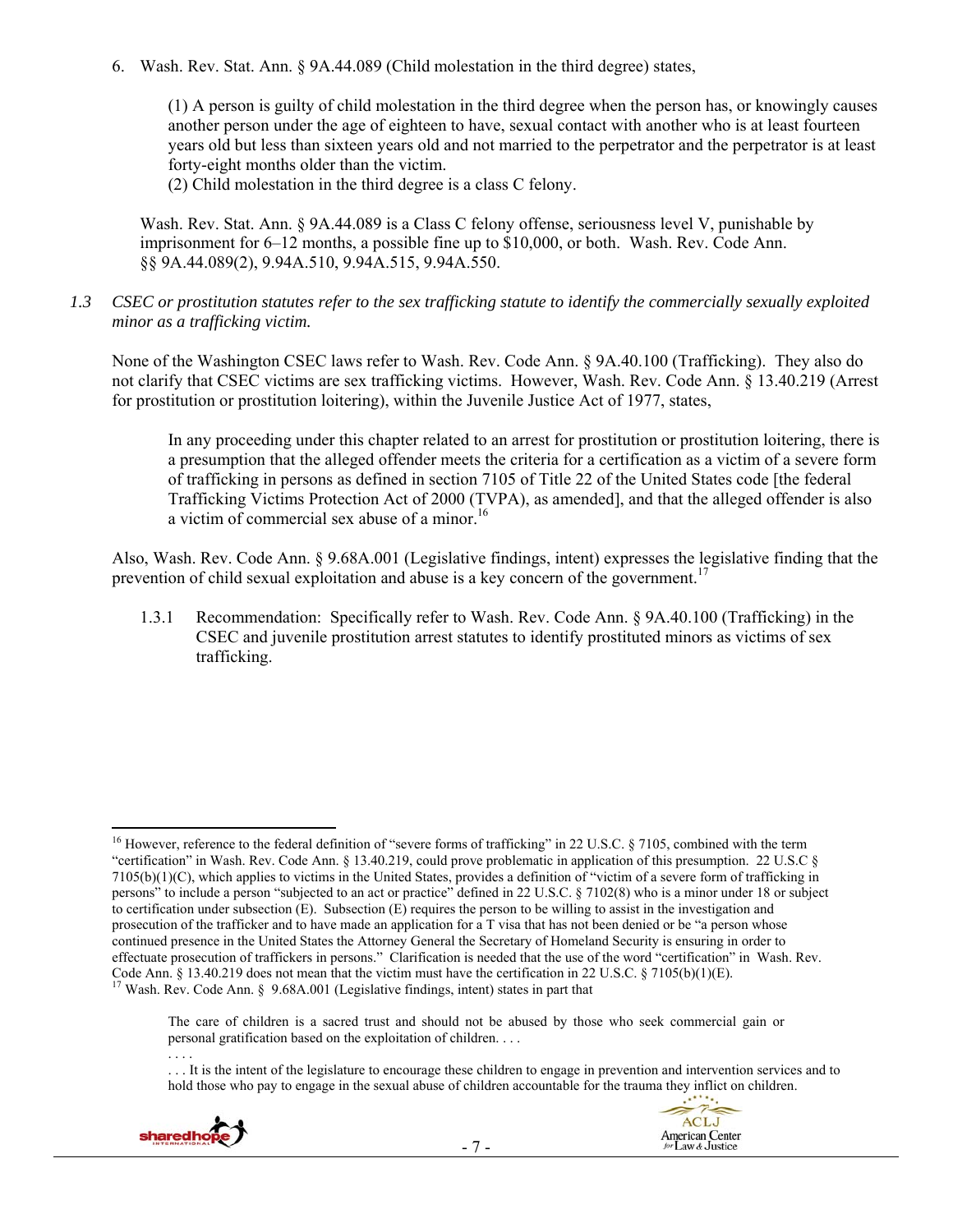## **Framework Issue 2: Criminal provisions for demand**

## *Legal Components:*

- *2.1 The state sex trafficking law can be applied to the buyers of commercial sex acts with a victim of domestic minor sex trafficking.*
- *2.2 Buyers of commercial sex acts with a minor can be prosecuted under CSEC laws.*
- *2.3 Solicitation laws differentiate buying sex acts with an adult and buying sex acts with a minor under 18.*
- *2.4 Penalties for buyers of commercial sex acts with minors are as high as federal penalties.*
- *2.5 Using the Internet to lure, entice, or purchase, or attempt to lure, entice, or purchase commercial sex acts with a minor is a separate crime or results in an enhanced penalty for buyers.*
- *2.6 No age mistake defense is permitted for a buyer of commercial sex acts with any minor under 18.*
- *2.7 Base penalties for buying sex acts with a minor are sufficiently high for all minors under 18 and not reduced for older minors.*
- *2.8 Financial penalties for buyers of commercial sex acts with minors are sufficiently high to make it difficult for buyers to hide the crime.*
- *2.9 Buying and possessing child pornography carries penalties as high as similar federal offenses.*
- *2.10 Convicted buyers of commercial sex acts with minors and child pornography are required to register as sex offenders.*

 $\mathcal{L}_\mathcal{L} = \{ \mathcal{L}_\mathcal{L} = \{ \mathcal{L}_\mathcal{L} = \{ \mathcal{L}_\mathcal{L} = \{ \mathcal{L}_\mathcal{L} = \{ \mathcal{L}_\mathcal{L} = \{ \mathcal{L}_\mathcal{L} = \{ \mathcal{L}_\mathcal{L} = \{ \mathcal{L}_\mathcal{L} = \{ \mathcal{L}_\mathcal{L} = \{ \mathcal{L}_\mathcal{L} = \{ \mathcal{L}_\mathcal{L} = \{ \mathcal{L}_\mathcal{L} = \{ \mathcal{L}_\mathcal{L} = \{ \mathcal{L}_\mathcal{$ 

## *Legal Analysis:*

*2.1 The state sex trafficking law can be applied to the buyers of commercial sex acts with a victim of domestic minor sex trafficking.* 

Washington's human trafficking law, Wash. Rev. Code Ann. § 9A.40.100 (Trafficking), makes it a crime when a person "obtains . . . by any means another person knowing that force, fraud, or coercion . . . will be used to cause the person to engage in . . . a commercial sex act." Wash. Rev. Code Ann. § 9A.40.100 (Trafficking) might apply to buyers of sex with victims of domestic minor sex trafficking through the term "obtain." Federal prosecutors, under the Trafficking Victims Protection Act (TVPA),<sup>18</sup> have applied the crime of human trafficking to attempted buyers of commercial sex with minors by charging that the buyers attempted to "obtain"<sup>19</sup> a person under 18 to engage in commercial sex.<sup>20</sup> It is unsettled whether the courts will uphold this interpretation of the TVPA. It is arguable, therefore, that the term "obtain" in Washington's trafficking statute may be similarly applied, and could, therefore, implicate buyers under Wash. Rev. Code Ann. § 9A.40.100. Even if applied, however, the placement of the word "obtain" in Wash. Rev. Code Ann. § 9A.40.100, requires the buyer know "that force, fraud, or coercion as defined in RCW 9A.36.070 will be used to cause the person to engage in forced labor, involuntary servitude, or a commercial sex act." This requirement makes it less likely that Wash. Rev. Code Ann. § 9A.40.100 would be applicable against buyers.

2.1.1 Recommendation: Amend Wash. Rev. Code Ann. § 9A.40.100 (Trafficking) to expressly apply to buyers of commercial sex with minors.

<sup>20</sup> *See, e.g*., Indictment at 1, United States v. Oflyng, No. 09-00084-01-CR-W-SOW (W.D. Mo. Mar. 10, 2009); *see also* News Release, U.S. Department of Justice, Office of the Unites States Attorney for the Western District of Missouri, Human Trafficking Rescue Project, Operation Guardian Angel, Final Defendant Pleads Guilty to Sex Trafficking of a Child, (Dec. 18, 2009), http://www.justice.gov/usao/mow/news2009/mikoloyck.ple.htm.



 $\overline{a}$ <sup>18</sup> Trafficking Victims Protection Act (TVPA) of 2000, Pub. L. No. 106-386, 114 Stat. 1464, 1466 (codified in scattered sections of 18 and 22 U.S.C.).

<sup>19 18</sup> U.S.C. § 1591(a).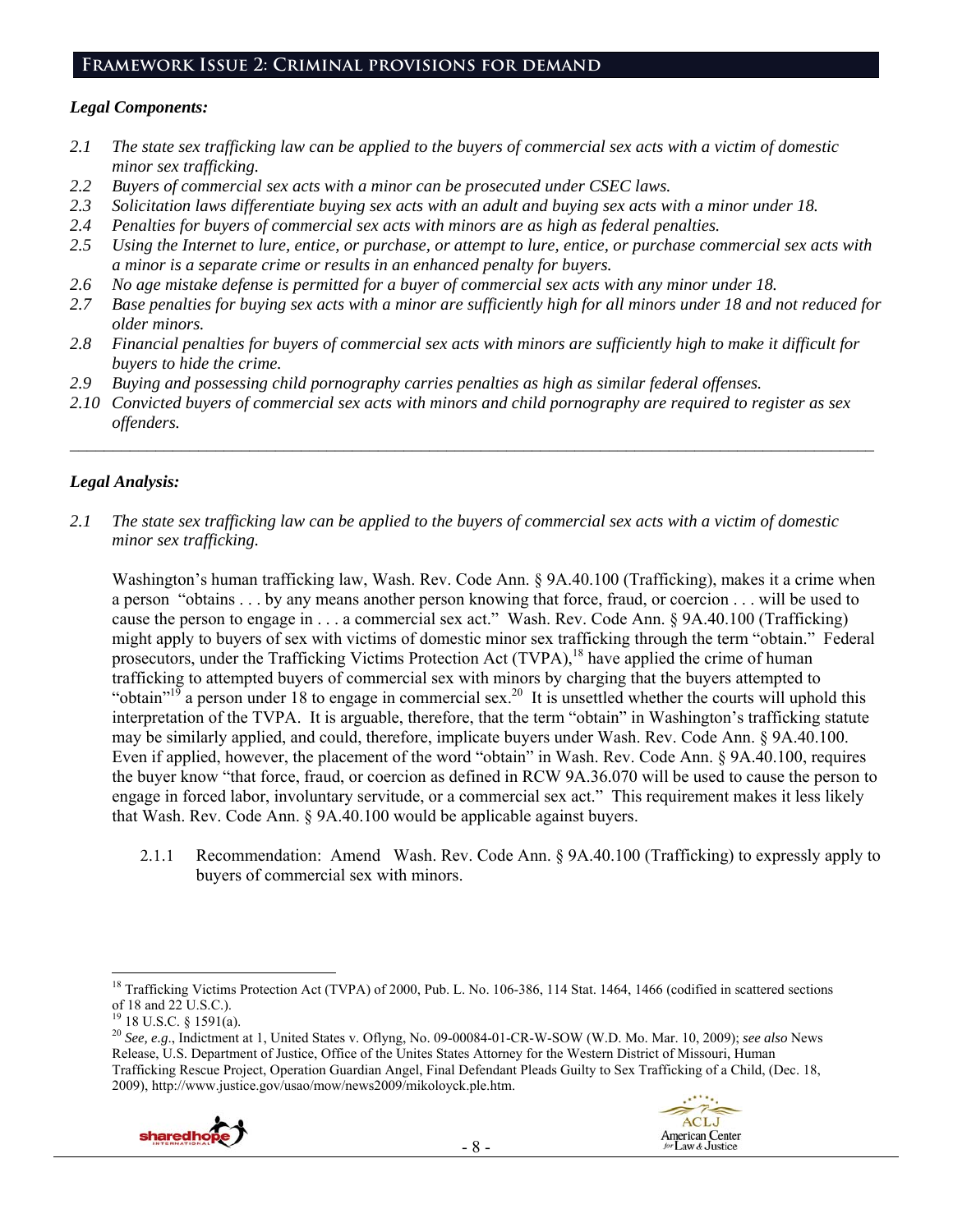## *2.2 Buyers of commercial sex acts with a minor can be prosecuted under CSEC laws.*

Wash. Rev. Code Ann. § 9.68A.100(1) (Commercial sexual abuse of a minor) includes the crime of buying sex with a minor.<sup>21</sup> A conviction under Wash. Rev. Code Ann. § 9.68A.100(1) is punishable as a Class B felony, seriousness level VIII, by imprisonment for 21 months to 10 years , a possible fine up to \$20,000, or both imprisonment and a fine.<sup>22</sup> Wash. Rev. Code Ann. §§ 9.68A.100(2), 9.94A.515, 9.94A.510, 9.94A.550, 9A.20.21.

Several sexual offenses could be used to prosecute certain buyers of commercial sex acts with a minor but do not specifically criminalize the commercial sexual exploitation of a child and do not refer to the human trafficking statute to bring these criminal offenses within the ambit of human trafficking under Wash. Rev. Code Ann. § 9A.40.100 (Trafficking).<sup>23</sup>

# *2.3 Solicitation laws differentiate buying sex acts with an adult and buying sex acts with a minor under 18.*

Wash. Rev. Code Ann. § 9.68A.100(1) (Commercial sexual abuse of a minor) specifically criminalizes paying for commercial sex with a minor. A conviction under Wash. Rev. Code Ann. § 9.68A.100(1) is punishable as a Class B felony, seriousness level VIII, by imprisonment for 21 months to 10 years and a possible fine up to \$20,000. Wash. Rev. Code Ann. §§ 9.68A.100(2), 9.94A.515, 9.94A.510, 9.94A.550. Washington's general solicitation law, Wash. Rev. Code Ann. § 9A.88.110 (Patronizing a prostitute), is age neutral and does not differentiate between paying for sex with adults and paying for sex with minors. The penalty is a misdemeanor.

2.3.1 Recommendation: Amend Wash. Rev. Code Ann. § 9A.88.110 (Patronizing a prostitute) to distinguish the solicitation of a minor by referring cases involving minors to Wash. Rev. Code Ann. § 9.68A.100 (Commercial sexual abuse of a minor), and Wash. Rev. Code Ann. § 9A.44.100 (Trafficking).

# *2.4 Penalties for buyers of commercial sex acts with minors are as high as federal penalties.*

Penalties for buyers of commercial sex with minors prosecuted for Wash. Rev. Code Ann. § 9.68A.100 (Commercial sexual abuse of a minor) are not as high as federal penalties for offenders of domestic minor sex trafficking prosecuted under the federal child sex trafficking law. A conviction under Wash. Rev. Code Ann. § 9.68A.100(1) (Commercial sexual abuse of a minor) is punishable as a Class B felony, seriousness level VIII, by imprisonment for 21 months to 10 years, a possible fine up to up to \$20,000, or both imprisonment and a fine. Wash. Rev. Code Ann. §§ 9.94A.515, 9.94A.510, 9.94A.550, 9A.20.21.

In comparison, if the victim is under the age of 14, a conviction under the TVPA for child sex trafficking is punishable by 15 years to life imprisonment and a fine not to exceed \$250,000. 18 U.S.C. §§ 1591(b)(1), 3559(a)(1), 3571(b)(3). If the victim is between the ages of 14–17, a conviction is punishable by 10 years to life imprisonment and a fine not to exceed \$250,000. 18 U.S.C. §§ 1591(b)(2),  $3559(a)(1)$ ,  $3571(b)(3)$ . A conviction is punishable by mandatory life imprisonment, however, if the buyer has a prior conviction for a federal sex offense<sup>24</sup> against a minor. 18 U.S.C. § 3559(e)(1). To the

an offense under section 1591 [18 USCS § 1591] (relating to sex trafficking of children), 2241 [18 USCS § 2241] (relating to aggravated sexual abuse), 2242 [18 USCS § 2242] (relating to sexual abuse), 2244(a)(1) [18 USCS § 2244(a)(1)] (relating to abusive sexual contact), 2245 [18 USCS § 2245] (relating to sexual abuse resulting in death), 2251 [18 USCS § 2251] (relating to sexual exploitation of children), 2251A [18 USCS § 2251A] (relating to selling or buying of children), 2422(b) [18 USCS § 2422(b)] (relating to coercion and enticement of a minor into prostitution), or  $2423(a)$  [18 USCS § 2423(a)] (relating to transportation of minors).



**ACLJ** 

**American Center** for Law & Justice

 $^{21}$  See supra Section 1.2 for the relevant provisions.

<sup>22</sup> See supra note 9.<br>
<sup>22</sup> See supra note 9.<br>
<sup>23</sup> See supra Section 1.2 for a full description of the sexual offense laws that may be used to prosecute certain buyers.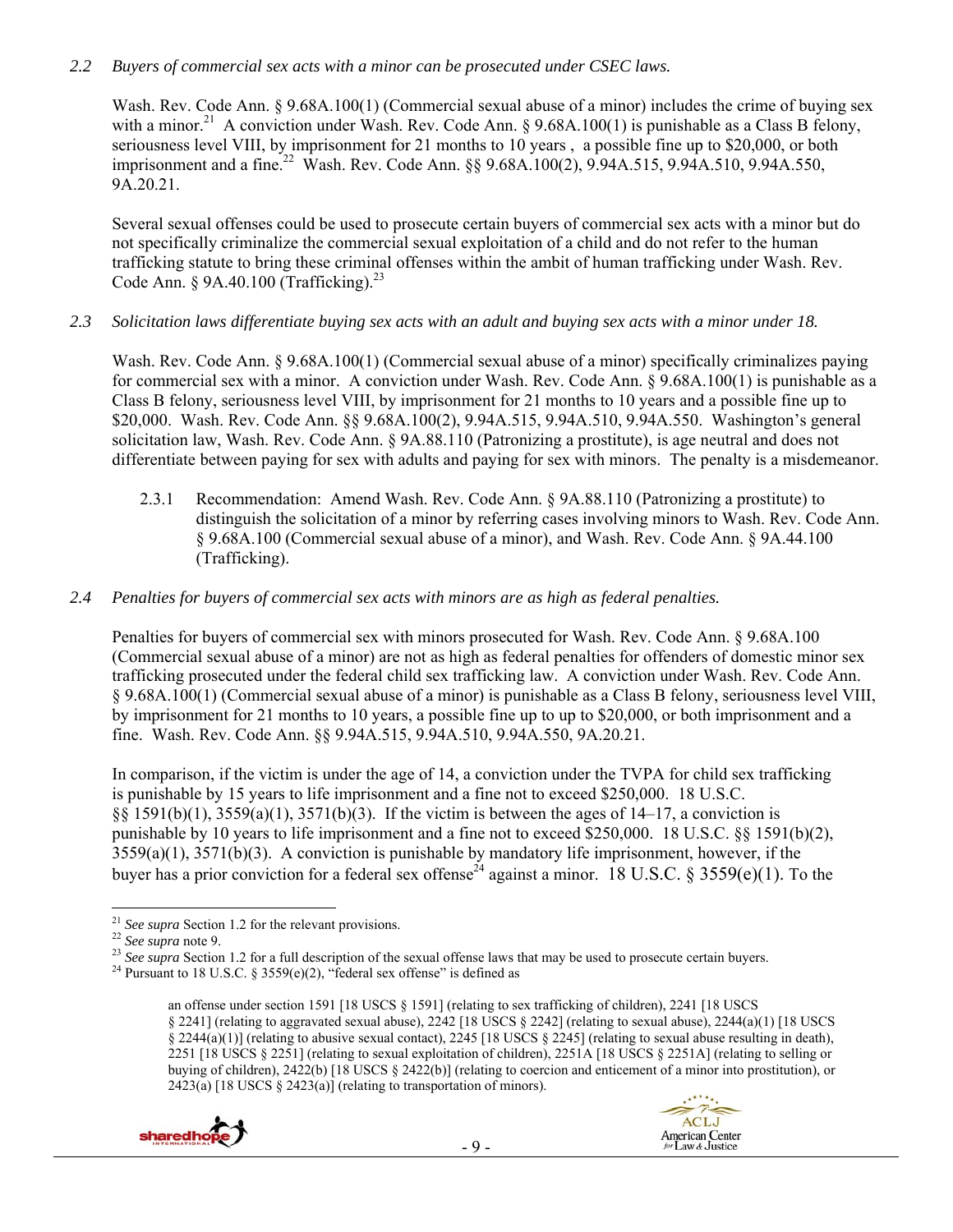extent buyers can be prosecuted under other federal CSEC laws,<sup>25</sup> a conviction is punishable by penalties ranging from a fine not to exceed \$250,000 to life imprisonment and a fine not to exceed \$250,000.<sup>26</sup>

*2.5 Using the Internet to lure, entice, or purchase, or attempt to lure, entice, or purchase commercial sex acts with a minor is a separate crime or results in an enhanced penalty for buyers.* 

Wash. Rev. Code Ann. § 9.68A.090(1) (Communication with minor for immoral purposes) makes it illegal when a person "communicates with a minor for immoral purposes, or . . . communicates with someone the person believes to be a minor for immoral purposes." A first conviction under Wash. Rev. Code Ann. § 9.68A.090(1) is punishable as a gross misdemeanor. Under Wash. Rev. Code Ann. § 9.68A.090(2), it is a Class C felony "if the person has previously been convicted under this section or of a felony sexual offense under chapter 9.68A [Sexual exploitation of children], 9A.44 [Sex offenses], or 9A.64 [Family offenses] RCW or of any other felony sexual offense in [Washington] or any other state . . . ." The penalty is also increased to a Class C felony if the communication is done "through the sending of an electronic communication," which could include email or Internet communications. This statute does not specifically address commercial sex acts.

#### *2.6 No age mistake defense is permitted for a buyer of commercial sex acts with any minor under 18.*

Wash. Rev. Code Ann. § 9.68A.110(3) (Certain defenses barred, permitted) states that "it is not a defense that the defendant did not know the alleged victim's age" for prosecutions under Wash. Rev. Code Ann. § 9.68A.040 (Sexual exploitation of a minor), § 9.68A.090 (Communication with minor for immoral purposes), § 9.68A.100 (Commercial sexual abuse of a minor), § 9.68A.101 (Promoting commercial sexual abuse of a minor), or § 9.68A.102 (Promoting travel for commercial sexual abuse of a minor). However, Wash. Rev. Code Ann. § 9.68A.110(3) states,

It is a defense, which the defendant must prove by a preponderance of the evidence, that at the time of the offense, the defendant made a reasonable bona fide attempt to ascertain the true age of the minor by requiring production of a driver's license, marriage license, birth certificate, or other governmental or educational identification card or paper and did not rely solely on the oral allegations or apparent age of the minor.

Wash. Rev. Code Ann. § 9.68A.110(2) states in part that "it is not a defense that the defendant did not know the age of the child depicted in the visual or printed matter" for prosecutions involving child pornography under Wash. Rev. Code Ann. § 9.68A.050 (Dealing in depictions of minor engaged in sexually explicit conduct), § 9.68A.060 (Sending, bringing into state depictions of minor engaged in sexually explicit conduct), § 9.68A.070 (Possession of depictions of minor engaged in sexually explicit conduct), or § 9.68A.080 (Reporting of depictions of minor engaged in sexually explicit conduct—civil immunity). However, "It is a defense, which the defendant must prove by a preponderance of the evidence, that at the time of the offense the defendant was not in possession of any facts on the basis of which he or she should reasonably have known that the person depicted was a minor." Other defenses based on age exist for non-commercial sex offenses under chapter 9A.44 (Sex offenses) and are listed in Wash. Rev. Code Ann. § 9A.44.030 (Defenses to prosecution under this chapter).

<sup>&</sup>lt;sup>26</sup> 18 U.S.C. §§ 2251A(b) (conviction punishable by imprisonment for 30 years to life and a fine), 2251(e) (conviction punishable by imprisonment for 15–30 years and a fine), 2423(a) (conviction punishable by imprisonment for 10 years to life and a fine),  $2422(a)$  (conviction punishable by a fine, imprisonment up to 20 years, or both),  $2252(a)(2)$ , (4) (stating that a conviction under subsection (a)(2) is punishable by imprisonment for  $5-20$  years and a fine, while a conviction under subsection (a)(4) is punishable by imprisonment up to 10 years, a fine, or both); *see also* 18 U.S.C. §§ 3559(a)(1) (classifying all of the above listed offenses as felonies), 3571(b)(3) (providing a fine up to \$250,000 for any felony conviction).



-7. **ACLJ** 

**American Center** for Law & Justice



 $\overline{a}$ <sup>25</sup> 18 U.S.C. §§ 2251A(b) (Selling or buying of children), 2251(a) (Sexual exploitation of children), 2423(a) (Transportation of a minor with intent for minor to engage in criminal sexual activity),  $2422(a)$  (Coercion and enticement),  $2252(a)(2)$ ,  $(a)(4)$  (Certain activities relating to material involving the sexual exploitation of minors).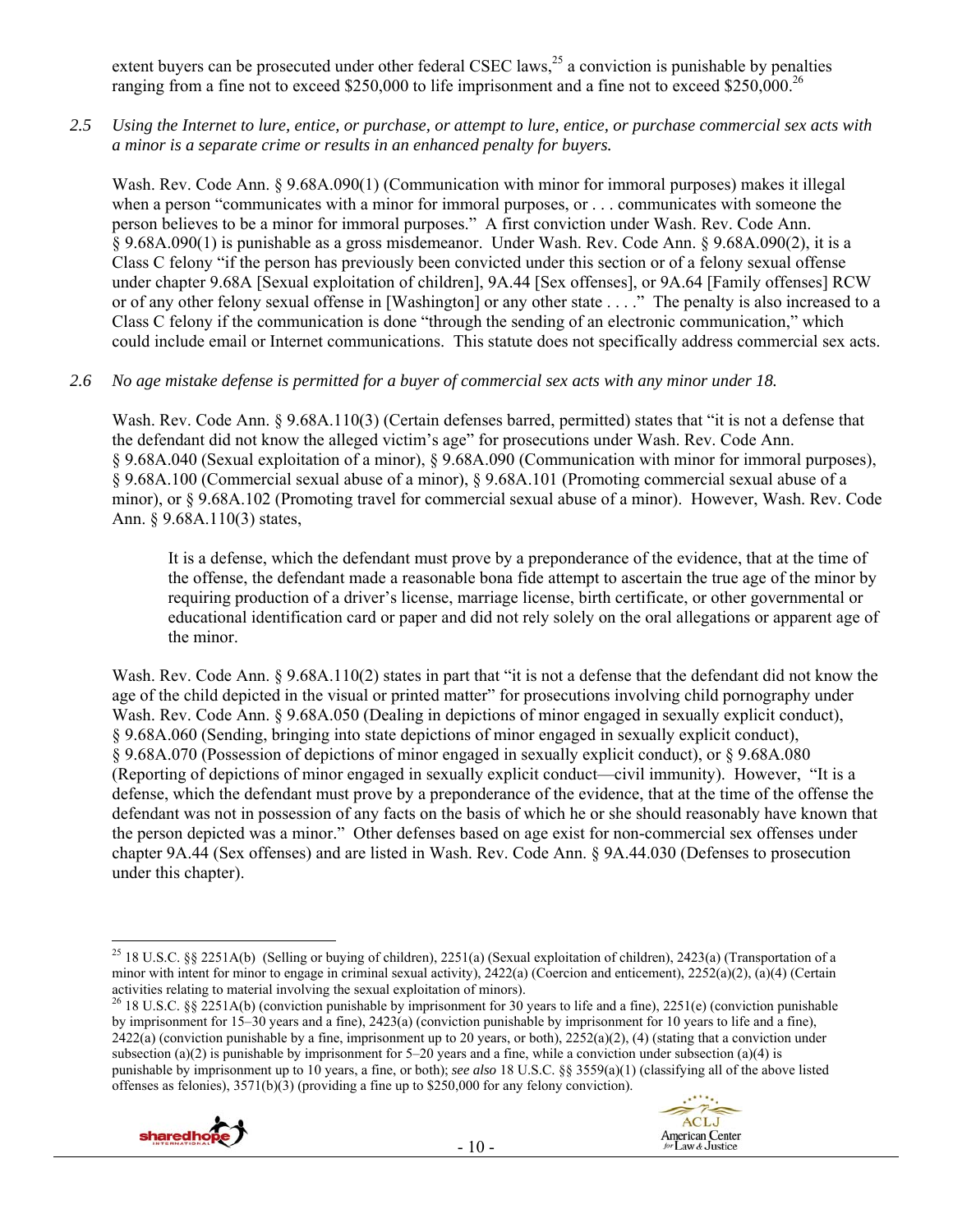*2.7 Base penalties for buying sex acts with a minor are sufficiently high for all minors under 18 and not reduced for older minors.* 

Penalties for buying sex with a minor under Wash. Rev. Code Ann. § 9.68A.100 (Commercial sex abuse of a minor) are not staggered according to the victim's age―all minors under 18 who are commercially sexually abused are protected equally.

## *2.8 Financial penalties for buyers of commercial sex acts with minors are sufficiently high to make it difficult for buyers to hide the crime.*

Buyers may be required to pay fines. A buyer convicted under Wash. Rev. Code Ann. § 9A.40.100 (Trafficking) is subject to a possible fine up to \$50,000, while one convicted under Wash. Rev. Code Ann. § 9.68A.100(1) (Commercial sexual abuse of a minor) may be required to pay a possible fine up to \$20,000. Wash. Rev. Code Ann. §§ 9A.40.100 (1)(b), (2)(b), 9.68A.100(2), 9.94A.550.

Additionally, Wash. Rev. Code Ann. § 9.68A.105(1)(a) (Additional fee assessment) mandates a fine of \$5,000 for

a person who is either convicted or given a deferred sentence or a deferred prosecution or who has entered into a statutory or nonstatutory diversion agreement as a result of an arrest for violating RCW 9.68A.100 [Commercial sexual abuse of a minor], 9.68A.101 [Promoting commercial sexual abuse of a minor], or 9.68A.102 [Promoting travel for commercial sexual abuse of a minor], or a comparable county or municipal ordinance . . . .

Wash. Rev. Code Ann. § 9A.88.140(2) (Vehicle impoundment—fees and fines) states,

Upon an arrest for a suspected violation of commercial sexual abuse of a minor, promoting commercial sexual abuse of a minor, or promoting travel for commercial sexual abuse of a minor, the arresting law enforcement officer shall impound the person's vehicle if (a) the motor vehicle was used in the commission of the crime; and (b) the person arrested is the owner of the vehicle or the vehicle is a rental car as defined in RCW 46.04.465 [Rental car].

Wash. Rev. Code Ann. § 9A.88.140(4) sets a \$2,500 fine to the impounding agency to redeem the vehicle.

Wash. Rev. Code Ann. § 9A.40.100 (Trafficking) and Wash. Rev. Code Ann. § 9.68A.100 (Commercial sexual abuse of a minor) are subject to forfeiture. Wash. Rev. Code § 10.105.900. Wash. Rev. Code Ann. § 10.105.010(1) (Seizure and forfeiture) states in part,

The following are subject to seizure and forfeiture and no property right exists in them: All personal property, including, but not limited to, any item, object, tool, substance, device, weapon, machine, vehicle of any kind, money, security, or negotiable instrument, which has been or was actually employed as an instrumentality in the commission of, or in aiding or abetting in the commission of any felony, or which was furnished or was intended to be furnished by any person in the commission of, as a result of, or as compensation for the commission of, any felony, or which was acquired in whole or in part with proceeds traceable to the commission of a felony. No property may be forfeited under this section until after there has been a superior court conviction of the owner of the property for the felony in connection with which the property was employed, furnished, or acquired.

. . . .

Wash. Rev. Code Ann. § 9.68A.120 (Seizure and forfeiture of property) applies specifically to

(1) All visual or printed matter that depicts a minor engaged in sexually explicit conduct.

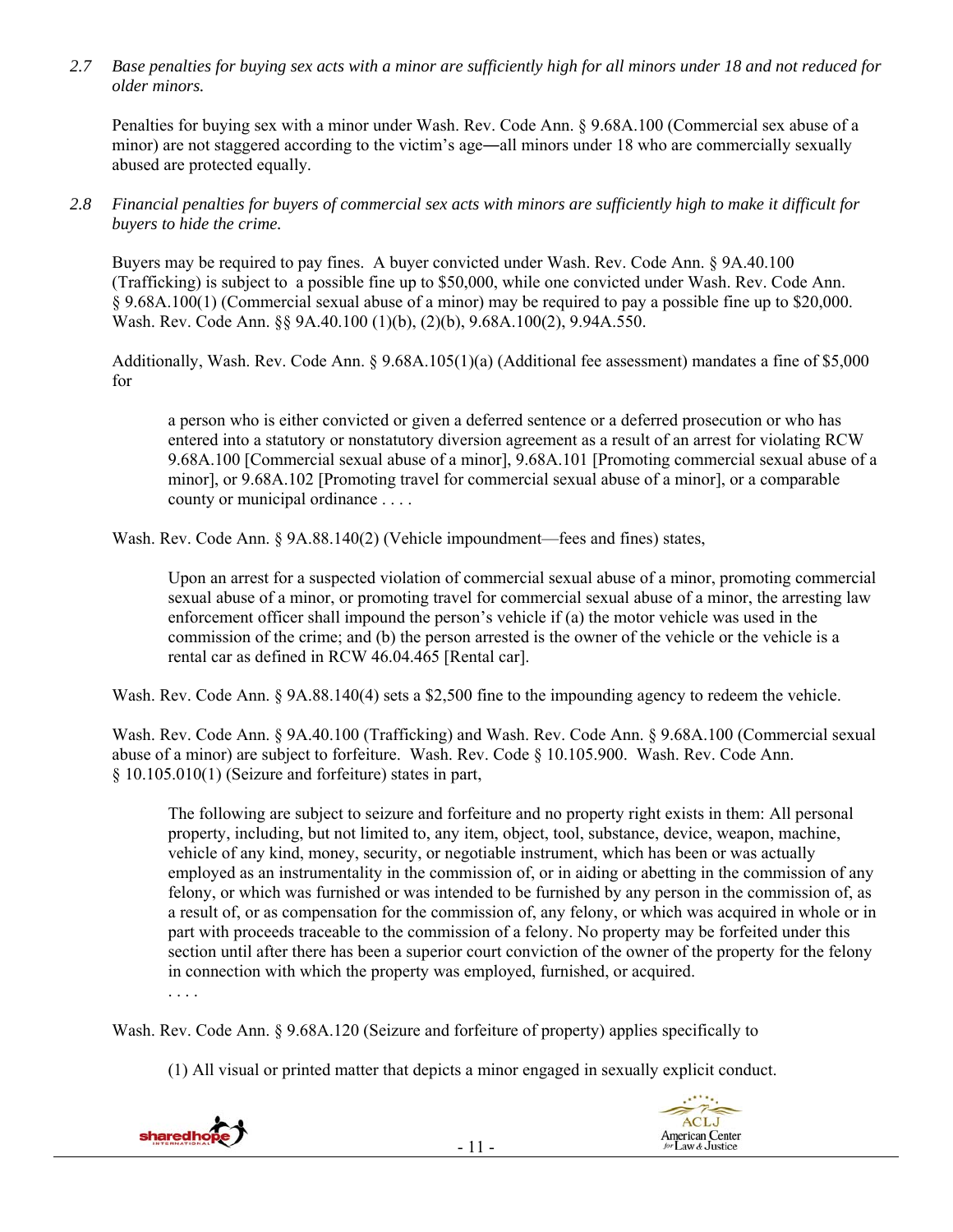(2) All raw materials, equipment, and other tangible personal property of any kind used or intended to be used to manufacture or process any visual or printed matter that depicts a minor engaged in sexually explicit conduct, and all conveyances, including aircraft, vehicles, or vessels that are used or intended for use to transport, or in any manner to facilitate the transportation of, visual or printed matter in violation of RCW 9.68A.050 [Dealing in depictions of minor engaged in sexually explicit conduct] or 9.68A.060 [Sending, bringing into state depictions of minor engaged in sexually explicit conduct] . . .

(3) All personal property, moneys, negotiable instruments, securities, or other tangible or intangible property furnished or intended to be furnished by any person in exchange for visual or printed matter depicting a minor engaged in sexually explicit conduct, or constituting proceeds traceable to any violation of this chapter.

. . . .

. . . .

#### *2.9 Buying and possessing child pornography carries penalties as high as similar federal offenses.*

A conviction under Wash. Rev. Code Ann. § 9.68A.070(1) (Possession of depictions of minor engaged in sexually explicit conduct) in the first degree is punishable as a Class B felony, seriousness level VI, by imprisonment for 12–102 months and a possible fine up to \$20,000. Wash. Rev. Code Ann. §§ 9.68A.070(1)(b), 9.94A.515, 9.94A.510, 9.94A.550. Under Wash. Rev. Code Ann. § 9.68A.070(1)(c), "For the purposes of determining the unit of prosecution . . . each depiction or image of visual or printed matter constitutes a separate offense." When committed in the second degree a conviction under Wash. Rev. Code Ann. § 9.68A.070(2) is punishable as a Class C felony, seriousness level IV, by imprisonment for 3–60 months, a possible fine up to \$10,000, or both imprisonment and a fine. Wash. Rev. Code Ann. §§ 9.94A.515, 9.94A.510, 9.94A.550, 9A.020.021. Under Wash. Rev. Code Ann. § 9.68A.070(2), "For the purposes of determining the unit of prosecution . . . each incident of possession of one or more depictions or images of visual or printed matter constitutes a separate offense." A conviction under Wash. Rev. Code Ann. § 9.68A.075 (Viewing depictions of a minor engaged in sexually explicit conduct) in the first degree is punishable as a Class B felony, seriousness level IV, by imprisonment for 3–84 months, a possible fine up to \$20,000, or both imprisonment and a fine. Wash. Rev. Code Ann. §§ 9.94A.515, 9.94A.510, 9.94A.550. When committed in the second degree it is punishable as a Class C felony, currently unranked in seriousness level, by imprisonment of no more than 12 months and a possible fine up to \$20,000. Wash. Rev. Code Ann. §§ 9.94A.505(2)(b), 9.94A.550. Under Wash. Rev. Code Ann. § 9.68A.075(4), "For the purposes of this section, each separate internet session of intentionally viewing over the internet visual or printed matter depicting a minor engaged in sexually explicit conduct constitutes a separate offense."<sup>27</sup> Additionally, under Wash. Rev. Code. Ann. § 9.68A.075(3),

For the purposes of determining whether a person intentionally viewed over the internet a visual or printed matter depicting a minor engaged in sexually explicit conduct in subsection (1) or (2) of this section, the trier of fact shall consider the title, text, and content of the visual or printed matter, as well

By amending current statutes governing depictions of a minor engaged in sexually explicit conduct, it is the intent of the legislature to ensure that intentional viewing of and dealing in child pornography over the internet is subject to a criminal penalty without limiting the scope of existing prohibitions on the possession of or dealing in child pornography, including the possession of electronic depictions of a minor engaged in sexually explicit conduct. It is also the intent of the legislature to clarify, in response to *State v. Sutherby*, 204 P.3d 916 (2009), the unit of prosecution for the statutes governing possession of and dealing in depictions of a minor engaged in sexually explicit conduct. It is the intent of the legislature that the first degree offenses under RCW 9.68A.050 [Dealing in depictions of minor engaged in sexually explicit conduct], 9.68A.060 [Sending, bringing into state depictions of minor engaged in sexually explicit conduct], and 9.68A.070 [Possession of depictions of minor engaged in sexually explicit conduct] have a per depiction or image unit of prosecution, while the second degree offenses under RCW 9.68A.050, 9.68A.060, and 9.68A.070 have a per incident unit of prosecution as established in *State v. Sutherby*, 204 P.3d 916 (2009). Furthermore, it is the intent of the legislature to set a different unit of prosecution for the new offense of viewing of depictions of a minor engaged in sexually explicit conduct such that each separate session of intentionally viewing over the internet of visual depictions or images of a minor engaged in sexually explicit conduct constitutes a separate offense.





<sup>&</sup>lt;sup>27</sup> Wash. Rev. Code Ann. § 9.68A.001(Legislative findings, intent) expresses legislative intent by stating in part,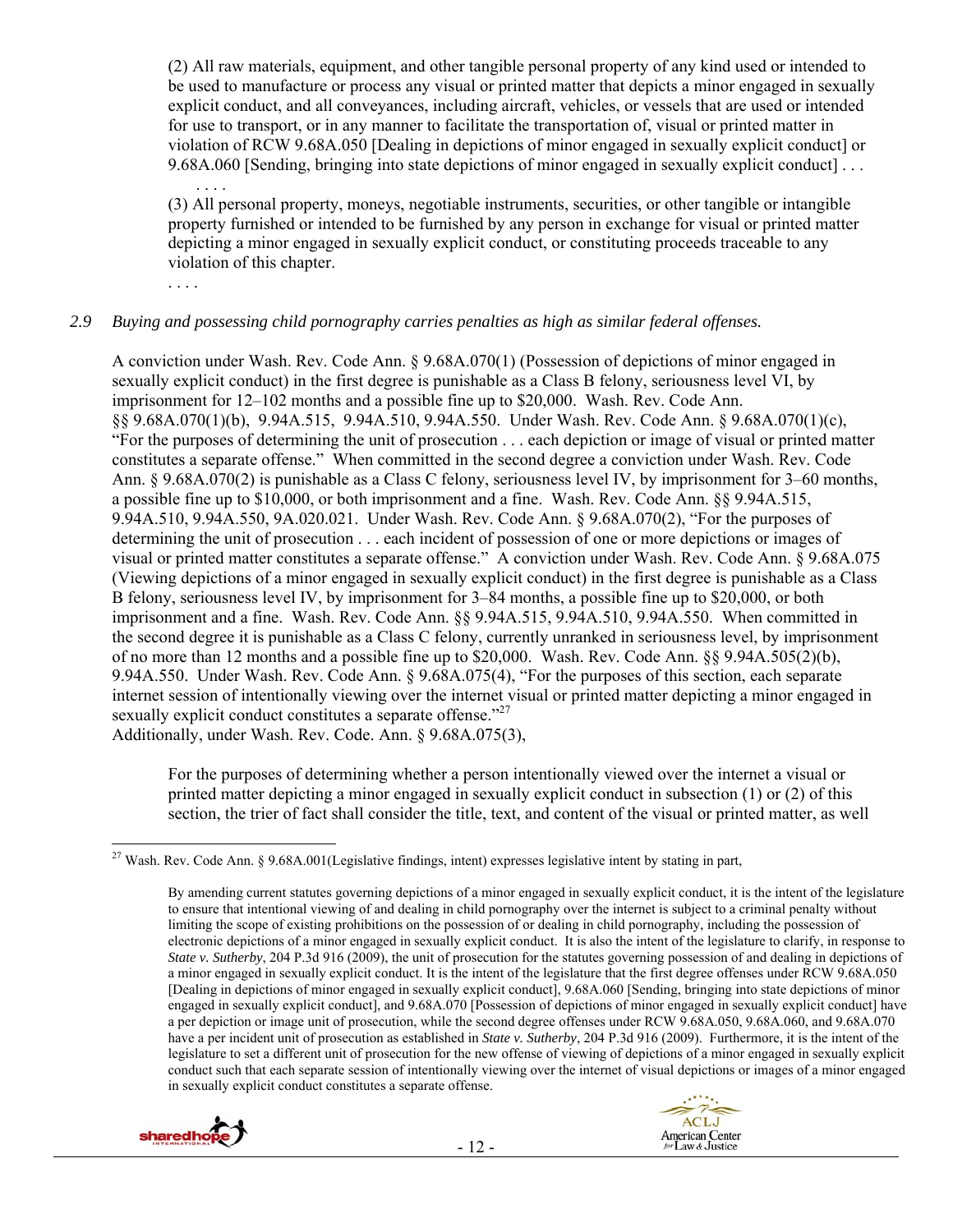as the internet history, search terms, thumbnail images, downloading activity, expert computer forensic testimony, number of visual or printed matter depicting minors engaged in sexually explicit conduct, defendant's access to and control over the electronic device and its contents upon which the visual or printed matter was found, or any other relevant evidence. The state must prove beyond a reasonable doubt that the viewing was initiated by the user of the computer where the viewing occurred.

In comparison, a federal conviction for possession of child pornography<sup>28</sup> is generally punishable by imprisonment for 5–20 years and a fine not to exceed \$250,000.<sup>29</sup> Subsequent convictions, however, are punishable by imprisonment up to 40 years and a fine not to exceed  $$250,000.<sup>30</sup>$ 

#### *2.10 Convicted buyers of commercial sex acts with minors and child pornography are required to register as sex offenders.*

Wash. Rev. Code Ann. § 9A.44.130(1)(a) (Registration of sex offenders and kidnapping offenders) requires adults residing in Washington, among others, who have been "convicted of any sex offense or kidnapping offense" to register for the sex offender registry. Wash. Rev. Code Ann. § 9A.44.128(10) (Definitions applicable to RCW 9A.44.130 through 9A.44.145, 10.01.200, 43.43.540, 70.48.470, and 72.09.330), with its cross reference to the definition of "sex offense" in Wash. Rev. Code Ann. § 9.94A.030 (Definitions), defines "sex offense" to include, by reference felony violations of chapter 9.68A (Sexual exploitation of children) (with the exception of Wash. Rev. Code Ann. § 9.68A.080). As a result, buyers convicted of Wash. Rev. Code Ann. § 9.68A.100 are required under to register as sex offenders. In addition, those convicted for possessing and viewing child pornography under Wash. Rev. Code Ann. § 9.68A.070 and § 9.68A.075, are required to register as sex offenders. However, buyers convicted of Wash. Rev. Code Ann. § 9A.40.100 (Trafficking) are not expressly required to register, though a special allegation of sexual motivation in a sex trafficking of a minor crime will result in a requirement to register as a sex offender. Wash. Rev. Code Ann. §§ 9.94A.030(46)(c), 9.94A.835, 9A.44.128(10), 9A.44.130.

2.10.1 Recommendation: Add Wash. Rev. Code Ann. § 9A.40.100 (Trafficking) to the list of sex offenses in Wash. Rev. Code Ann. § 9A.44.128 (Definitions applicable to RCW 9A.44.130 through 9A.44.145, 10.01.200, 43.43.540, 70.48.470, and 72.09.330) for which offenders must register to ensure sex trafficking is identified as a crime requiring registration as a sex offender.

 $30\,18\,$  U.S.C. §§ 2252(b) (stating if a person has a prior conviction under subsection (a)(2), or a list of other statutes, a conviction is punishable by a fine and imprisonment for  $15-40$  years, but if a person has a prior conviction under subsection (a)(4), or a list of other statutes, a conviction is punishable by a fine and imprisonment for  $10-20$  years),  $2252A(b)(1)$  (stating if a person has a prior conviction under subsection (a)(2), (a)(3), or a list of other statutes, a conviction is punishable by a fine and imprisonment for 15–40 years), 1466A(a), (b) (stating that the penalty scheme for section 2252A(b) applies); *see also* 18 U.S.C. §§ 3559(a)(1) (classifying all of the above listed offenses as felonies), 3571(b)(3) (providing a fine up to \$250,000 for any felony conviction).





<sup>&</sup>lt;sup>28</sup> 18 U.S.C. §§ 2252(a)(2), (a)(4) (Certain activities relating to material involving the sexual exploitation of minors), 2252A(a)(2)–(3) (Certain activities relating to material constituting or containing child pornography), 1466A(a), (b) (Obscene visual representations of the sexual abuse of children).

<sup>&</sup>lt;sup>29</sup> 18 U.S.C. §§ 2252(b) (stating that a conviction under subsection (a)(2) is punishable by imprisonment for 5–20 years and a fine, while a conviction under subsection (a)(4) is punishable by imprisonment up to 10 years, a fine, or both),  $2252A(b)(1)$  (a conviction is punishable by imprisonment for  $5-20$  years and a fine), 1466A(a), (b) (stating that a conviction under subsection (a) is "subject to the penalties provided in section  $2252A(b)(1)$ ," imprisonment for 5–20 years and a fine, while a conviction under subsection (b) is "subject to the penalties provided in section 2252A(b)(2)," imprisonment up to 10 years, a fine, or both); *see also* 18 U.S.C. §§ 3559(a)(1) (classifying all of the above listed offenses as felonies), 3571(b)(3) (providing a fine up to \$250,000 for any felony conviction).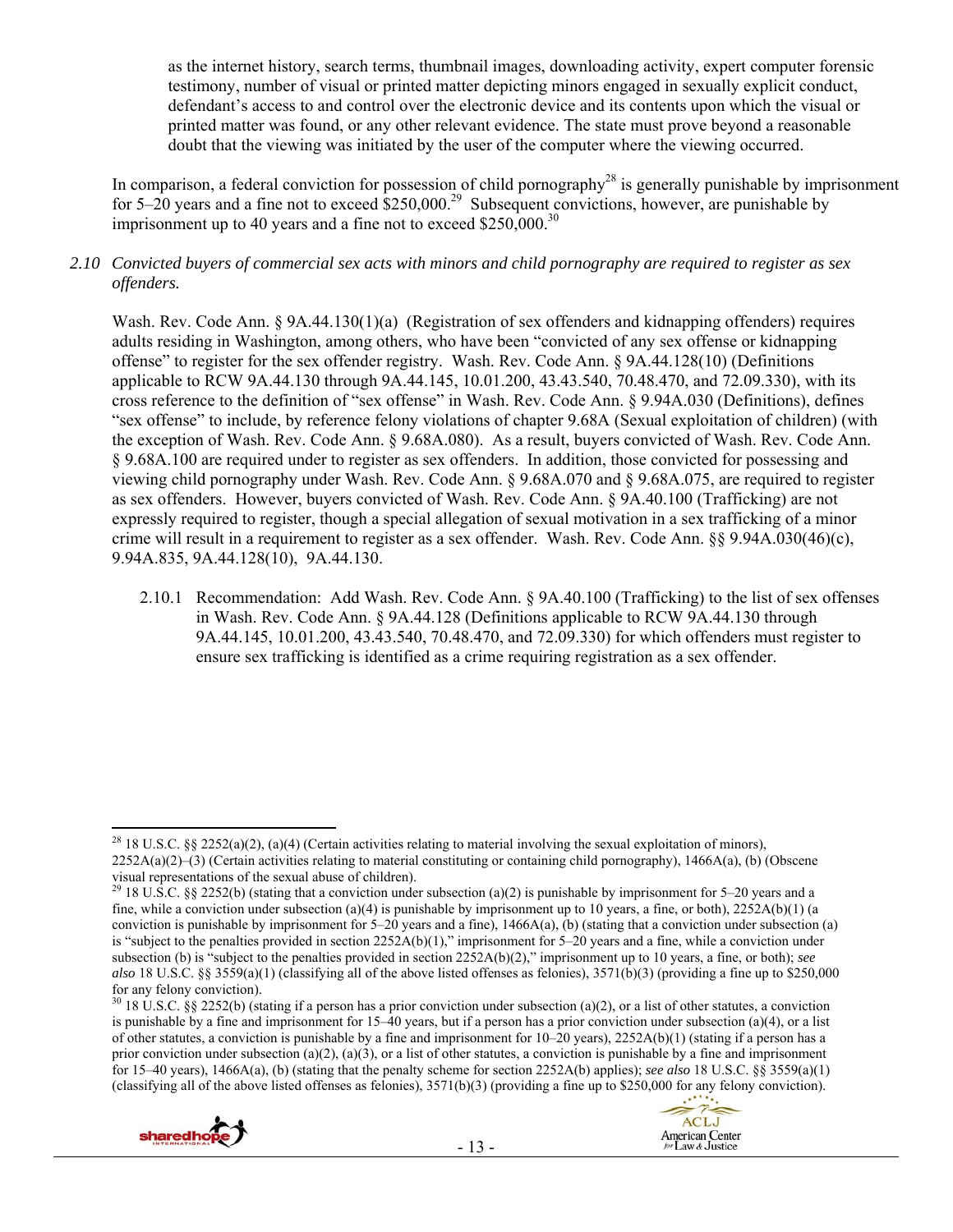## **Framework Issue 3: Criminal provisions for traffickers**

#### *Legal Components:*

- *3.1 Penalties for trafficking a child for sexual exploitation are as high as federal penalties.*
- *3.2 Creating and distributing child pornography carries penalties as high as similar federal offenses.*
- *3.3 Using the Internet to lure, entice, recruit or sell commercial sex acts with a minor is a separate crime or results in an enhanced penalty for traffickers.*
- *3.4 Financial penalties for traffickers, including asset forfeiture, are sufficiently high.*
- *3.5 Convicted traffickers are required to register as sex offenders.*
- *3.6 Laws relating to termination of parental rights for certain offenses include sex trafficking or CSEC offenses in order to remove the children of traffickers from their control and potential exploitation.*

*\_\_\_\_\_\_\_\_\_\_\_\_\_\_\_\_\_\_\_\_\_\_\_\_\_\_\_\_\_\_\_\_\_\_\_\_\_\_\_\_\_\_\_\_\_\_\_\_\_\_\_\_\_\_\_\_\_\_\_\_\_\_\_\_\_\_\_\_\_\_\_\_\_\_\_\_\_\_\_\_\_\_\_\_\_\_\_\_\_\_\_\_\_\_* 

#### *Legal Analysis:*

*3.1 Penalties for trafficking a child for sexual exploitation are as high as federal penalties.* 

Wash. Rev. Code Ann. § 9A.40.100(1)(a) (Trafficking)<sup>31</sup> in the first degree is punishable as a Class A felony, seriousness level XIV, by imprisonment for 123–397 months and a possible fine up to \$50,000. Wash. Rev. Code Ann. §§ 9A.40.100(1)(b), 9.94A.515, 9.94A.510, 9.94A.550. Convictions for human trafficking in the second degree, under Wash. Rev. Code Ann. § 9A.40.100(2)(a) and for Wash. Rev. Code Ann. § 9.68A.101 (Promoting commercial sexual abuse of a minor) are also punishable as Class A felonies, with a seriousness level of XII, by imprisonment for 93–318 months and a possible fine up to \$50,000.<sup>32</sup> Wash. Rev. Code Ann. §§ 9A.40.100(2)(b), 9.68A.101(2), 9.94A.515, 9.94A.510, 9.94A.550. Wash. Rev. Code Ann. § 9.68A.102 (Promoting travel for commercial sexual abuse) is punishable as a Class C felony, unranked on the sentencing grid, by imprisonment up to 12 months and a possible fine up to  $$10,000$ .<sup>33</sup> Wash. Rev. Code Ann. §§ 9.68A.102(2), 9.94A.505(2)(b), 9.94A.550.

A trafficker could be convicted under the racketeering statute, Wash. Rev. Code Ann. § 9A.82.080 (Use of proceeds of criminal profiteering), which states,

(1) (a) It is unlawful for a person who has knowingly received any of the proceeds derived, directly or indirectly, from a pattern of criminal profiteering<sup>34</sup> activity<sup>35</sup> to use or invest, whether directly or

(s) Leading organized crime, as defined in RCW 9A.82.060;

. . . (x) Sexual exploitation of children, as defined in RCW 9.68A.040, 9.68A.050, and 9.68A.060;

<sup>&</sup>lt;sup>35</sup> Wash. Rev. Code Ann. § 9A.82.010(12) states, "Pattern of criminal profiteering activity' means engaging in at least three acts of criminal profiteering, one of which occurred after July 1, 1985, and the last of which occurred within five years, excluding any period of imprisonment, after the commission of the earliest act of criminal profiteering. In order to constitute a pattern, the three acts must have the same or similar intent, results, accomplices, principals, victims, or methods of commission, or be otherwise



. . .



 $31$  See supra Section 1.1 for the relevant provisions.

<sup>&</sup>lt;sup>32</sup> See supra Sections 1.1 and 1.2 for the relevant provisions.<br><sup>33</sup> See supra Section 1.2 for the relevant provisions.<br><sup>34</sup> Wash. Rev. Code Ann. § 9A.82.010(4) states.

<sup>&</sup>quot;Criminal profiteering" means any act, including any anticipatory or completed offense, committed for financial gain, that is chargeable or indictable under the laws of the state in which the act occurred and, if the act occurred in a state other than this state, would be chargeable or indictable under the laws of this state had the act occurred in this state and punishable as a felony and by imprisonment for more than one year, regardless of whether the act is charged or indicted, as any of the following:

<sup>(</sup>t) Money laundering, as defined in RCW 9A.83.020;

<sup>(</sup>y) Promoting prostitution, as defined in RCW 9A.88.070 and 9A.88.080;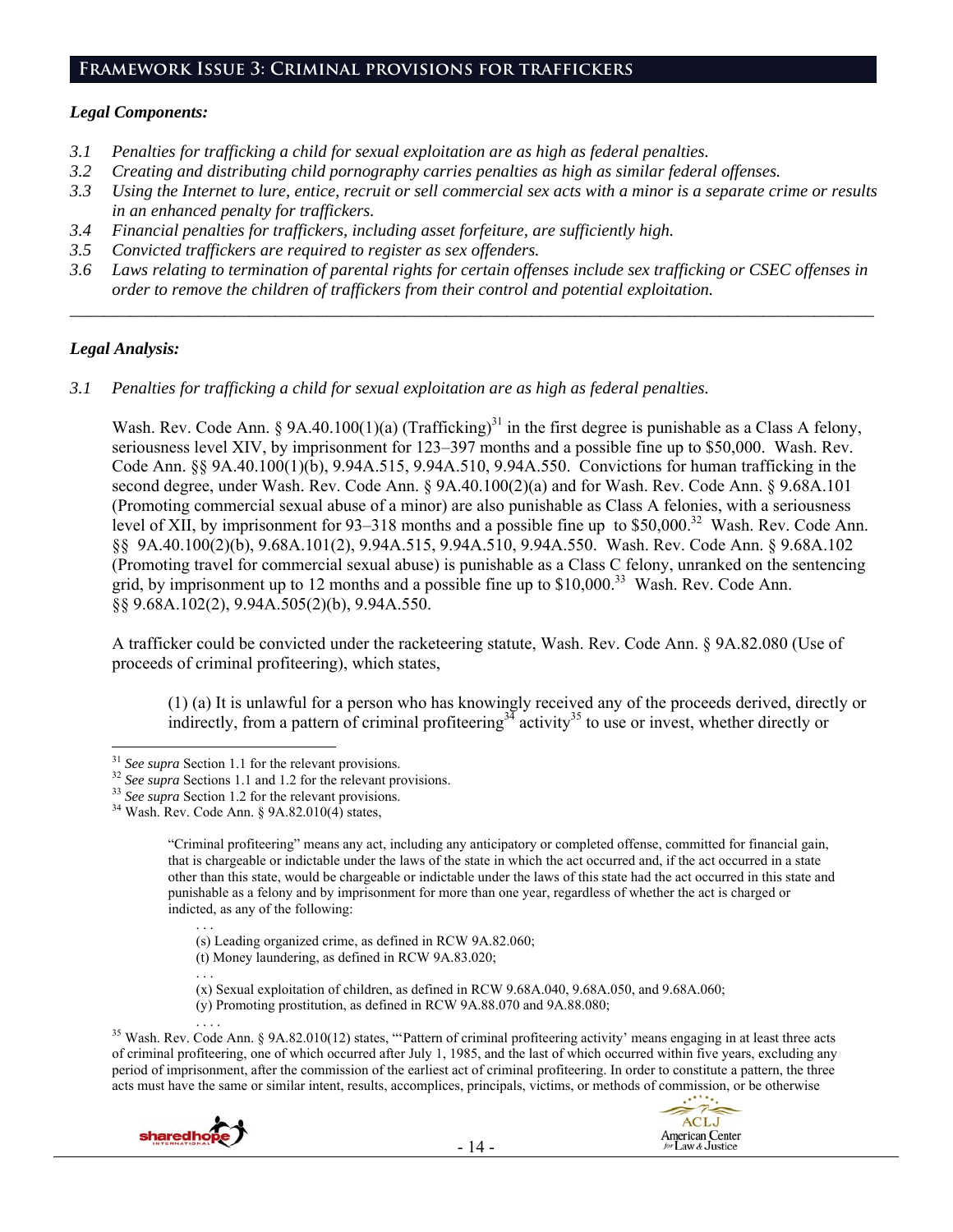indirectly, any part of the proceeds, or the proceeds derived from the investment or use thereof, in the acquisition of any title to, or any right, interest, or equity in, real property or in the establishment or operation of any enterprise.

(b) A violation of this subsection is a class B felony.

(2) (a) It is unlawful for a person knowingly to acquire or maintain, directly or indirectly, any interest in or control of any enterprise or real property through a pattern of criminal profiteering activity.

(b) A violation of this subsection is a class B felony.

A conviction for use of racketeering proceeds is punishable as a Class B felony, seriousness level IV, by imprisonment for 3-9 months, a fine of \$20,000, or both. Wash. Rev. Code Ann. §§ 9A.82.080(1), (2), 9.94A.515, 9.94A.510, 9.94A.550.

A trafficker may face penalties under Wash. Rev. Code Ann. § 9A.82.060 (Leading organized crime) if the trafficker is guilty of "[i]ntentionally organizing, managing, directing, supervising, or financing any three or more persons with the intent to engage in a pattern of criminal profiteering activity," which is punishable as a Class A felony, seriousness level X, by imprisonment for 51-68 months, a fine of \$50,000, or both. Wash. Rev. Code Ann. §§ 9A.82.060(1)(a), (2)(a), 9.94A.515, 9.94A.510, 9.94A.550. A trafficker could also be guilty of "[i]ntentionally inciting or inducing others to engage in violence or intimidation with the intent to further or promote the accomplishment of a pattern of criminal profiteering activity," which is punishable as a Class B felony by imprisonment up to 10 years, a fine of \$20,000, or both. Wash. Rev. Code Ann. §§ 9A.82.060(1)(b),  $(2)(b)$ ,  $9A.20.021(1)(b)$ .

A trafficker could also be convicted under Wash. Rev. Code Ann. § 9A.83.020 (Money laundering), which states,

(1) A person is guilty of money laundering when that person conducts or attempts to conduct a financial transaction involving the proceeds<sup>36</sup> of specified unlawful activity<sup>37</sup> and:

(a) Knows the property is proceeds of specified unlawful activity; or

(b) Knows that the transaction is designed in whole or in part to conceal or disguise the nature, location, source, ownership, or control of the proceeds, and acts recklessly as to whether the property is proceeds of specified unlawful activity; or

(c) Knows that the transaction is designed in whole or in part to avoid a transaction reporting requirement under federal law.

A conviction for money laundering is punishable as a Class B felony by imprisonment up to 10 years, a fine of \$20,000, or both. Wash. Rev. Code Ann. §§ 9A.83.020(4), 9A.20.021(1)(b).

In comparison, if the victim is under the age of 14, a conviction under the Trafficking Victims Protection Act  $(TVPA)^{38}$  for child sex trafficking is punishable by 15 years to life imprisonment and a fine not to exceed \$250,000. 18 U.S.C. §§ 1591(b)(1), 3559(a)(1), 3571(b)(3). If the victim is between the ages of 14–17, a conviction is punishable by 10 years to life imprisonment and a fine not to exceed \$250,000. 18 U.S.C.

<sup>38</sup> Trafficking Victims Protection Act (TVPA) of 2000, Pub. L. No. 106-386, 114 Stat. 1464, 1466 (codified in scattered sections of 18 and 22 U.S.C.).



interrelated by distinguishing characteristics including a nexus to the same enterprise, and must not be isolated events." *See* 

<sup>&</sup>lt;sup>36</sup> Pursuant to Wash. Rev. Code Ann. § 9A.83.010(5), "'Proceeds' means any interest in property directly or indirectly acquired through or derived from an act or omission, and any fruits of this interest, in whatever form." Wash. Rev. Code Ann. § 9A.83.010(7) states, "'Specified unlawful activity' means an offense committed in this state that is a

class A or B felony under Washington law or that is listed as 'criminal profiteering' in RCW 9A.82.010, or an offense committed in any other state that is punishable under the laws of that state by more than one year in prison, or an offense that is punishable under federal law by more than one year in prison."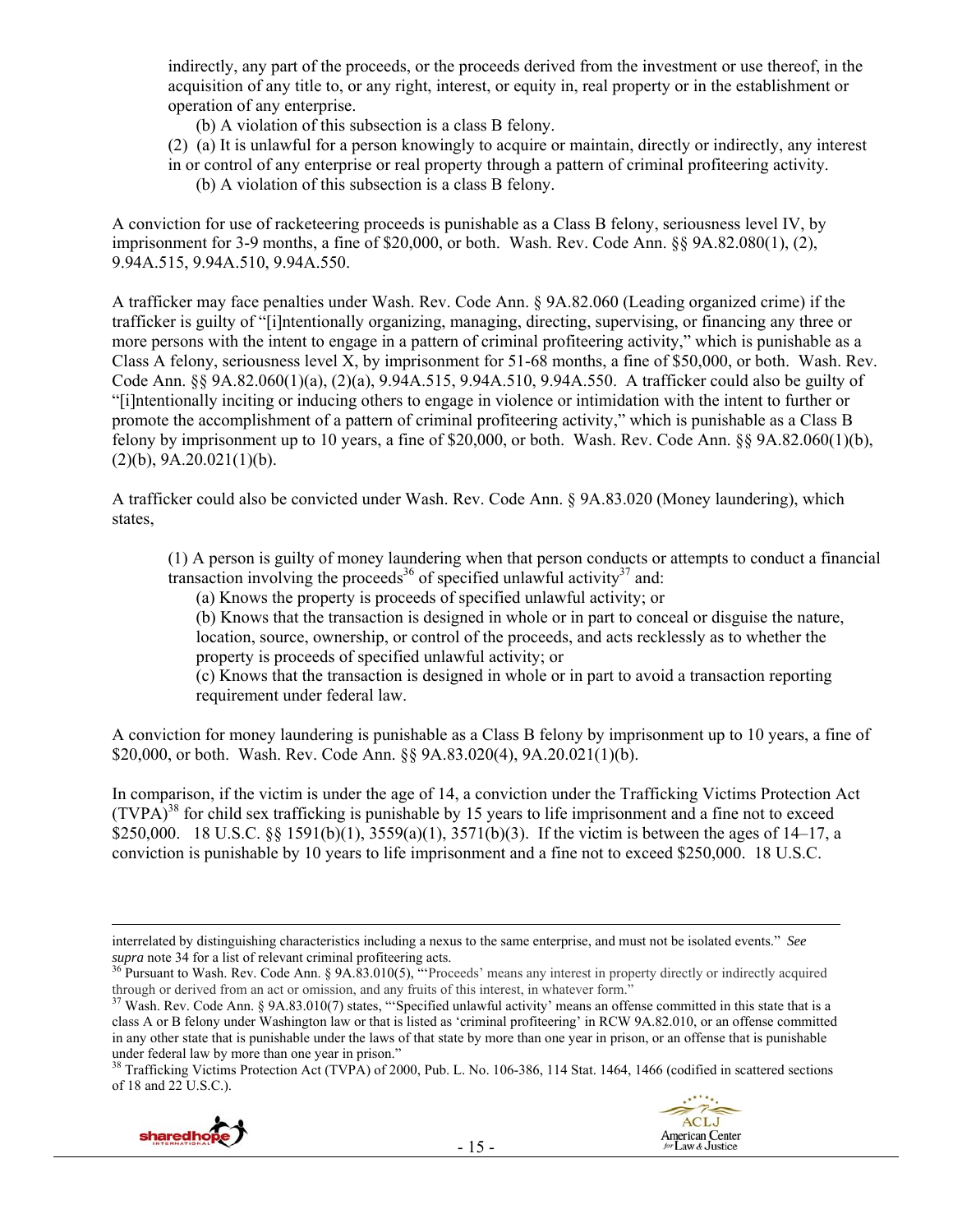§§ 1591(b)(2), 3559(a)(1), 3571(b)(3). A conviction is punishable by mandatory life imprisonment, however, if the trafficker has a prior conviction for a federal sex offense<sup>39</sup> against a minor.

## *3.2 Creating and distributing child pornography carries penalties as high as similar federal offenses.*

Creating child pornography is illegal under Wash. Rev. Code Ann. § 9.68A.040 (Sexual exploitation of a minor),<sup> $40$ </sup> which is punishable as a Class B felony, seriousness level IX, by imprisonment for 31 months to 10 years, a possible fine up to \$20,000, or both. Wash. Rev. Code Ann. §§ 9.68A.040(2), 9.94A.515, 9.94A.510, 9.94A.550, 9A.20.021. Acts related to the distribution of child pornography is illegal under Wash. Rev. Code Ann. § 9.68A.050 (Dealing in depictions of minor engaged in sexually explicit conduct) and § 9.68A.060 (Sending, bringing into state depictions of minor engaged in sexually explicit conduct). Wash. Rev. Code Ann.  $§ 9.68A.050(1)(a), (2)(a) states,$ 

(1)(a) A person commits the crime of dealing in depictions of a minor engaged in sexually explicit conduct in the first degree when he or she:

(i) Knowingly develops, duplicates, publishes, prints, disseminates, exchanges, finances, attempts to finance, or sells a visual or printed matter that depicts a minor engaged in an act of sexually explicit conduct as defined in RCW 9.68A.011(4)(a) through (e) [Definitions]; or (ii) Possesses with intent to develop, duplicate, publish, print, disseminate, exchange, or sell any visual or printed matter that depicts a minor engaged in an act of sexually explicit conduct as defined in RCW  $9.68A.011(4)(a)$  through (e).

. . . . (2)(a) A person commits the crime of dealing in depictions of a minor engaged in sexually explicit conduct in the second degree when he or she:

(i) Knowingly develops, duplicates, publishes, prints, disseminates, exchanges, finances, attempts to finance, or sells any visual or printed matter that depicts a minor engaged in an act of sexually explicit conduct as defined in RCW 9.68A.011(4)(f) or (g); or

(ii) Possesses with intent to develop, duplicate, publish, print, disseminate, exchange, or sell any visual or printed matter that depicts a minor engaged in an act of sexually explicit conduct as defined in RCW 9.68A.011(4)(f) or (g).

Wash. Rev. Code Ann. § 9.68A.060(1)(a), (2)(a) states,

(1)(a) A person commits the crime of sending or bringing into the state depictions of a minor engaged in sexually explicit conduct in the first degree when he or she knowingly sends or causes to be sent, or brings or causes to be brought, into this state for sale or distribution, a visual or printed matter that depicts a minor engaged in sexually explicit conduct as defined in RCW 9.68A.011(4)(a) through (e).

. . . . (2)(a) A person commits the crime of sending or bringing into the state depictions of a minor engaged in sexually explicit conduct in the second degree when he or she knowingly sends or causes to be sent, or brings or causes to be brought, into this state for sale or distribution, any visual or printed matter that depicts a minor engaged in sexually explicit conduct as defined in RCW 9.68A.011(4)(f) or (g).

Wash. Rev. Code Ann. §  $9.68A.050(1)(a)$  and §  $9.68A.060(1)(a)$  are punishable as Class B felonies, seriousness level VII, by imprisonment for 15–116 months and a possible fine up to \$20,000. Wash. Rev. Code Ann. §§ 9.68A.050(1)(b), 9.68A.060(1)(b), 9.94A.515, 9.94A.510, 9.94A.550. Wash. Rev. Code Ann. § 9.68A.050(2)(a) and § 9.68A.060(2)(a) are punishable as Class C felonies, seriousness level of V, by imprisonment for 6–60 months, a fine up to \$10,000, or both imprisonment and a fine. Wash. Rev. Code Ann. §§ 9.68A.050(2)(b), 9.68A.060(2)(b), 99.94A.515, 9.94A.510, 9.94A.550, 9A.20.021.

<sup>39</sup> See supra note 24.

<sup>&</sup>lt;sup>40</sup> *See supra* Section 1.2 for the relevant provisions.



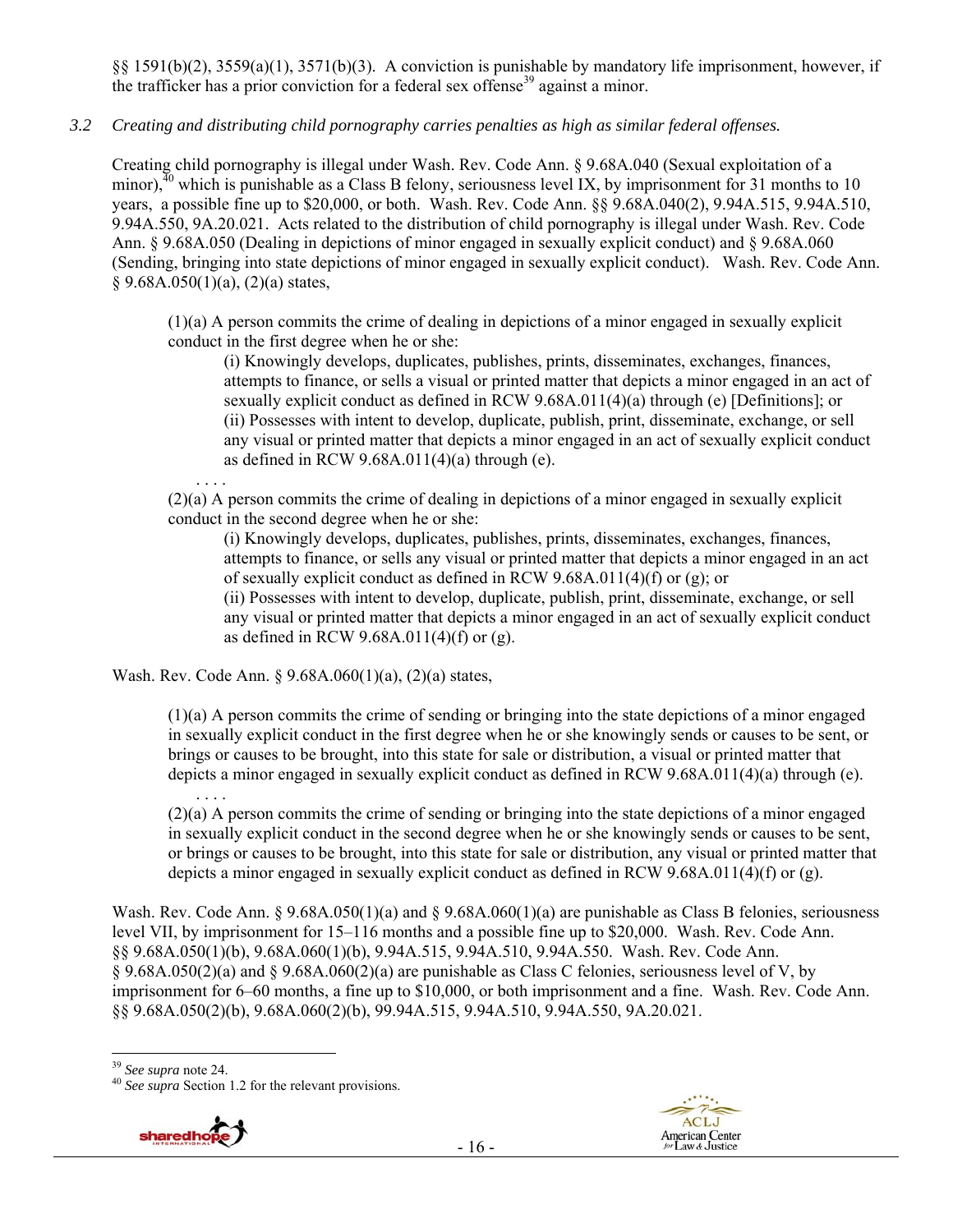In comparison, if the victim is under the age of 14, a conviction under the TVPA for child sex trafficking is punishable by 15 years to life imprisonment and a fine not to exceed \$250,000. 18 U.S.C. §§ 1591(b)(1),  $3559(a)(1)$ ,  $3571(b)(3)$ . If the victim is between the ages of  $14-17$ , a conviction is punishable by 10 years to life imprisonment and a fine not to exceed \$250,000. 18 U.S.C. §§ 1591(b)(2), 3559(a)(1), 3571(b)(3). A conviction is punishable by mandatory life imprisonment, however, if the trafficker has a prior conviction for a federal sex offense<sup>41</sup> against a minor. Additionally, a federal conviction for distribution of child pornography<sup>42</sup> is generally punishable by imprisonment for  $5-20$  years and a fine not to exceed \$250,000.<sup>43</sup> Subsequent convictions, however, are punishable by imprisonment up to 40 years and a fine not to exceed \$250,000.<sup>44</sup>

*3.3 Using the Internet to lure, entice, recruit or sell commercial sex acts with a minor is a separate crime or results in an enhanced penalty for traffickers.* 

Wash. Rev. Code Ann. § 9.68A.090 (Communication with minor for immoral purposes)<sup>45</sup> prohibits communication with a minor or someone one believes to be a minor for immoral purposes. While this is a gross misdemeanor, it is increased to a Class C felony in Wash. Rev. Code Ann. § 9.68A.090(2) when the communication is done through "the sending of an electronic communication," such as by email or over the Internet. This statute does not specifically address commercial sex acts.

## *3.4 Financial penalties for traffickers, including asset forfeiture, are sufficiently high.*

Traffickers may be required to pay fines. Traffickers convicted under Wash. Rev. Code Ann. § 9A.40.100(1)(a), (2)(a) (Trafficking) or § 9.68A.101 (Promoting commercial sexual abuse of a minor) may be required to pay possible fines up to \$50,000. Wash. Rev. Code Ann. §§ 9A.40.100(1)(b), (2)(b), 9.68A.101(2), 9.94A.550. Those convicted of Wash. Rev. Code Ann. § 9.68A.040 (Sexual exploitation of a minor) may be required to pay a possible fine up to \$20,000, while traffickers convicted under Wash. Rev. Code Ann. § 9.68A.102 (Promoting travel for commercial sexual abuse) may be required to pay a possible fine up to \$10,000. Wash. Rev. Code Ann. §§ 9.68A.040(2), 9.68A.102(2), 9.94A.550.

Additionally, Wash. Rev. Code Ann. § 9A.88.140(2) states,

Upon an arrest for a suspected violation of commercial sexual abuse of a minor, promoting commercial sexual abuse of a minor, or promoting travel for commercial sexual abuse of a minor, the arresting law enforcement officer shall impound the person's vehicle if (a) the motor vehicle was used in the commission of the crime; and (b) the person arrested is the owner of the vehicle or the vehicle is a rental car as defined in RCW 46.04.465.

44 18 U.S.C. §§ 2252(b) (stating if a person has a prior conviction under subsection (a)(1), (a)(2), or (a)(3) or a list of other statutes, a conviction is punishable by a fine and imprisonment for  $15-40$  years),  $2252A(b)(1)$  (stating if a person has a prior conviction under subsection (a)(2), (a)(3), or a list of other statutes, a conviction is punishable by a fine and imprisonment for  $15-$ 40 years), 1466A(a), (b) (stating that the penalty scheme for section 2252A(b) applies); *see also* 18 U.S.C. §§ 3559(a)(1) (classifying all of the above listed offenses as felonies), 3571(b)(3) (providing a fine up to \$250,000 for any felony conviction).<br><sup>45</sup> *See supra* Section 2.5 for the relevant provisions.



**ACLJ** 

**American Center** for Law & Justice

<sup>&</sup>lt;sup>41</sup> See supra note 24.

<sup>&</sup>lt;sup>42</sup> 18 U.S.C. §§ 2252(a)(1), (a)(2), (a)(3) (Certain activities relating to material involving the sexual exploitation of minors),  $2252A(a)(2)$ , (a)(3) (Certain activities relating to material constituting or containing child pornography), 1466A(a) (Obscene visual representations of the sexual abuse of children).

<sup>&</sup>lt;sup>43</sup> 18 U.S.C. §§ 2252(b) (stating that a conviction under subsection (a)(1), (a)(2), or (a)(3) is punishable by imprisonment for 5– 20 years and a fine),  $2252A(b)(1)$  (a conviction is punishable by imprisonment for 5–20 years and a fine),  $1466A(a)$ , (b) (stating that a conviction under subsection (a) is "subject to the penalties provided in section 2252A(b)(1)," imprisonment for 5–20 years and a fine, while a conviction under subsection (b) is "subject to the penalties provided in section  $2252A(b)(2)$ ," imprisonment up to 10 years, a fine, or both); *see also* 18 U.S.C.

<sup>§§ 3559(</sup>a)(1) (classifying all of the above listed offenses as felonies), 3571(b)(3) (providing a fine up to \$250,000 for any felony conviction).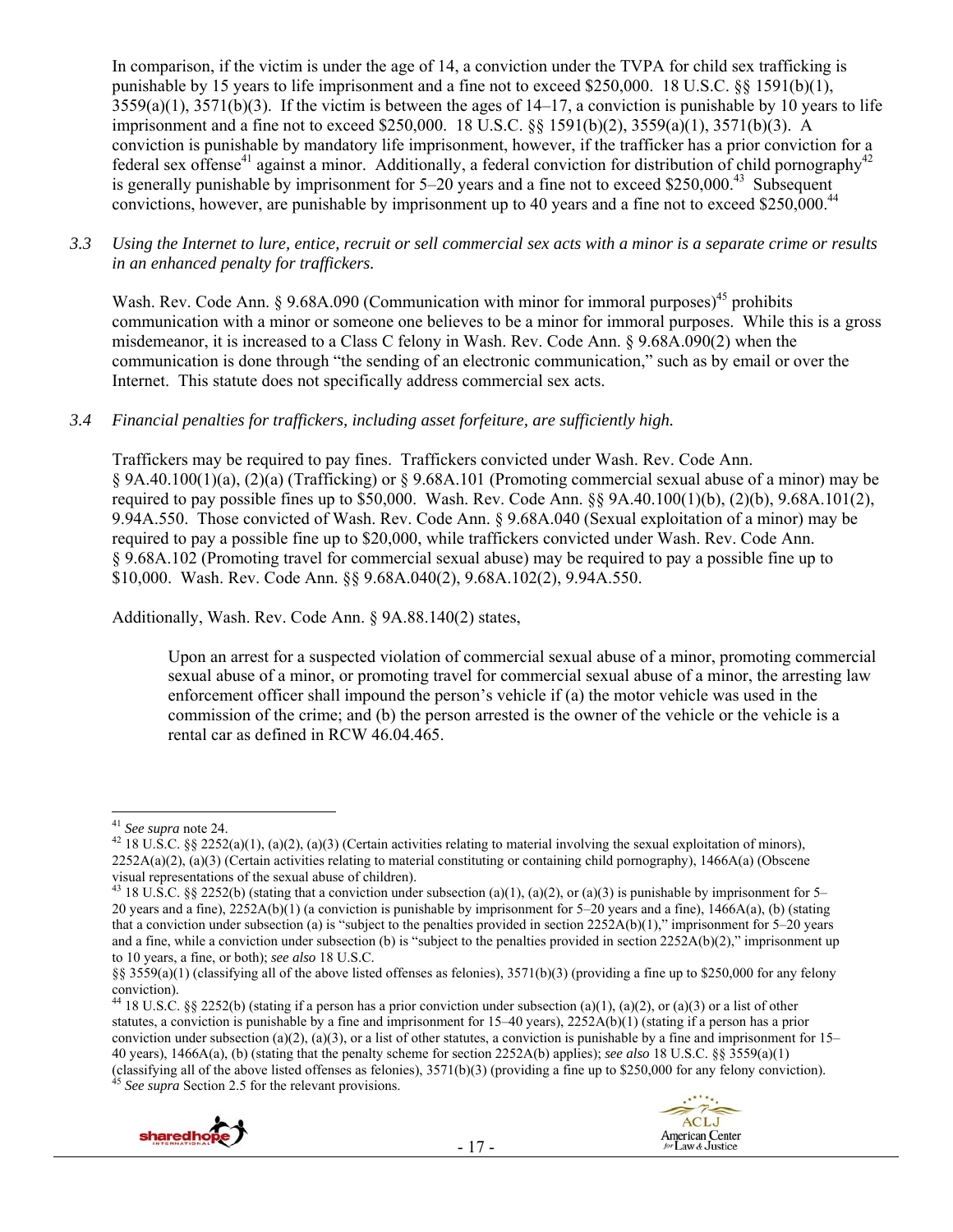Wash. Rev. Code Ann. § 9A.88.140(4) sets a \$2,500 fine to be paid to the impounding agency prior in order to redeem the vehicle. In addition, Wash. Rev. Code Ann. § 9.68A.105 imposes a non-discretionary \$5,000 penalty for any conviction under Wash. Rev. Code Ann. § 9.68A.101 (Promoting commercial sexual abuse of a minor).

Property forfeiture options include the following: (1) Wash. Rev. Code Ann. § 10.105.010 (Seizure and forfeiture), which applies to most felonies, including Wash. Rev. Code Ann. § 9A.40.100 (Trafficking) and § 9.68A.101 (Promoting commercial sexual abuse of a minor); (2) Wash. Rev. Code Ann. § 9.68A.120 (Seizure and forfeiture of property), which applies in part to "[a]ll personal property, moneys, negotiable instruments, securities, or other tangible or intangible property furnished or intended to be furnished by any person in exchange for visual or printed matter depicting a minor engaged in sexually explicit conduct, or constituting proceeds traceable to any violation of this chapter," which includes crimes under Wash. Rev. Code Ann. 9.68A (Sexual exploitation of children); and (3) Wash. Rev. Code Ann. § 9A.82.100(4)(f) provides asset forfeiture through the criminal profiteering statute for traffickers convicted under 9A.40.100 (Trafficking). Wash. Rev. Code Ann. § 9A.82.100(1)(a) (Remedies and procedures) also provides a cause of action for damages and possible treble damages at the court's discretion. Wash. Rev. Code Ann. § 9A.82.100(1)(a), (4)(d). A trafficker could also face an action to prevent, restrain, or remedy a pattern of human trafficking under Wash. Rev. Code Ann. § 9A.82.100(1)(d) in which the court may impose a civil penalty not exceeding \$250,000, in addition to the cost of the suit, which includes reasonable investigative and attorney's fees. A conviction under Wash. Rev. Code Ann. § 9A.82.080(1), (2) could result in a fine of \$20,000, while a conviction under Wash. Rev. Code Ann. § 9A.82.060(1)(a) and § 9A.82.060(1)(b) for leading organized crime could result in a fine of \$50,000 or \$20,000, respectively. A conviction for money laundering could also result in a fine of \$20,000. Wash. Rev. Code Ann. §§ 9A.83.020(4), 9A.20.021(1)(b). Any proceeds obtained through money laundering are also subject to seizure and forfeiture under Wash. Rev. Code Ann. § 9A.83.030(1).

## *3.5 Convicted traffickers are required to register as sex offenders.*

Wash. Rev. Code Ann. § 9A.44.130(1)(a) (Registration of sex offenders and kidnapping offenders) requires adults residing in Washington, among others, who have been "convicted of any sex offense or kidnapping offense" to register for the sex offender registry. Wash. Rev. Code Ann. § 9A.44.128(10) (Definitions applicable to RCW 9A.44.130 through 9A.44.145, 10.01.200, 43.43.540, 70.48.470, and 72.09.330), with its cross reference to the definition of "sex offense" in Wash. Rev. Code Ann. § 9.94A.030 (Definitions), defines "sex offense" to include, by reference to felony violations of chapter 9.68A (Sexual exploitation of children), Wash. Rev. Code Ann. § 9.68A.100 (Commercial sexual abuse of a minor), § 9.68A.102 (Promoting commercial sexual abuse of a minor), § 9.68A.103 (Permitting commercial sexual abuse of a minor), § 9.68A.040 (Sexual exploitation of a minor), § 9.68A.050 (Dealing in depictions of minor engaged in sexually explicit conduct), and § 9.68A.060 (Sending, bringing into state depictions of minor engaged in sexually explicit conduct). Traffickers convicted of Wash. Rev. Code Ann. § 9A.40.100 (Human trafficking) are not expressly required to register, however, a special allegation of sexual motivation in a sex trafficking of a minor crime will result in a requirement to register as a sex offender. Wash. Rev. Code Ann. §§ 9.94A.030(46)(c), 9.94A.835, 9A.44.128(10), 9A.44.130.

- 3.5.1 Recommendation: Add Wash. Rev. Code Ann. § 9A.40.100 (Human trafficking) to the list of sex offenses in Wash. Rev. Code Ann. § 9A.44.128 for which offenders must register to ensure sex trafficking is identified as a crime requiring registration as a sex offender.
- *3.6 Laws relating to termination of parental rights for certain offenses include sex trafficking or CSEC offenses in order to remove the children of traffickers from their control and potential exploitation.*

Grounds and procedures for termination of parental rights are limited and do not apply specifically to crimes of human trafficking or commercial sexual exploitation of children through prostitution or pornography. Wash. Rev. Code Ann. § 13.34.132 (Petition seeking termination of parent-child relationship) and § 13.34.180 (Order



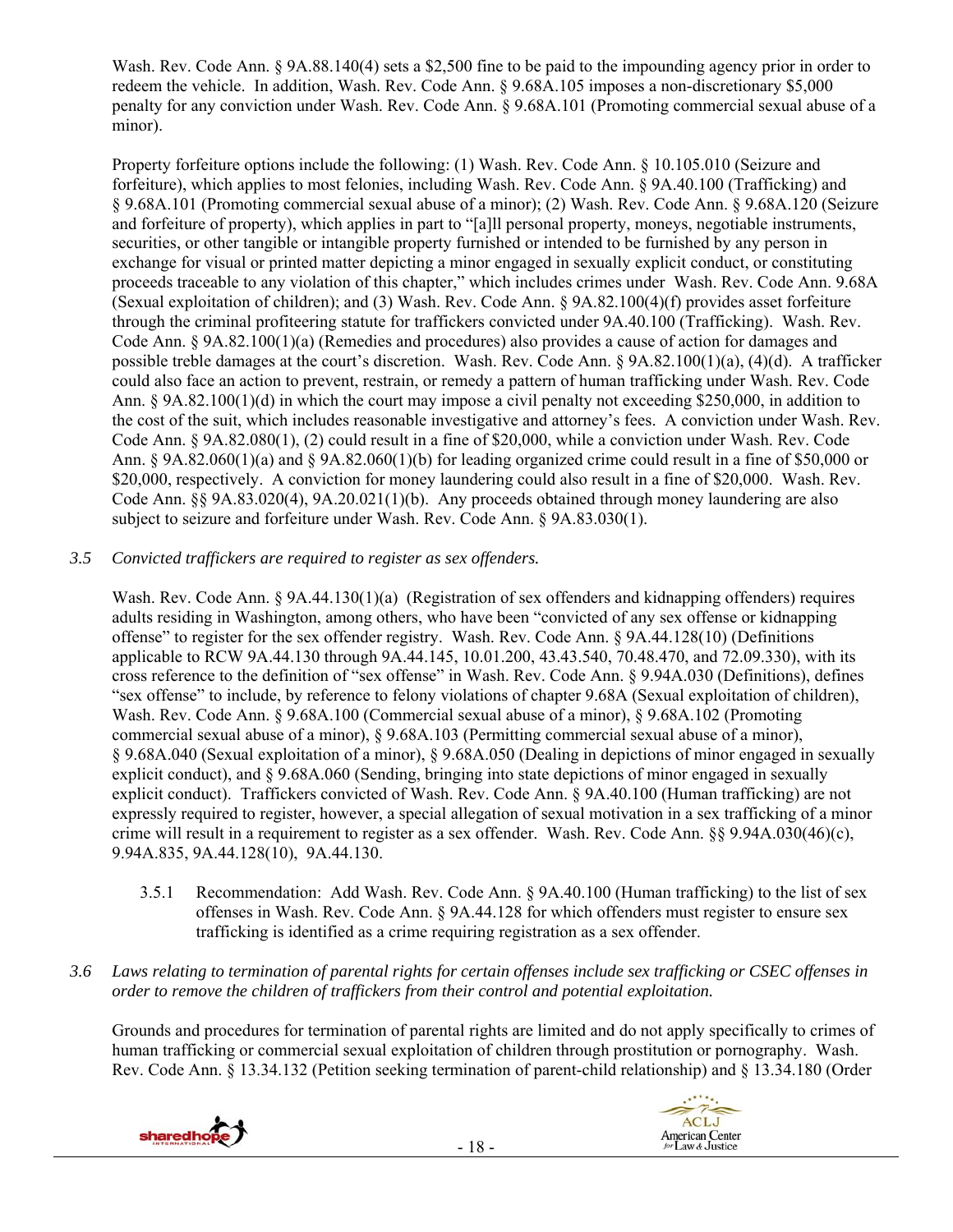terminating parent and child relationship) outline the grounds for terminating parental rights. Wash. Rev. Code Ann. § 13.34.132 sets out the requirements for termination of parental rights, and one prong states, "Because of the existence of aggravated circumstances, reasonable efforts to unify the family are not required. Notwithstanding the existence of aggravated circumstances, reasonable efforts may be required if the court or department determines it is in the best interests of the child. . . ." Wash. Rev. Code Ann. § 13.34.132(4). According to this provision, "In determining whether aggravated circumstances exist by clear, cogent, and convincing evidence, the court shall consider one or more" items. The list includes a court finding that the parent is a sexually violent predators under Wash. Rev. Code Ann. § 13.34.132(4)(f) and a "[c]onviction of the parent, when a child has been born of: (A) A sex offense under chapter 9A.44 RCW." Wash. Rev. Code Ann. § 13.34.132(4)(i). However, convictions for Wash. Rev. Code Ann. § 9A.40.100 (Human trafficking), § 9.68A.102 (Promoting commercial sexual abuse of a minor), or § 9.68A.040 (Sexual exploitation of a minor) are not listed. Wash. Rev. Code Ann. § 13.34.180(3) sets out convictions that may be alleged as part of a petition seeking to terminate parental rights, but Wash. Rev. Code Ann. § 9A.40.100, § 9.68A.102, and § 9.68A.040 are not included in the list.

3.6.1 Recommendation: Add the crimes of Wash. Rev. Code Ann. § 9A.40.100 (Human trafficking), § 9.68A.102 (Promoting commercial sexual abuse of a minor), and § 9.68A.040 (Sexual exploitation of a minor) to the list of grounds for termination of parental rights in Wash. Rev. Code Ann. § 13.34.132.

## **Framework Issue 4: Criminal provisions for facilitators**

#### *Legal Components:*

- *4.1 The acts of assisting, enabling, or financially benefitting from child sex trafficking are included as criminal offenses in the state sex trafficking statute.*
- *4.2 Financial penalties, including asset forfeiture laws, are in place for those who benefit financially from or aid and assist in committing domestic minor sex trafficking.*

*\_\_\_\_\_\_\_\_\_\_\_\_\_\_\_\_\_\_\_\_\_\_\_\_\_\_\_\_\_\_\_\_\_\_\_\_\_\_\_\_\_\_\_\_\_\_\_\_\_\_\_\_\_\_\_\_\_\_\_\_\_\_\_\_\_\_\_\_\_\_\_\_\_\_\_\_\_\_\_\_\_\_\_\_\_\_\_\_\_\_\_\_\_\_* 

- *4.3 Promoting and selling child sex tourism is illegal.*
- *4.4 Promoting and selling child pornography is illegal.*

## *Legal Analysis:*

*4.1 The acts of assisting, enabling, or financially benefitting from child sex trafficking are included as criminal offenses in the state sex trafficking statute.* 

If knowledge of force, fraud, or coercion used to cause the forced labor or involuntary servitude can be proven, then Wash. Rev. Code Ann. § 9A.40.100 (Human trafficking) applies to facilitators.

Wash. Rev. Code Ann. § 9A.40.100(1)(a)(i) states,

 $(1)(a)$  A person is guilty of trafficking in the first degree when:

(i) Such person:

(A) Recruits, harbors, transports, transfers, provides, obtains, or receives by any means another person knowing that force, fraud, or coercion as defined in RCW 9A.36.070 will be used to cause the person to engage in forced labor, involuntary servitude, or a commercial sex act; or

(B) Benefits financially or by receiving anything of value from participation in a venture that has engaged in acts set forth in  $(a)(i)(A)$  of this subsection . . . .

Wash. Rev. Code Ann. § 9A.40.100(1)(a)(ii) states,

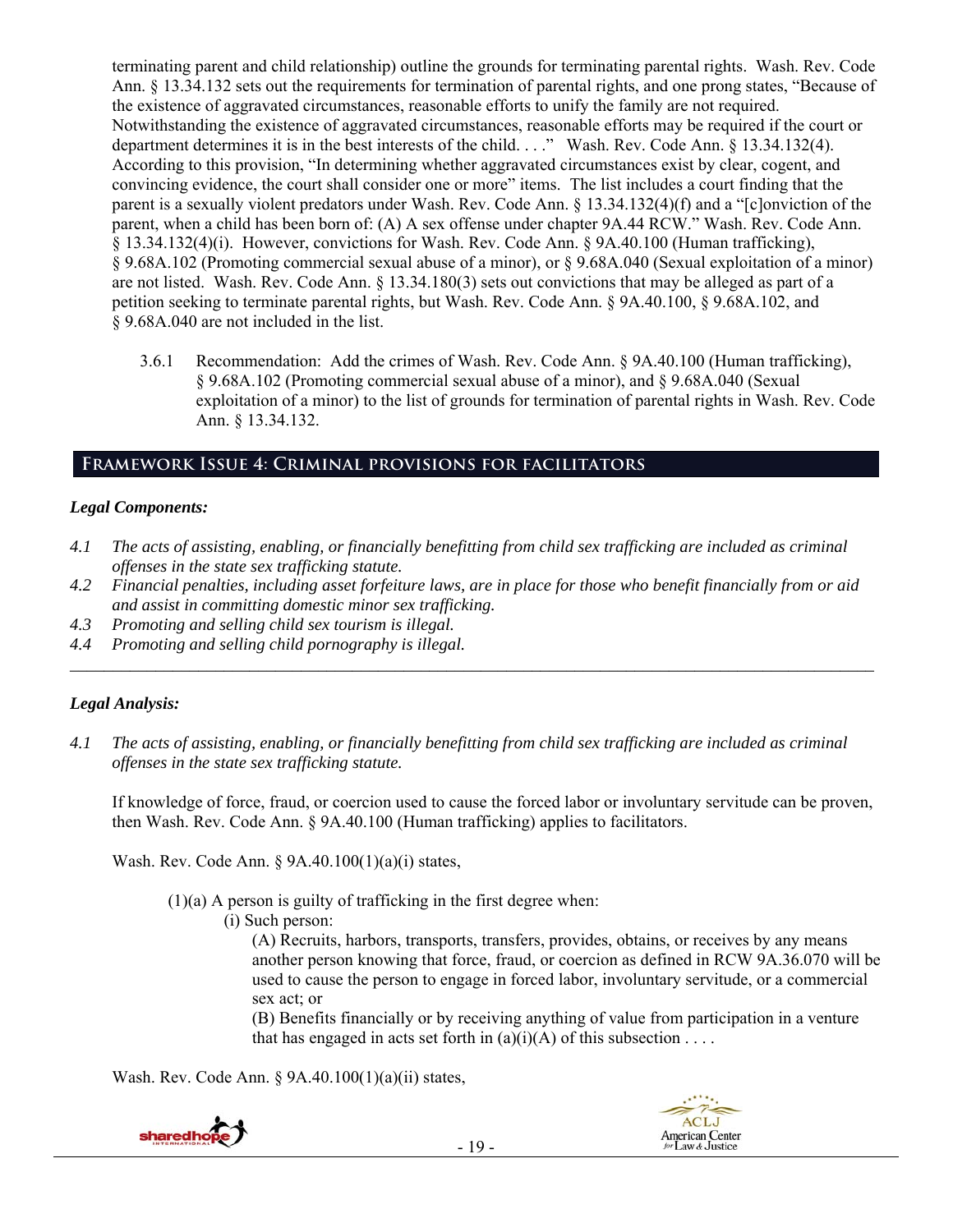[t] t] he acts or venture set forth in  $(a)(i)$  of this subsection:

(A) Involve committing or attempting to commit kidnapping;

(B) Involve a finding of sexual motivation under RCW 9.94A.835 [Special allegation—sexual motivation—procedures];

(C) Involve the illegal harvesting or sale of human organs; or

(D) Result in a death.

A conviction under Wash. Rev. Code Ann. § 9A.40.100(1) is punishable as a Class A felony, seriousness level XIV, by imprisonment for 123–397 months and a possible fine up to \$50,000. Wash. Rev. Code Ann. §§ 9A.40.100(1)(b), 9.94A.510, 9.94A.515, 9.94A.550.

Wash. Rev. Code Ann. § 9A.40.100(2) states,

(i) Recruits, harbors, transports, transfers, provides, obtains, or receives by any means another person knowing that force, fraud, or coercion as defined in RCW 9A.36.070 will be used to cause the person to engage in forced labor, involuntary servitude, or a commercial sex act; or (ii) Benefits financially or by receiving anything of value from participation in a venture that has

engaged in acts set forth in (a)(i) of this subsection.

A conviction under Wash. Rev. Code Ann. § 9A.40.100(2) is punishable as a Class A felony, seriousness level XII, by imprisonment for 93–318 months and a possible fine up to \$50,000. Wash. Rev. Code Ann. §§ 9A.40.100(2)(b), 9.94A.510, 9.94A.515, 9.94A.550.

Wash. Rev. Code Ann. § 9.68A.102 (Promoting travel for commercial sexual abuse of a minor)<sup>46</sup> may apply to facilitators, and a conviction is punishable as a Class C felony, unranked on the sentencing grid, by imprisonment up to 12 months and a possible fine up to \$10,000. Wash. Rev. Code Ann. § 9.68A.102(2), 9.94A.505(2)(b), 9.94A.550. Wash. Rev. Code Ann. § 9.68A.103 (Permitting commercial sexual abuse of a minor) is also available for prosecution of certain facilitators.<sup>47</sup> A conviction under Wash. Rev. Code Ann. § 9.68A.103(1) is punishable as a gross misdemeanor by imprisonment for up to 364 days, a possible fine up to \$5,000, or both imprisonment and a fine. Wash. Rev. Code Ann. §§ 9.68A.103(2), 9.92.020.

A facilitator could be convicted under the racketeering statute, Wash. Rev. Code Ann. § 9A.82.080 (Use of proceeds of criminal profiteering), which states,

(1) (a) It is unlawful for a person who has knowingly received any of the proceeds derived, directly or indirectly, from a pattern of criminal profiteering<sup>48</sup> activity<sup>49</sup> to use or invest, whether directly or indirectly, any part of the proceeds, or the proceeds derived from the investment or use thereof, in the acquisition of any title to, or any right, interest, or equity in, real property or in the establishment or operation of any enterprise.

- (b) A violation of this subsection is a class B felony.
- (2) (a) It is unlawful for a person knowingly to acquire or maintain, directly or indirectly, any interest
- in or control of any enterprise or real property through a pattern of criminal profiteering activity.
	- (b) A violation of this subsection is a class B felony.

A conviction for use of racketeering proceeds is punishable as a Class B felony by imprisonment up to 10 years, a fine of \$20,000, or both. Wash. Rev. Code Ann. §§ 9A.82.080(1), (2), 9A.20.021(1)(b).



<sup>&</sup>lt;sup>46</sup> See supra Section 1.2 for the relevant provisions.

<sup>&</sup>lt;sup>47</sup> See supra Section 1.2 for the relevant provisions.<br><sup>48</sup> See supra note 34. <sup>49</sup> See supra note 35.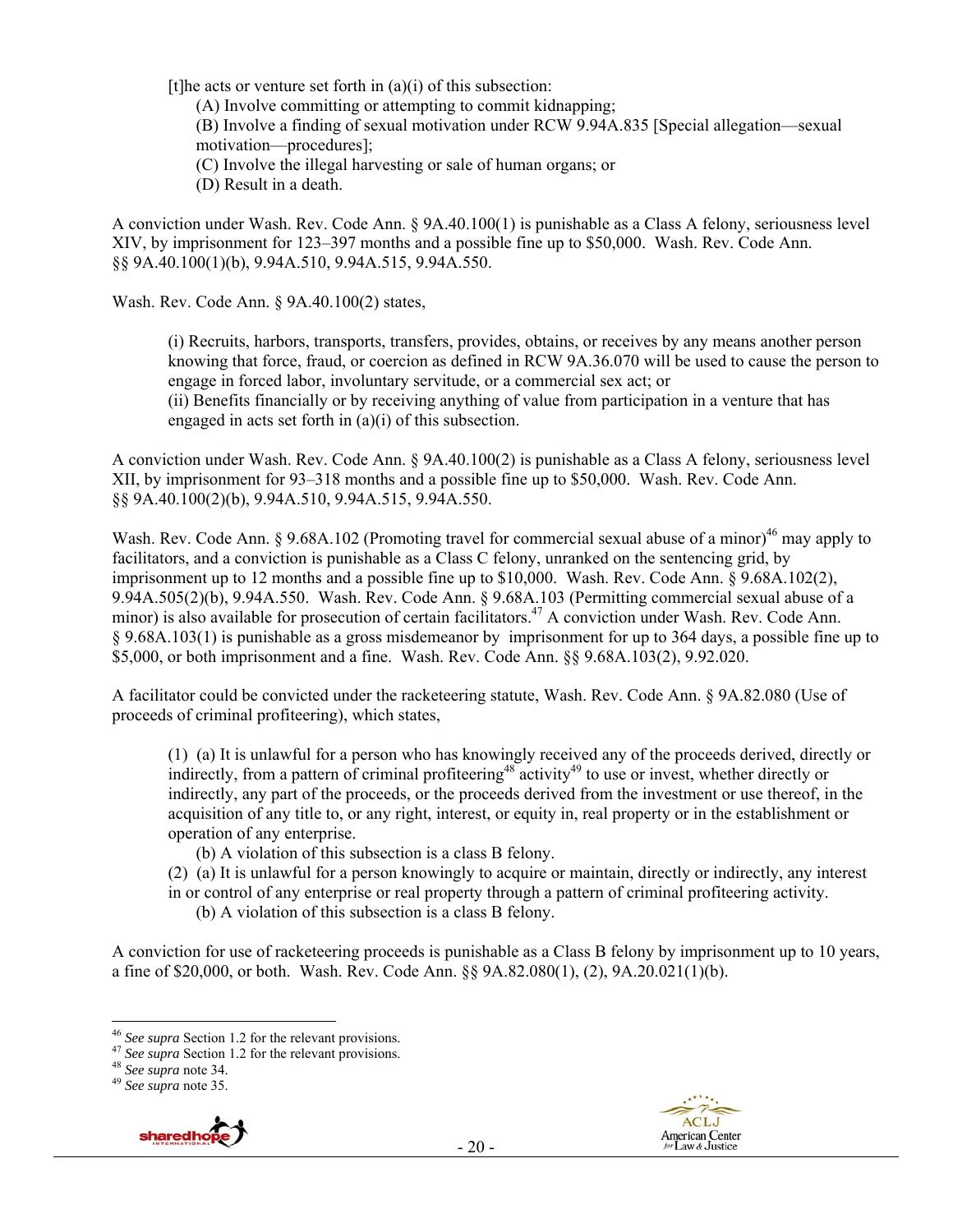A facilitator could also be convicted under Wash. Rev. Code Ann. § 9A.83.020 (Money laundering), which states,

(1) A person is guilty of money laundering when that person conducts or attempts to conduct a financial transaction involving the proceeds<sup>50</sup> of specified unlawful activity<sup>51</sup> and:

(a) Knows the property is proceeds of specified unlawful activity; or

(b) Knows that the transaction is designed in whole or in part to conceal or disguise the nature, location, source, ownership, or control of the proceeds, and acts recklessly as to whether the property is proceeds of specified unlawful activity; or

(c) Knows that the transaction is designed in whole or in part to avoid a transaction reporting requirement under federal law.

A conviction for money laundering is punishable as a Class B felony by imprisonment up to 10 years, a fine of \$20,000, or both. Wash. Rev. Code Ann. §§ 9A.83.020(4), 9A.20.021(1)(b).

*4.2 Financial penalties, including asset forfeiture laws, are in place for those who benefit financially from or aid and assist in committing domestic minor sex trafficking.* 

Wash. Rev. Code Ann. § 10.105.010 (Seizure and forfeiture) applies to most felonies, including Wash. Rev. Code Ann. § 9A.40.100 (Trafficking) and Wash. Rev. Code Ann. § 9.68A.102 (Promoting travel for commercial sexual abuse). Also, if charged under Wash. Rev. Code Ann. § 9A.40.100 (Trafficking), a facilitator faces asset forfeiture, an action for damages, and possible treble damages at the court's discretion through the criminal profiteering statute, Wash. Rev. Code Ann. § 9A.82.100 (Remedies and procedures). Wash. Rev. Code Ann. § 9A.82.100(1)(a), (4)(d), (f). A facilitator could also face an action to prevent, restrain, or remedy a pattern of human trafficking, in which the court may impose a civil penalty not exceeding \$250,000, in addition to the cost of the suit, which includes reasonable investigative and attorney's fees. Wash. Rev. Code Ann. § 9A.82.100(1)(d).

Specific forfeiture provisions in cases of sexual exploitation of a minor under Wash. Rev. Code Ann. § 9.68A.120 (Seizure and forfeiture of property) apply to seizure and forfeiture of "[a]ll visual or printed matter that depicts a minor engaged in sexually explicit conduct." Wash. Rev. Code Ann. § 9.68A.120(3) further permits the forfeiture of "[a]ll personal property, moneys, negotiable instruments, securities, or other tangible or intangible property furnished or intended to be furnished by any person in exchange for visual or printed matter depicting a minor engaged in sexually explicit conduct, or constituting proceeds traceable to any violation of this chapter." Wash. Rev. Code Ann. § 9.68A.120(2) states that the following may be seized and forfeited:

All raw materials, equipment, and other tangible personal property of any kind used or intended to be used to manufacture or process any visual or printed matter that depicts a minor engaged in sexually explicit conduct, and all conveyances, including aircraft, vehicles, or vessels that are used or intended for use to transport, or in any manner to facilitate the transportation of, visual or printed matter in violation of RCW 9.68A.050 [Dealing in depictions of minor engaged in sexually explicit conduct] or 9.68A.060 [Sending, bringing into state depictions of minor engaged in sexually explicit conduct], but:

(a) No conveyance used by any person as a common carrier in the transaction of business as a common carrier is subject to forfeiture under this section unless it appears that the owner or other person in charge of the conveyance is a consenting party or privy to a violation of this chapter; (b) No property is subject to forfeiture under this section by reason of any act or omission established by the owner of the property to have been committed or omitted without the owner's knowledge or consent;

<sup>50</sup> *See supra* note 36.. 51 *See supra* note 37.



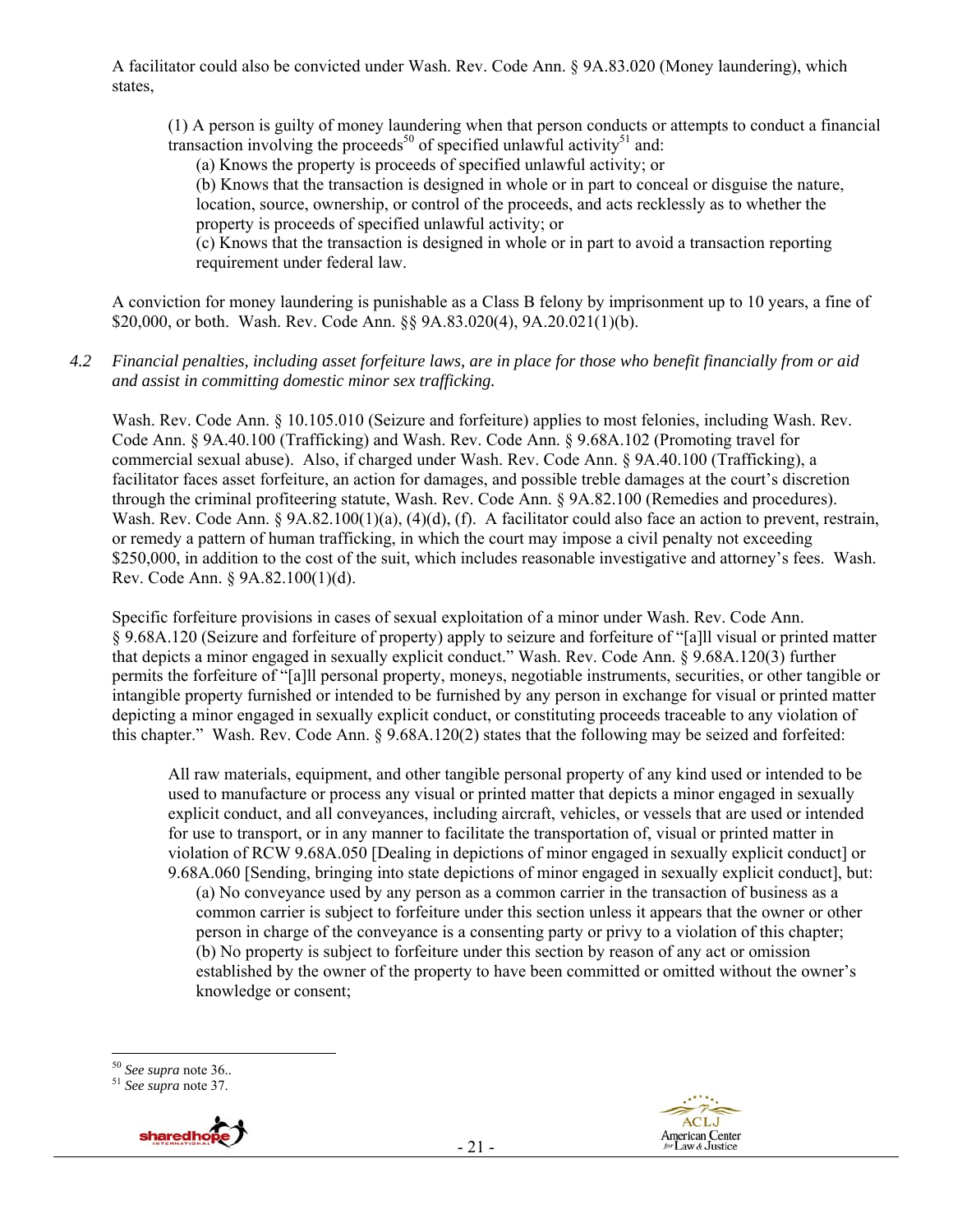(c) A forfeiture of property encumbered by a bona fide security interest is subject to the interest of the secured party if the secured party neither had knowledge of nor consented to the act or omission; and

(d) When the owner of a conveyance has been arrested under this chapter the conveyance may not be subject to forfeiture unless it is seized or process is issued for its seizure within ten days of the owner's arrest.

#### *4.3 Promoting and selling child sex tourism is illegal.*

Wash. Rev. Code Ann. § 9.68A.102(1) (Promoting travel for commercial sexual abuse of a minor) makes it a Class C felony if a person "knowingly sells or offers to sell travel services that include or facilitate travel for the purpose of engaging in what would be commercial sexual abuse of a minor or promoting commercial sexual abuse of a minor, if occurring in [Washington]." A conviction under Wash. Rev. Code Ann. § 9.68A.102(1) is punishable as a Class C felony, unranked on the sentencing grid, by imprisonment for up to 12 months and a possible fine up to \$10,000. Wash. Rev. Code Ann. §§ 9.68A.102(2), 9.94A.505(2)(b), 9.94A.550.

4.3.1 Recommendation: Amend Wash. Rev. Code Ann. § 9.68A.102 (Promoting travel for commercial sexual abuse of a minor) to provide a stronger penalty to reflect the egregious nature of the crime and to better align the penalty with the penalty for a conviction under Wash. Rev. Code Ann. § 9.68A.101 (Promoting commercial sexual abuse of a minor).

#### *4.4 Promoting and selling child pornography is illegal.*

While promoting child pornography is not expressly made illegal, the distribution of child pornography is illegal under Wash. Rev. Code Ann. § 9.68A.050 (Dealing in depictions of minor engaged in sexually explicit conduct) and § 9.68A.060 (Sending, bringing into state depictions of minor engaged in sexually explicit conduct).<sup>52</sup> Wash. Rev. Code Ann. § 9.68A.050(1)(a) and § 9.68A.060(1)(a) are punishable as Class B felonies, seriousness level VII, by imprisonment for 15–116 months and a possible fine up to \$20,000. Wash. Rev. Code Ann. §§ 9.68A.050(1)(b), 9.68A.060(1)(b), 9.94A.515, 9.94A.510, 9.94A.550. Wash. Rev. Code Ann. § 9.68A.050(2)(a) and § 9.68A.060(2)(a) are punishable as Class C felonies, seriousness level of V, by imprisonment for 6–60 months and a possible fine up to \$10,000. Wash. Rev. Code Ann. §§ 9.68A.050(2)(b), 9.68A.060(2)(b), 99.94A.515, 9.94A.510, 9.94A.550.

<sup>52</sup> *See supra* Section 3.2 for the relevant provisions.



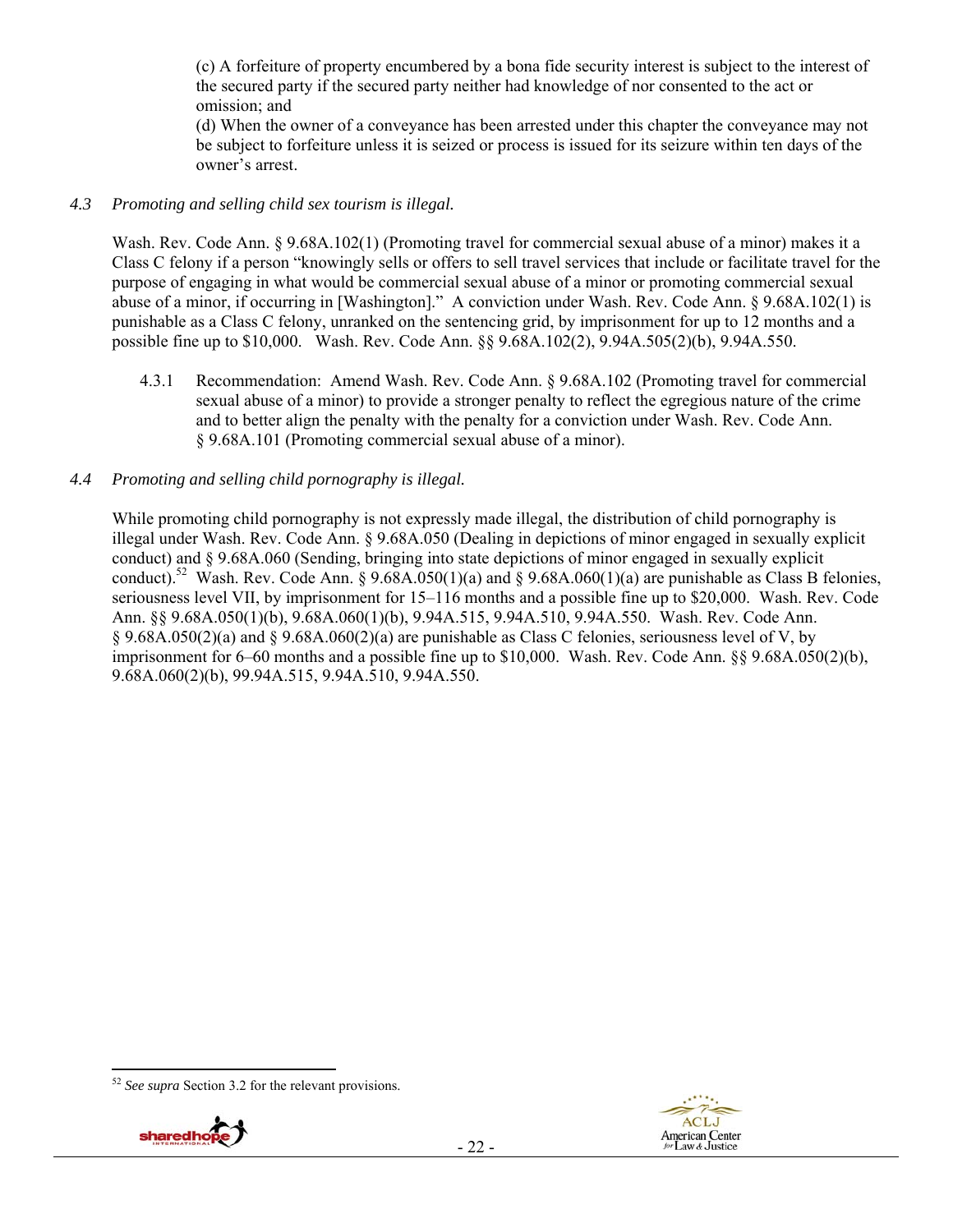# **Framework Issue 5: Protective provisions for the child victims**

#### *Legal Components:*

- *5.1 A victim of domestic minor sex trafficking or CSEC is defined as a victim for purposes of qualifying for crime victims' compensation and other victim benefits.*
- *5.2 The state sex trafficking statute expressly prohibits a defendant from raising consent of the minor to the commercial sex acts as a defense.*
- *5.3 Prostitution laws apply only to adults, making minors under 18 specifically immune from this offense.*
- *5.4 Commercially sexually exploited children are provided with a child protection response, including specialized shelter and services, and are not detained in juvenile detention facilities.*
- *5.5 Commercial sexual exploitation is identified as a type of abuse and neglect within child protection statutes.*
- *5.6 The definition of "caregiver" (or similar term) in the child welfare statutes is broad enough to include a trafficker who has custody or control of a child in order to bring a trafficked child into protection of child protective services.*
- *5.7 Crime victims' compensation is specifically available to a child victim of sex trafficking or CSEC without regard to ineligibility factors.*
- *5.8 Victim-friendly procedures and protections are provided in the trial process for minors under 18.*
- *5.9 Expungement or sealing of juvenile arrest or criminal records resulting from arrests or adjudications for prostitution-related offenses committed as a result of, or in the course of, the commercial sexual exploitation of a minor is available within a reasonable time after turning 18.*
- *5.10 Victim restitution and civil remedies are authorized by law for minor victims of sex trafficking or CSEC.*
- *5.11 Statutes of limitations for civil and criminal actions for child sex trafficking or CSEC offenses are eliminated or lengthened sufficiently to allow prosecutors and victims a realistic opportunity to pursue criminal actions and legal remedies.*

*\_\_\_\_\_\_\_\_\_\_\_\_\_\_\_\_\_\_\_\_\_\_\_\_\_\_\_\_\_\_\_\_\_\_\_\_\_\_\_\_\_\_\_\_\_\_\_\_\_\_\_\_\_\_\_\_\_\_\_\_\_\_\_\_\_\_\_\_\_\_\_\_\_\_\_\_\_\_\_\_\_\_\_\_\_\_\_\_\_\_\_\_\_\_* 

## *Legal Analysis:*

*5.1 A victim of domestic minor sex trafficking or CSEC is defined as a victim for purposes of qualifying for crime victims' compensation and other victim benefits.* 

A commercially sexually exploited child is defined as a victim throughout Washington's laws. Wash. Rev. Code Ann. § 7.68.060(6)(b) (Applications for benefits—accrual of rights) was amended in 2010 to clarify that

[a] person identified as the "minor" in the charge of commercial sexual abuse of a minor under RCW 9.68A.100, promoting commercial sexual abuse of a minor under RCW 9.68A.101, or promoting travel for commercial sexual abuse of a minor under RCW 9.68A.102 is considered a victim of a criminal act for the purpose of the right to benefits under this chapter even if the person is also charged with prostitution under RCW 9A.88.030.

Wash. Rev. Code Ann. § 13.32A.030(17) (Definitions—regulating leave from semi-secure facility) contains a specific provision defining a "sexually exploited child" to mean "any person under the age of eighteen who is a victim of the crime of commercial sex abuse of a minor under RCW 9.68A.100, promoting commercial sexual abuse of a minor under RCW 9.68A.101, or promoting travel for commercial sexual abuse of a minor under RCW 9.68A.102." Wash. Rev. Code Ann. § 13.40.219 (Arrest for prostitution or prostitution loitering), while implicitly allowing juveniles to be arrested for prostitution, specifies,

In any proceeding under this chapter [Juvenile Justice Act of 1977] related to an arrest for prostitution or prostitution loitering, there is a presumption that the alleged offender meets the criteria for a certification as a victim of a severe form of trafficking in persons as defined in section 7105 of Title 22 of the United States code [Trafficking Victims Protection Act of 2000], and that the alleged offender is



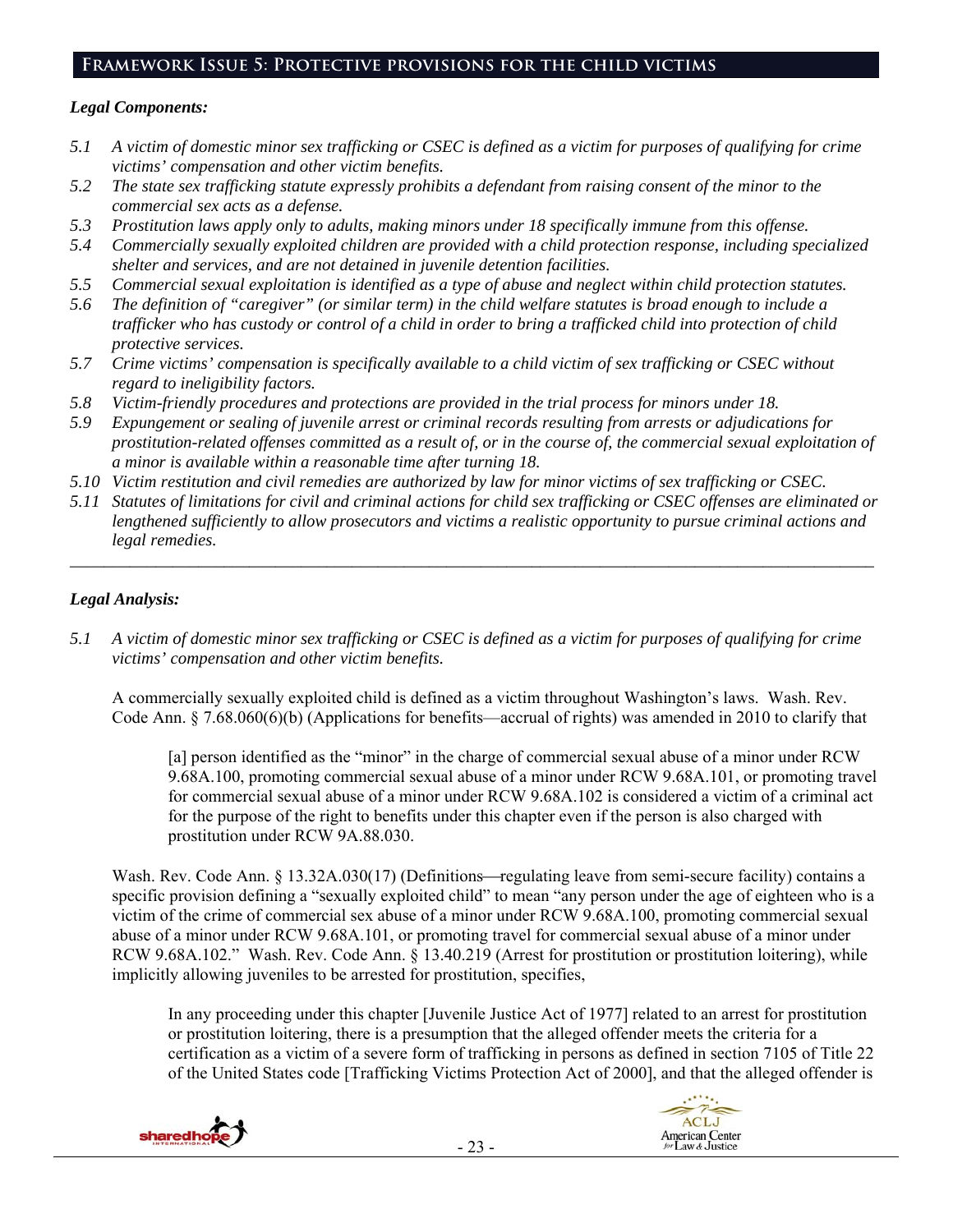also a victim of commercial sex abuse of a minor.

Although the provision does not prohibit the arrest of a minor who is actually a victim, the presumption further defines a prostituted child as a victim of domestic minor sex trafficking.<sup>53</sup>

*5.2 The state sex trafficking statute expressly prohibits a defendant from raising consent of the minor to the commercial sex acts as a defense.* 

The age of consent in Washington is not explicitly stated in the Code. Sexual intercourse with a minor 16 or older does not constitute rape of a child under Wash. Rev. Code Ann. § 9A.44.073 (Rape of a child in the first degree), § 9A.44.076 (Rape of a child in the second degree), § 9A.44.079 (Rape of a child in the third degree), nor does it constitute molestation of a child under Wash. Rev. Code Ann. § 9A.44.083 (Child molestation in the first degree), § 9A.44.086 (Child molestation in the second degree), or § 9A.44.089 (Child molestation in the third degree). However, consensual sexual intercourse or sexual contact with a person that is 16 or 17 is illegal under Wash. Rev. Code Ann. § 9A.44.093 (Sexual misconduct with a minor in the first degree), subject to defenses outlined in Wash. Rev. Code Ann. § 9A.44.030 (Defenses to prosecution under this chapter). Other than those situations, absent forcible compulsion, incapacity to consent, a clear lack of consent, or incest, having sexual intercourse or sexual contact with a minor who is 16 or 17 is not a crime. Wash. Rev. Code Ann. §§ 9A.44.040, 9A.44.050, 9A.44.060, 9A.64.020. Consent of the minor to a commercial sex act appears to be immaterial to the crimes of Wash. Rev. Code Ann. § 9.68A.100 (Commercial sexual abuse of a minor), § 9.68A.101 (Promoting commercial sexual abuse of a minor), § 9.68A.102 (Promoting travel for commercial sexual abuse of a minor), or § 9.68A.103 (Permitting commercial sexual abuse of a minor), and is not indicated to be a defense for the perpetrator of any of the range of commercial sexual exploitation crimes.

5.2.1 Recommendation: Specify in Wash. Rev. Code Ann. § 9A.44.100 (Trafficking), § 9.68A.100 (Commercial sexual abuse of a minor), § 9.68A.101 (Promoting commercial sexual abuse of a minor), § 9.68A.102 (Promoting travel for commercial sexual abuse of a minor), and § 9.68A.103 (Permitting commercial sexual abuse of a minor) that consent of the minor shall not be a defense in any prosecution of an alleged offender.

#### *5.3 Prostitution laws apply only to adults, making minors under 18 specifically immune from this offense.*

Wash. Rev. Code Ann. § 9A.88.030 (Prostitution) is age neutral and fails to specifically make minors immune from prosecution for prostitution. However, Wash. Rev. Code Ann. § 13.40.070(7) (Complaints—screening filing information—diversion) and § 13.40.213 (Juveniles alleged to have committed offenses of prostitution or prostitution loitering—diversion) provide for diversion in cases of prostitution offenses for juveniles.<sup>54</sup> Wash. Rev. Code Ann. § 13.40.070(7) mandates diversion for a juvenile's first offense, and Wash. Rev. Code Ann. § 13.40.213(1), (2) sets forth optional diversion for subsequent offenses if a county has a comprehensive program in place, which means that after the first offense, minors may be charged with a prostitution crime. Wash. Rev. Code Ann. § 13.40.070(7) states that "[w]here a case is legally sufficient to charge an alleged offender with either prostitution or prostitution loitering and the alleged offense is the offender's first

The legislature finds that juveniles involved in the commercial sex trade are sexually exploited and that they face extreme threats to their physical and emotional well-being. In order to help them break out of the isolation, fear, and danger of the commercial sex trade and to assist them in their recovery from the resulting mental and physical harm and in the development of skills that will allow them to become independent and achieve long-term security, these juveniles are in critical need of comprehensive services, including housing, mental health counseling, education, employment, chemical dependency treatment, and skill building. The legislature further finds that a diversion program to provide these comprehensive services, working within existing resources in the counties which prosecute juveniles for prostitution and prostitution loitering, may be an appropriate alternative to the prosecution of juveniles involved in the commercial sex trade.





<sup>&</sup>lt;sup>53</sup> See supra note 6.

<sup>&</sup>lt;sup>54</sup> House Bill 1505 passed in the 61st Regular Session in 2009, which enacted Wash. Rev. Code Ann. § 13.40.213, makes the following statement in Section 1: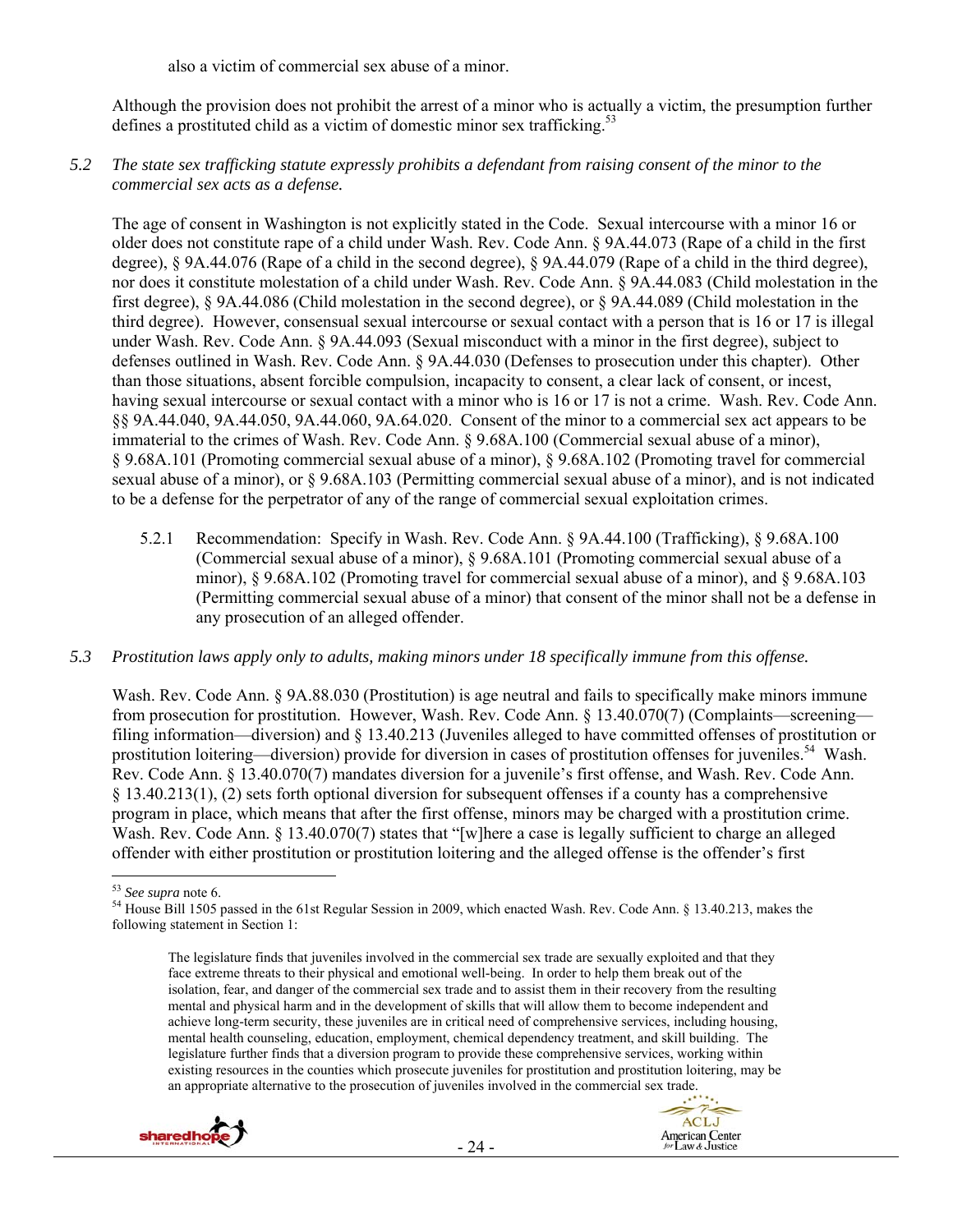prostitution or prostitution loitering offense, the prosecutor shall divert the case." Wash. Rev. Code Ann. § 13.40.213(1) states,

When a juvenile is alleged to have committed the offenses of prostitution or prostitution loitering, and the allegation, if proved, would not be the juvenile's first offense, a prosecutor may divert the offense if the county in which the offense is alleged to have been committed has a comprehensive program . . . . . . . .

5.3.1 Recommendation: Amend Wash. Rev. Code Ann. § 9A.88.030 (Prostitution) to make minors under 18 specifically immune from prosecution for the offense.

#### *5.4 Commercially sexually exploited children are provided with a child protection response, including specialized shelter and services, and are not detained in juvenile detention facilities.*

Under Wash. Rev. Code Ann.  $\S 26.44.050$ ,<sup>55</sup> when a report is received concerning possible "abuse or neglect, the law enforcement agency or the department of social and health service must investigate and provide the protective services section with a report in accordance with chapter 74.13 RCW, and where necessary to refer such report to the court." Law enforcement officers are permitted to "take, or cause to be taken, a child into custody without a court order if there is probable cause to believe that the child is abused or neglected and that the child would be injured or could not be taken into custody if it were necessary to first obtain a court order pursuant to RCW 13.34.050." Wash. Rev. Code Ann. § 26.44.050. For purposes of Title 26, "abuse or neglect" is defined in Wash. Rev. Code Ann. § 26.44.020(1) as "sexual abuse, sexual exploitation, or injury of a child by any person under circumstances which cause harm to the child's health, welfare, or safety, excluding conduct permitted under RCW 9A.16.100; or the negligent treatment or maltreatment of a child by a person responsible for or providing care to the child. An abused child is a child who has been subjected to child abuse or neglect as defined in this section." "Sexual exploitation" is defined as including, "(a) Allowing, permitting, or encouraging a child to engage in prostitution by any person; or (b) allowing, permitting, encouraging, or engaging in the obscene or pornographic photographing, filming, or depicting of a child by any person." Wash. Rev. Code Ann. § 26.44.020(20).

Under Wash. Rev. Code Ann. § 13.34.050(1),

(1) The court may enter an order directing a law enforcement officer, probation counselor, or child protective services official to take a child into custody if: (a) A petition is filed with the juvenile court alleging that the child is dependent and that the child's health, safety, and welfare will be seriously endangered if not taken into custody; (b) an affidavit or declaration is filed by the department in support of the petition setting forth specific factual information evidencing reasonable grounds that the child's health, safety, and welfare will be seriously endangered if not taken into custody and at least one of the grounds set forth demonstrates a risk of imminent harm to the child. "Imminent harm" for purposes of this section shall include, but not be limited to, circumstances of sexual abuse, sexual exploitation as defined in RCW 26.44.020 and a parent's failure to perform basic parental functions, obligations, and duties as the result of substance abuse; and (c) the court finds reasonable grounds to believe the child is dependent and that the child's health, safety, and welfare will be seriously endangered if not taken into custody.

Wash. Rev. Code Ann. § 13.34.060 further provides that a child taken into custody under Wash. Rev. Code Ann. § 13.34.050 or Wash. Rev. Code Ann. § 26.44.050 can be taken immediately to shelter care. Shelter care is limited to 72 hours unless a court order extends the shelter care. Wash. Rev. Code Ann. § 13.34.060.

 $\overline{a}$ <sup>55</sup> Title 26 addresses "Domestic Relations" and chapter 26.44 is entitled, "Abuse of Children."



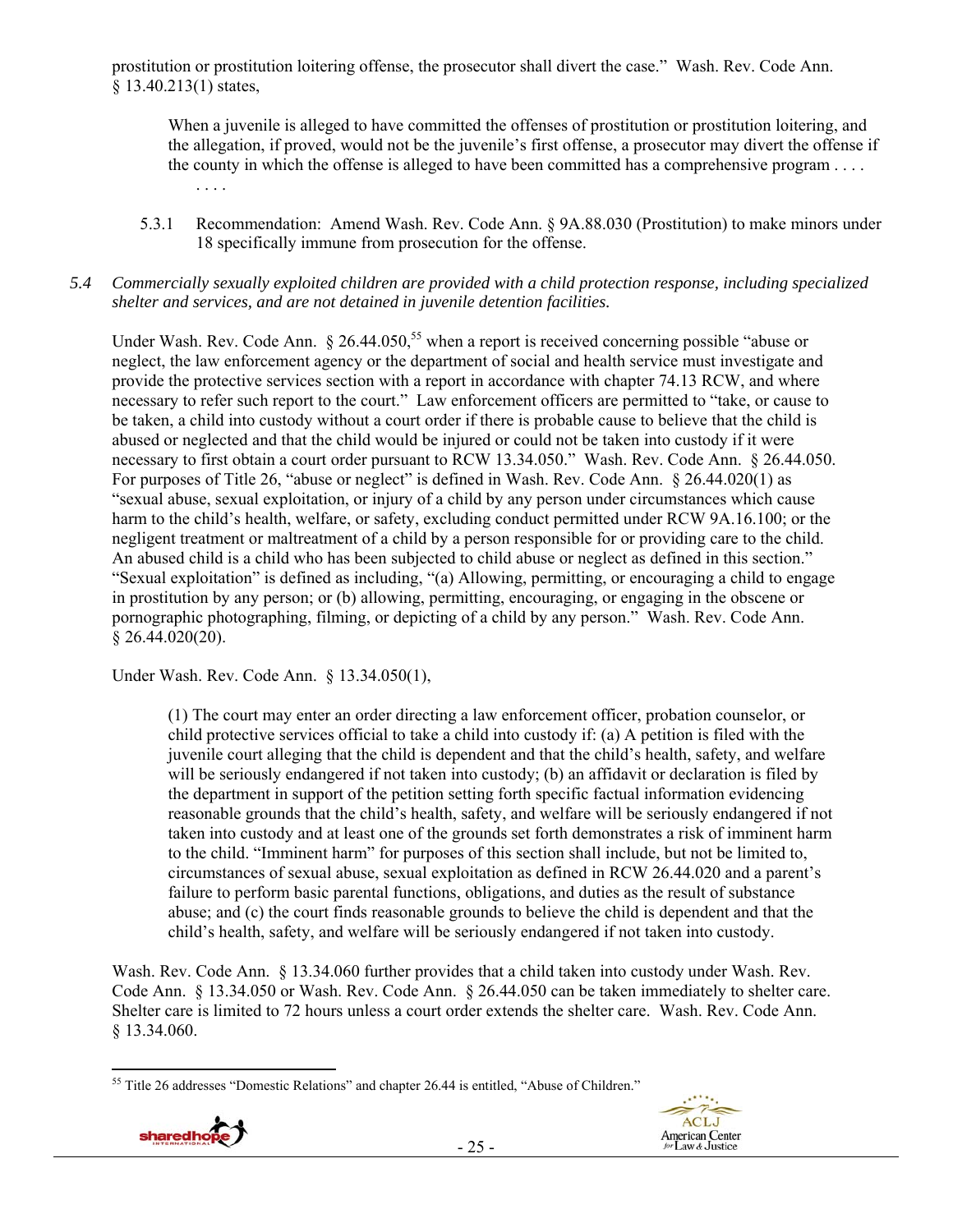Senate Bill 6476, which was signed into law on April 1, 2010, amended Wash. Rev. Code Ann. § 13.32A.030 (effective July 1, 2011) to add "sexually exploited child" to the definition of "child in need of services" (CHINS). It also added to this section a new definition of "sexually exploited child," which defines that term as "any person under the age of eighteen who is a victim of the crime of commercial sex abuse of a minor under RCW 9.68A.100, promoting commercial sexual abuse of a minor under RCW 9.68A.101, or promoting travel for commercial sexual abuse of a minor under RCW 9.68A.102."

RCW § 13.32A.050(1) states,

(1) A law enforcement officer shall take a child into custody:

(a) If a law enforcement agency has been contacted by the parent of the child that the child is absent from parental custody without consent; or

(b) If a law enforcement officer reasonably believes, considering the child's age, the location, and the time of day, that a child is in circumstances which constitute a danger to the child's safety or that a child is violating a local curfew ordinance; or

. . . (d) If a law enforcement agency has been notified by the juvenile court that the court finds probable cause exists to believe that the child has violated a court placement order issued under this chapter or chapter 13.34 RCW or that the court has issued an order for law enforcement pick-up of the child under this chapter or chapter 13.34 RCW.

If a child is taken into custody for a reason specified under subsection (a) or (b), the child must be transported to "his or her home or to a parent at his or her place of employment, if no parent is at home," although the parent may request for the child to be taken shelter or other places specified in the statute. Wash. Rev. Code Ann.  $\S$  13.32A.060(1)(a). Otherwise, the officer may take the child to a shelter if he has attempted to notify the parent and if, among other things, the "child expresses fear or distress at the prospect of being returned to his or her home which leads the officer to believe there is a possibility that the child is experiencing some type of abuse or neglect." Wash. Rev. Code Ann. § 13.32A.060(1)(b)(i). If a child is taken into custody under subsection (c) or (d), the child "may [be] release[d]  $\dots$  to the supervising agency, or shall [be] take[n] . . . to a designated crisis residential center's secure facility" for a subsection (c) custodial situation or taken to a detention facility for a subsection (d) custodial situation. Wash. Rev. Code Ann. § 13.32A.060(2). Furthermore, under RCW § 13.32A.050(6), "If a law enforcement officer has a reasonable suspicion that a child is being unlawfully harbored in violation of RCW 13.32A.080, the officer shall remove the child from the custody of the person harboring the child and shall transport the child to one of the locations specified in RCW 13.32A.060."

Under Wash. Rev. Code Ann. § 13.32A.130(1),

A child admitted to a secure facility located in a juvenile detention center shall remain in the facility for at least twenty-four hours after admission but for not more than five consecutive days. A child admitted to a secure facility not located in a juvenile detention center or a semi-secure facility may remain for not more than fifteen consecutive days. If a child is transferred between a secure and semi-secure facility, the aggregate length of time a child may remain in both facilities shall not exceed fifteen consecutive days per admission, and in no event may a child's stay in a secure facility located in a juvenile detention center exceed five days per admission.

This provision also sets out guidelines for determining when to transfer children to semi-secure facilities. However, under Wash. Rev. Code Ann. § 13.32A.128, "The department may take a runaway youth to a secure facility after attempting to notify the parent of the child's whereabouts. The department may not take a child to a secure facility if the department has reasonable cause to believe that the reason for the child's runaway status is the result of abuse or neglect."

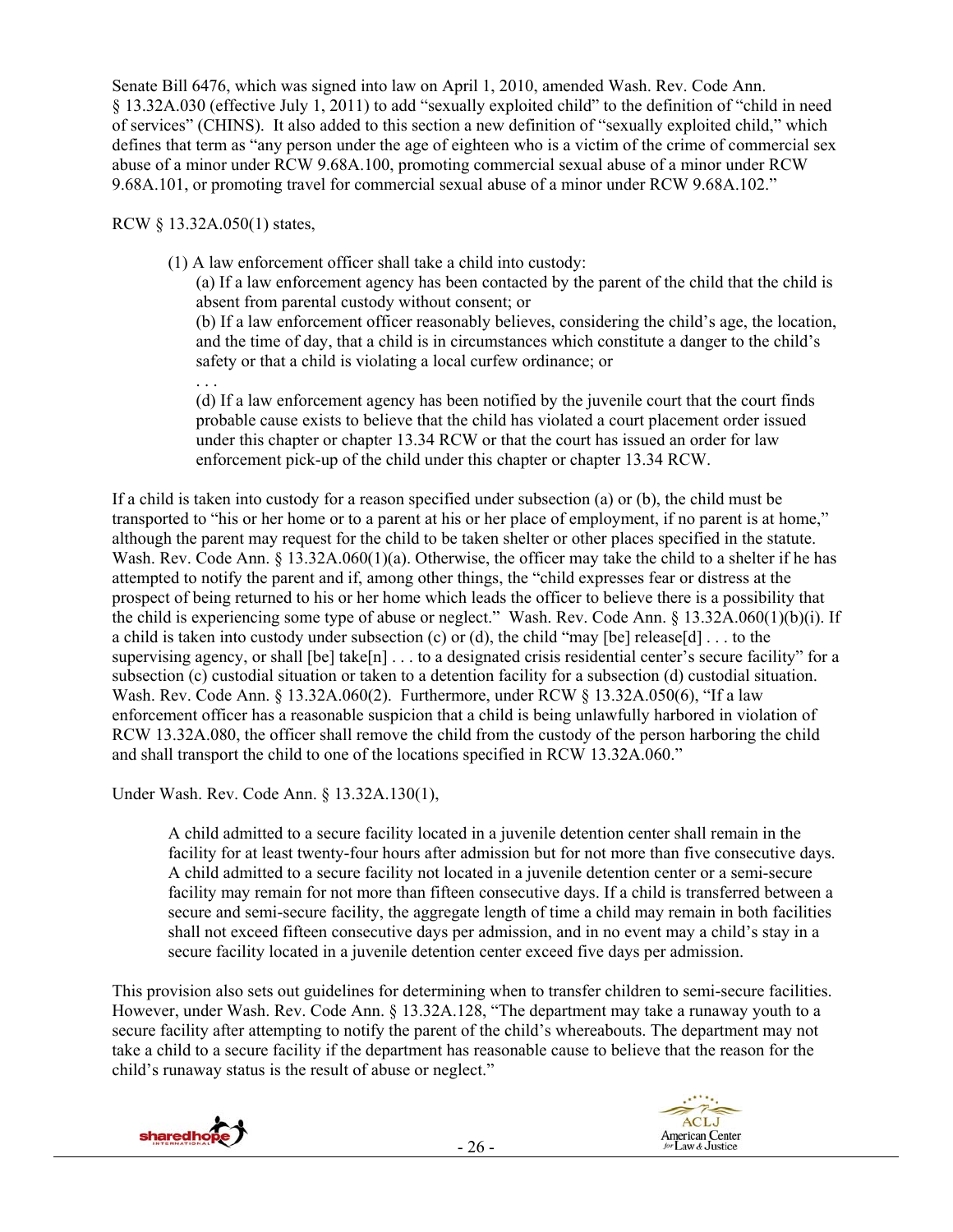Wash. Rev. Code Ann. § 13.32A.140 sets out the procedures for DSHS to file a CHINS petition for out of home placement. Under Wash. Rev. Code Ann. § 13.32A.060(4), "Whenever an officer transfers custody of a child to a crisis residential center or the department, the child may reside in the crisis residential center or may be placed by the department in an out-of-home placement for an aggregate total period of time not to exceed seventy-two hours excluding Saturdays, Sundays, and holidays. Thereafter, the child may continue in out-of-home placement only if the parents have consented, a child in need of services petition has been filed, or an order for placement has been entered under chapter 13.34 RCW." Wash. Rev. Code Ann. § 74.15.255(2) requires each crisis residential center to have a staff member, or "access to, a person who has been trained to work with the needs of sexually exploited children." Under Wash. Rev. Code Ann. § 74.13.034(1), "A child taken into custody and taken to a crisis residential center established pursuant to RCW 74.13.032 may, if the center is unable to provide appropriate treatment, supervision, and structure to the child, be taken at department expense to another crisis residential center, the nearest regional secure crisis residential center, or a secure facility with which it is collocated under RCW 74.13.032. Placement in both locations shall not exceed fifteen consecutive days from the point of intake as provided in RCW 13.32A.130."

Under the Becca bill (RCW § 13.32A.010, et seq.), the court can order an out of home placement of the child for up to 90 days. Wash. Rev. Code Ann. § 13.32A.179(2). This disposition must be reviewed "within three months," at which time the out-of-home placement can be continued for 180 additional days after the review hearing. Wash. Rev. Code Ann. § 13.32A.190(1), (4). Wash. Rev. Code Ann. § 13.32A.180(2) states, "No placement made pursuant to this section may be in a secure residence as defined by the federal Juvenile Justice and Delinquency Prevention Act of 1974."

An alternative response that also keeps the minor out of a juvenile detention facility is diversion. Wash. Rev. Code Ann. § 13.40.087 states that "[w]ithin available funding, when a youth who has been diverted under RCW 13.40.070 for an alleged offense of prostitution or prostitution loitering is referred to the department, the department shall connect that youth with the services and treatment specified in RCW 74.14B.060 and 74.14B.070." There is no guarantee that a child will not be held in juvenile detention facility for prostitution and related offenses after a first offense.

## *5.5 Commercial sexual exploitation is identified as a type of abuse and neglect within child protection statutes.*

For purposes of Washington's child abuse reporting laws, Wash. Rev. Code Ann. § 26.44.020(1) (Definitions) defines "abuse or neglect" as

sexual abuse, sexual exploitation, or injury of a child by any person under circumstances which cause harm to the child's health, welfare, or safety, excluding conduct permitted under RCW 9A.16.100 [Use of force on children—policy—actions presumed unreasonable]; or the negligent treatment or maltreatment of a child by a person responsible for or providing care to the child. An abused child is a child who has been subjected to child abuse or neglect as defined in this section.

Wash. Rev. Code Ann. § 26.44.020(20) defines "sexual exploitation" as "(a) Allowing, permitting, or encouraging a child to engage in prostitution by any person; or (b) allowing, permitting, encouraging, or engaging in the obscene or pornographic photographing, filming, or depicting of a child by any person." Pursuant to Wash. Rev. Code Ann. § 26.44.030 (Reports—duty and authority to make—duty of receiving agency—duty to notify), DSHS has jurisdiction to report and investigate most reported instances of abuse or neglect, which, under these definitions, would include situations of pimp-controlled domestic minor sex trafficking.



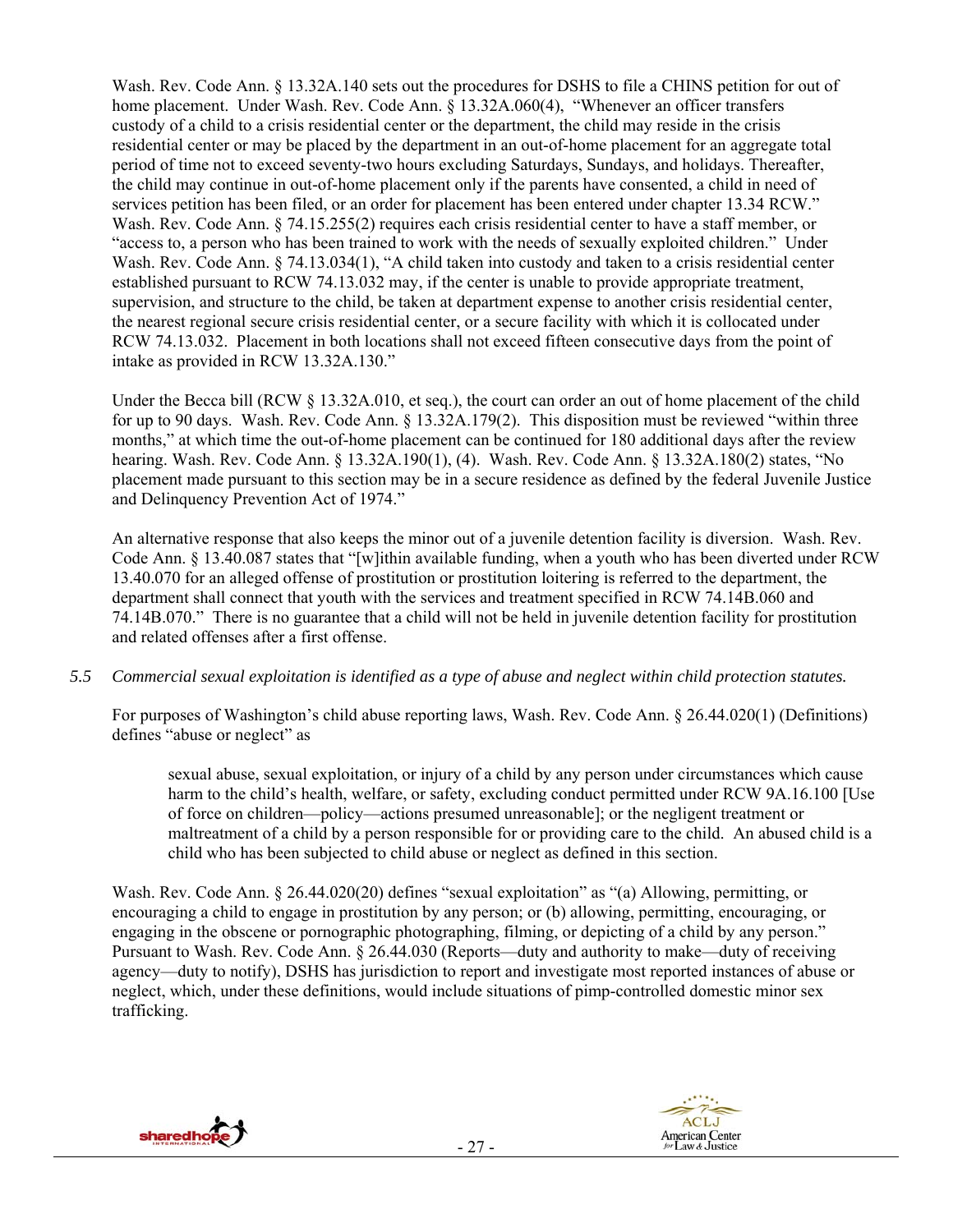*5.6 The definition of "caregiver" (or similar term) in the child welfare statutes is broad enough to include a trafficker who has custody or control of a child in order to bring a trafficked child into protection of child protective services.* 

The DSHS Practices and Procedures Guide defines a "caregiver" as

an adult living in the home permanently or semi-permanently and has routine responsibility for childcare. This may be the other legally responsible adult, another adult relative or a live-in partner. It may also be any other adult with regular ongoing time in the home and has routine responsibility for childcare.<sup>56</sup>

- 5.6.1 Recommendation: Clarify that child protection laws reach traffickers by amending the definition of "caregiver" to include a person who physically possesses or controls a child.
- *5.7 Crime victims' compensation is specifically available to a child victim of sex trafficking or CSEC without regard to ineligibility factors.*

Washington's crime victims' compensation account is established by Wash. Rev. Code Ann. § 7.68.045 (Crime victims' compensation account) and set forth in chapter 7.68 (Victims of crimes—compensation, assistance). Wash. Rev. Code Ann. § 7.68.060(6)(b) (Applications for benefits—accrual of rights) clarifies,

A person identified as the "minor" in the charge of commercial sexual abuse of a minor under RCW 9.68A.100, promoting commercial sexual abuse of a minor under RCW 9.68A.101, or promoting travel for commercial sexual abuse of a minor under RCW 9.68A.102 is considered a victim of a criminal  $\arctan^{57}$  for the purpose of the right to benefits under this chapter even if the person is also charged with prostitution under RCW 9A.88.030.

This amendment is designed to prevent domestic minor sex trafficking victims from being found ineligible to receive compensation for injuries suffered as a result of being a victim of commercial sexual exploitation. Wash. Rev. Code Ann. § 7.68.060 also outlines the application procedures and time limits. The time limit to receive applications is no later than two years after the crime is reported to law enforcement "or the date the rights of beneficiaries accrued, unless the director has determined that 'good cause' exists to expand the time permitted to receive the application." Wash. Rev. Code Ann. § 7.68.060(1)(a). Wash. Rev. Code Ann.  $§ 7.68.060(1)(a)$  states, in part,

"Good cause" shall be determined by the department on a case-by-case basis and may extend the period of time in which an application can be received for up to five years after the date the criminal act was reported to a local police department or sheriff's office or the date the rights of beneficiaries accrued.

However, Wash. Rev. Code Ann. § 7.68.060(5) states,

Because victims of childhood criminal acts may repress conscious memory of such criminal acts far beyond the age of eighteen, the rights of adult victims of childhood criminal acts shall accrue at the time the victim discovers or reasonably should have discovered the elements of the crime. In making determinations as to reasonable time limits, the department shall give greatest weight to the needs of the victim.

<sup>&</sup>lt;sup>57</sup> "Criminal act" is defined in Wash. Rev. Code Ann. § 7.68.020(5) and includes the crime of trafficking in Wash. Rev. Code Ann. § 9A.40.100.





 $\overline{a}$ 56 Washington State Department of Social and Human Services, *Practices and Procedures Guide, Appendix A: Definitions*,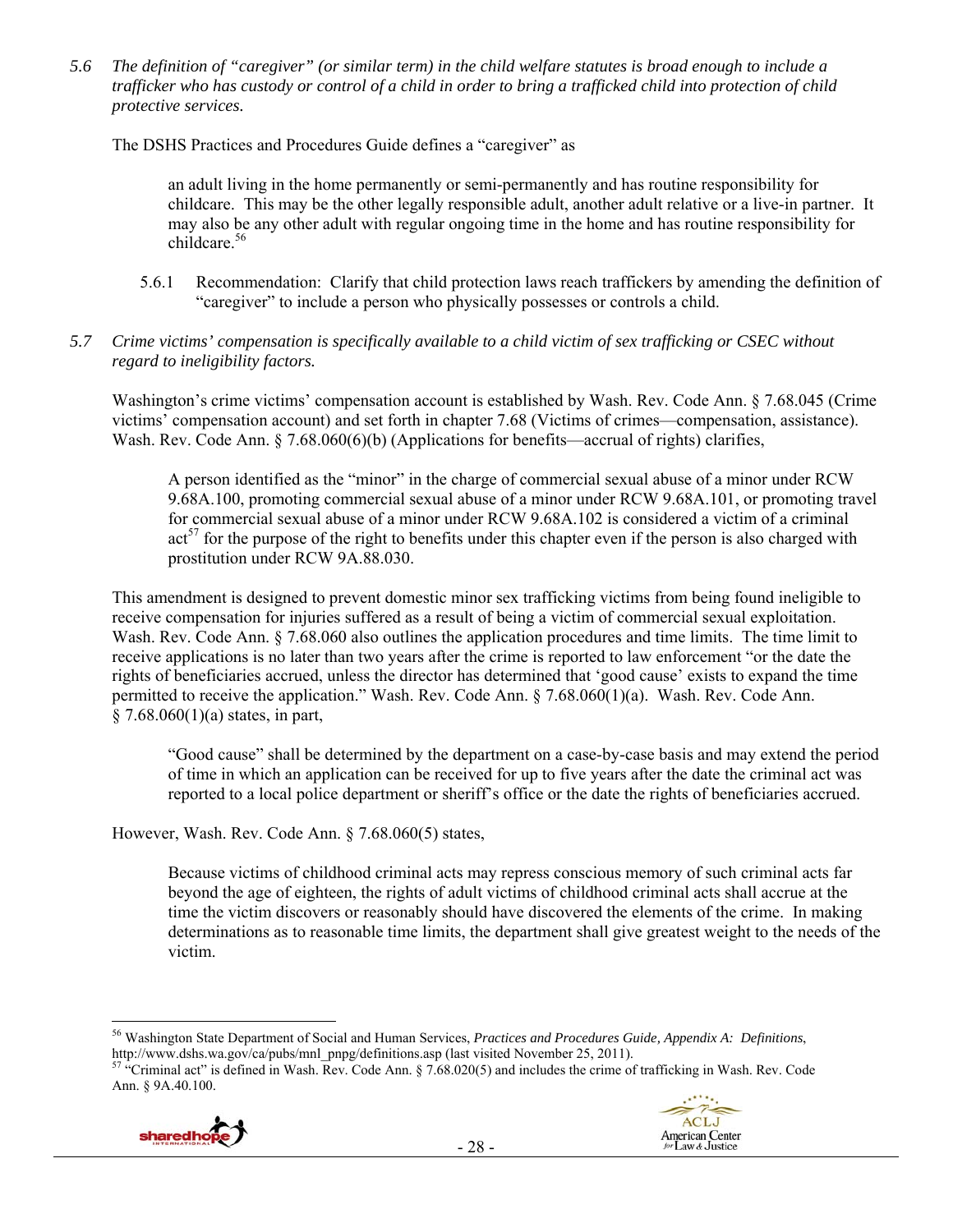Wash. Rev. Code Ann. § 7.68.070(1) (Benefits—right to and amount—limitations) limits the total compensation available to \$50,000.

#### *5.8 Victim-friendly procedures and protections are provided in the trial process for minors under 18.*

Several victim-friendly criminal justice procedures and protections are statutorily provided for certain minor victim-witnesses, such as, when possible, secure waiting areas, the presence of "an advocate<sup>58</sup> or support person ... prior to and during any court proceedings," the appointment of CASA and guardians ad litem,<sup>59</sup> and a prohibition (with some exceptions) on releasing names and addresses of the victim-witnesses without permission. Wash. Rev. Code Ann. §§ 7.69A.030(2)–(4), 13.34.100(1). However, closed circuit television testimony is limited to child victims under ten years of age and restrictions on reputation evidence (commonly called the "rape shield law") is limited to trials of non-commercial sex offenses contained in chapter 9A.44. Wash. Rev. Code Ann. §§ 9A.44.150(1), 9A.44.020(2), (3). Thus, the "rape shield law" does not apply to crimes related to the commercial sexual abuse of a minor under Wash. Rev. Code Ann. ch. 9.68A (Sexual exploitation of children) or to Wash. Rev. Code Ann. § 9A.40.100 (Trafficking). Therefore, victims of these crimes may be subjected to cross-examination related to their sexual history and character in the trials of their traffickers, buyer-exploiters, or both.

- 5.8.1 Recommendation: Specify application of Wash. Rev. Code Ann. § 9A.44.020 (Testimony evidence—written motion—admissibility) to cases of testifying victims of Wash. Rev. Code Ann. § 9A.40.100 (Trafficking) with sexual motivation or Wash. Rev. Code Ann. ch. 9.68 (Sexual exploitation of children) and increase the age of a child permitted to use closed circuit television testimony pursuant to Wash. Rev. Code Ann. § 9A.44.150 (Testimony of child by closed-circuit television).
- *5.9 Expungement or sealing of juvenile arrest or criminal records resulting from arrests or adjudications for prostitution-related offenses committed as a result of, or in the course of, the commercial sexual exploitation of a minor is available within a reasonable time after turning 18.*

There is no automatic sealing or expungement of juvenile records.<sup>60</sup> Wash. Rev. Code Ann.  $\S$  13.50.050 (Records relating to commission of juvenile offenses) outlines the procedure and requirements for petitioning the court to seal juvenile records. A person must make a motion to the court to have his or her juvenile record sealed which, if granted, covers the juvenile court file, the social file, and other records relating to the case. Wash. Rev. Code Ann. § 13.50.050(11).

Wash. Rev. Code Ann. § 13.50.050(14)(a) explains that an order to seal means,

[T]he proceedings in the case shall be treated as if they never occurred, and the subject of the records may reply accordingly to any inquiry about the events, records of which are sealed. Any agency shall reply to any inquiry concerning confidential or sealed records that records are confidential, and no information can be given about the existence or nonexistence of records concerning an individual.

Wash. Rev. Code Ann. § 13.50.050(17), (23) provide for destruction of certain records related to diversion only.

10/Pdf/Bill%20Reports/Senate/6561%20SBR%20WM%2010.pdf (last visited November 25, 2011).





 $\overline{a}$ <sup>58</sup> Wash. Rev. Code Ann. § 7.69A.020(6) defines "advocate" as "any person, including a family member not accused of a crime, who provides support to a child victim or child witness during any legal proceeding."

<sup>&</sup>lt;sup>59</sup> Wash. Rev. Code Ann. § 13.34.100(1) (Appointment of guardian ad litem) provides for the appointment of guardians ad litem in actions under Wash. Rev. ch. 13.34 (Dependency and termination of parent-child relationship), "unless a court for good cause finds the appointment unnecessary."<br><sup>60</sup> Senate Bill 6561, introduced in 2009, included automatic sealing of eligible juvenile records. The bill was stripped in

committee of this provision due to the high staff level of effort (up to 30 minutes per case) in automatically reviewing juvenile records for sealing. S. Comm. on Human Serv. & Corr. & S. Comm. on Ways & Means, S. Bill Rep. SB 6561, 2010 Reg. Sess. at 4 (Wash. 2010), http://apps.leg.wa.gov/documents/billdocs/2009-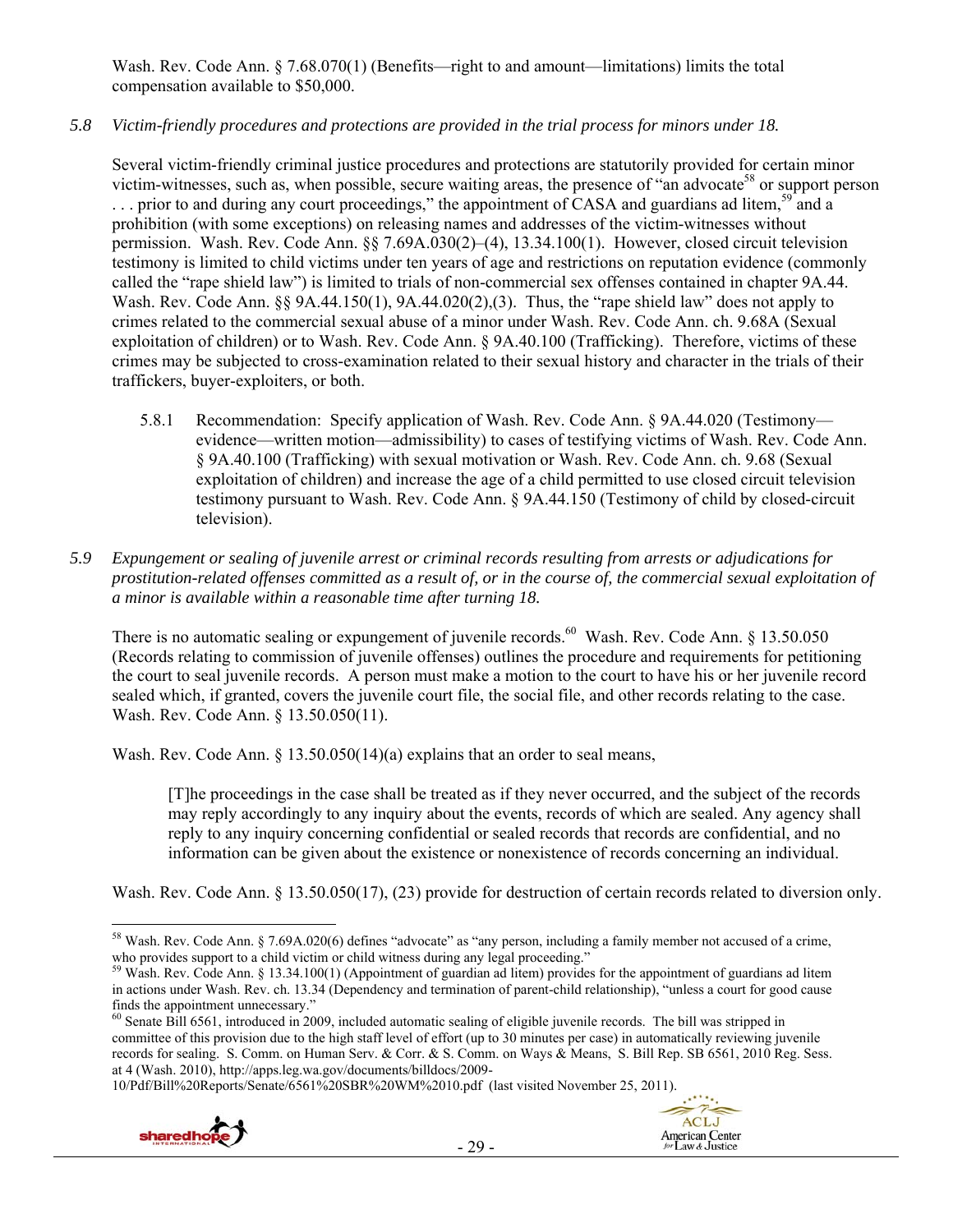Wash. Rev. Code Ann. § 13.50.050(12) more generally states,

(a) The court shall not grant any motion to seal records for class A offenses made pursuant to subsection  $(11)F^{61}F$  of this section that is filed on or after July 1, 1997, unless:

(i) Since the last date of release from confinement, including full-time residential treatment, if any, or entry of disposition, the person has spent five consecutive years in the community without committing any offense or crime that subsequently results in an adjudication or conviction;

(ii) No proceeding is pending against the moving party seeking the conviction of a juvenile offense or a criminal offense;

(iii) No proceeding is pending seeking the formation of a diversion agreement with that person;

(iv) The person has not been convicted of a sex offense; and

(v) Full restitution has been paid.

(b) The court shall not grant any motion to seal records for class B, C, gross misdemeanor and misdemeanor offenses and diversions made under subsection (11) of this section unless:

(i) Since the date of last release from confinement, including full-time residential treatment, if any, entry of disposition, or completion of the diversion agreement, the person has spent two consecutive years in the community without being convicted of any offense or crime;

(ii) No proceeding is pending against the moving party seeking the conviction of a juvenile offense or a criminal offense;

(iii) No proceeding is pending seeking the formation of a diversion agreement with that person;

(iv) The person has not been convicted of a sex offense; and

(v) Full restitution has been paid.

- 5.9.1 Recommendation: Provide automatic sealing of eligible juvenile records to enable survivors of sex trafficking to fully access academic and employment opportunities.
- *5.10 Victim restitution and civil remedies are authorized by law for minor victims of sex trafficking or CSEC.*

Wash. Rev. Code Ann. § 9.94A.753(7) (Restitution—application dates) states,

Regardless of the provisions of subsections (1) through (6) of this section, the court shall order restitution in all cases where the victim is entitled to benefits under the crime victims' compensation act, chapter RCW 7.68 [Victims of crimes—compensation, assistance]. If the court does not order restitution and the victim of the crime has been determined to be entitled to benefits under the crime victims' compensation act, the department of labor and industries, as administrator of the crime victims' compensation program, may petition the court within one year of entry of the judgment and sentence for entry of a restitution order.

Wash. Rev. Code Ann. § 9A.82.100(1)(a) (Remedies and procedures) states,

A person who sustains injury to his or her person, business, or property by an act of criminal profiteering that is part of a pattern of criminal profiteering activity, or by an offense defined in RCW

In any case in which an information has been filed pursuant to RCW 13.40.100 [Summons or other notification issued upon filing of information] or a complaint has been filed with the prosecutor and referred for diversion pursuant to RCW 13.40.070 [Complaints—screening—filing information—diversion], the person the subject of the information or complaint may file a motion with the court to have the court vacate its order and findings, if any, and, subject to subsection (23) of this section, order the sealing of the official juvenile court file, the social file, and records of the court and of any other agency in the case.



 $\overline{a}$  $61$  Wash. Rev. Code Ann.  $\S$  13.50.050(11) states,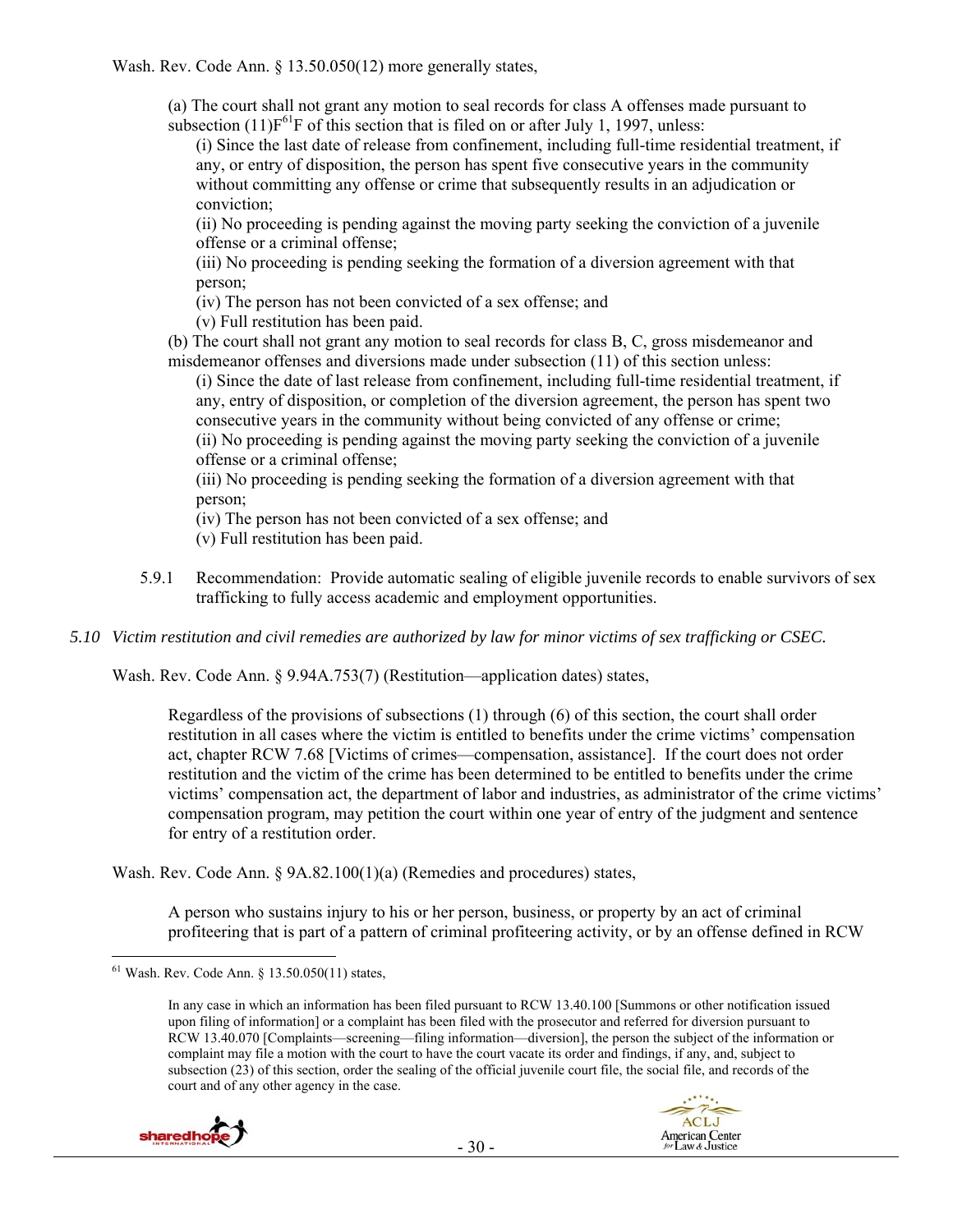9A.40.100 [Human trafficking], or by a violation of RCW 9A.82.060 or 9A.82.080 may file an action in superior court for the recovery of damages and the costs of the suit, including reasonable investigative and attorney's fees.

Lastly, Wash. Rev. Code Ann. § 9A.82.100(13) explains that "[p]rivate civil remedies provided under this section are supplemental and not mutually exclusive."

*5.11 Statutes of limitations for civil and criminal actions for child sex trafficking or CSEC offenses are eliminated or lengthened sufficiently to allow prosecutors and victims a realistic opportunity to pursue criminal actions and legal remedies.* 

Statutes of limitations have not been eliminated for victims of domestic minor sex trafficking. Wash. Rev. Code Ann. § 9A.04.080 (Limitation of action) provides a 3-year statute of limitations for felony actions, unless otherwise noted in the statute. Wash. Rev. Code Ann. § 4.16.340(1) (Actions based on childhood sexual abuse) states,

All claims or causes of action based on intentional conduct brought by any person for recovery of damages for injury suffered as a result of childhood sexual abuse<sup>62</sup> shall be commenced within the later of the following periods:

(a) Within three years of the act alleged to have caused the injury or condition;

(b) Within three years of the time the victim discovered or reasonably should have discovered that the injury or condition was caused by said act; or

(c) Within three years of the time the victim discovered that the act caused the injury for which the claim is brought:

PROVIDED, That the time limit for commencement of an action under this section is tolled for a child until the child reaches the age of eighteen years.

Wash. Rev. Code Ann. § 9A.82.100(7) (Remedies and procedures) states,

The initiation of civil proceedings under this section shall be commenced within three years after discovery of the pattern of criminal profiteering activity or after the pattern should reasonably have been discovered or, in the case of an offense that is defined in RCW 9A.40.100, within three years after the final disposition of any criminal charges relating to the offense, whichever is later.

5.11.1 Recommendation: Add Wash. Rev. Code Ann. § 9A.44.100 (Trafficking) and crimes related to the commercial sexual abuse of a minor under Wash. Rev. Code Ann. ch. 9.68A (Sexual exploitation of children) to Wash. Rev. Code Ann. § 9A.04.080(1)(a) or (b) (Limitation of action), which would create either no statute of limitations or a ten year statute of limitation for prosecution of these crimes. Also, add commercial sexual abuse of minor offenses and trafficking with sexual motivation of minors to the definition of "childhood sexual abuse" in Wash. Rev. Code Ann. § 4.16.340 (Actions based on childhood sexual abuse) for statute of limitations in civil actions in order to give appropriate time for the discovery of injuries suffered through domestic minor sex trafficking.

As used in this section, "childhood sexual abuse" means any act committed by the defendant against a complainant who was less than eighteen years of age at the time of the act and which act would have been a violation of chapter 9A.44 RCW or RCW 9.68A.040 or prior laws of similar effect at the time the act was committed.





 $62$  Wash. Rev. Code Ann. § 4.16.340(5) states,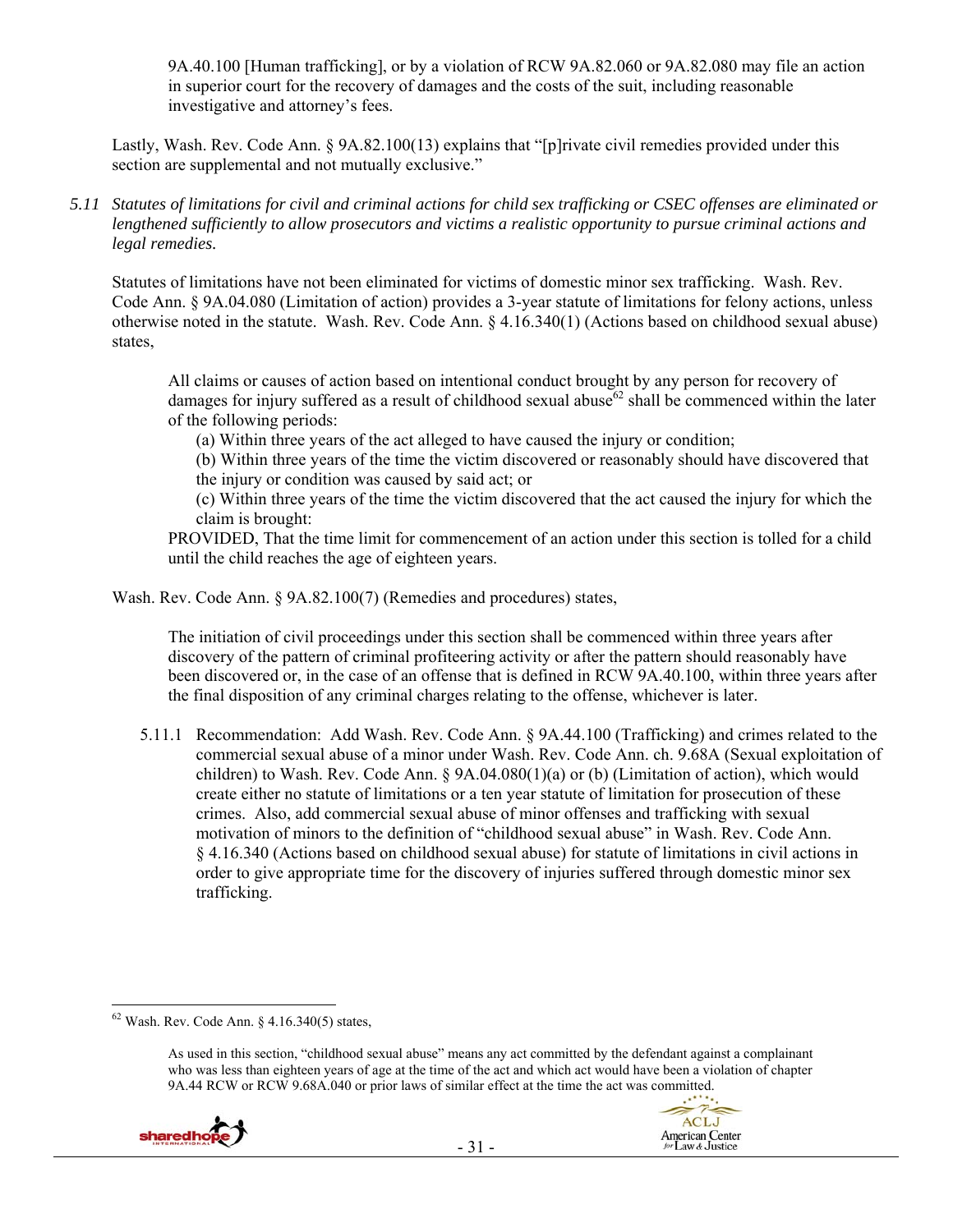#### **Framework Issue 6: Criminal justice tools for investigation and prosecutions**

#### *Legal Components:*

- *6.1 Training on human trafficking and domestic minor sex trafficking for law enforcement is statutorily mandated.*
- *6.2 Single party consent to audiotaping is permitted in law enforcement investigations.*
- *6.3 Domestic minor sex trafficking investigations may use wiretapping to investigate the crime.*
- *6.4 Using a law enforcement decoy posing as a minor to investigate buying or selling of commercial sex acts is not a defense to soliciting, purchasing, or selling sex with a minor.*
- *6.5 Using the Internet to investigate buyers and traffickers is a permissible investigative technique.*
- *6.6 Law enforcement and child welfare agencies are mandated to promptly report missing and recovered children. \_\_\_\_\_\_\_\_\_\_\_\_\_\_\_\_\_\_\_\_\_\_\_\_\_\_\_\_\_\_\_\_\_\_\_\_\_\_\_\_\_\_\_\_\_\_\_\_\_\_\_\_\_\_\_\_\_\_\_\_\_\_\_\_\_\_\_\_\_\_\_\_\_\_\_\_\_\_\_\_\_\_\_\_\_\_\_\_\_\_\_\_\_\_*

## *Legal Analysis:*

*6.1 Training on human trafficking and domestic minor sex trafficking for law enforcement is statutorily mandated.* 

Sec. 16 of SB 6476 requires law enforcement to develop a model policy on procedures relating to identifying and responding to victims of domestic minor sex trafficking by December 1, 2010, if funds are appropriated, and develop training on the model policy by January 1, 2011. $^{63}$ 

*6.2 Single party consent to audiotaping is permitted in law enforcement investigations.* 

Single-party consent to audio recordings is a violation of Wash. Rev. Code Ann. § 9.73.030 (Intercepting, recording, or divulging private communication—consent required—exceptions), except in certain situations of an emergency nature set out in that section and chapter 9.73 (Privacy, violating right of).

However, Wash. Rev. Code Ann. § 9.73.090(2) (Certain emergency response personnel exempted from RCW 9.73.030 through 9.73.080—standards—court authorizations—admissibility) states in part,

It shall not be unlawful for a law enforcement officer acting in the performance of the officer's official duties to intercept, record, or disclose an oral communication or conversation where the officer is a party to the communication or conversation or one of the parties to the communication or conversation has given prior consent to the interception, recording, or disclosure: PROVIDED, That prior to the interception, transmission, or recording the officer shall obtain written or telephonic authorization from a judge or magistrate, who shall approve the interception, recording, or disclosure of communications or conversations with a nonconsenting party for a reasonable and specified period of time, if there is probable cause to believe that the nonconsenting party has committed, is engaged in, or is about to commit a felony . . . .

Any recording or interception of a communication or conversation incident to a lawfully recorded or intercepted communication or conversation pursuant to this subsection shall be lawful and may be divulged.

Wash. Rev. Code Ann. § 9.73.210(1) (Intercepting, transmitting, or recording conversations concerning controlled substances or commercial sexual abuse of a minor) states that

 $\overline{a}$  $63$  S.B. 6476, 61st Leg., 2010 Reg. Sess. § 16 (Wash. 2010) (partial veto), signed into law on April 1, 2010, http://apps.leg.wa.gov/documents/billdocs/2009-10/Pdf/Bills/Session%20Law%202010/6476-S.SL.pdf (last visited November  $25, 2011$ ).

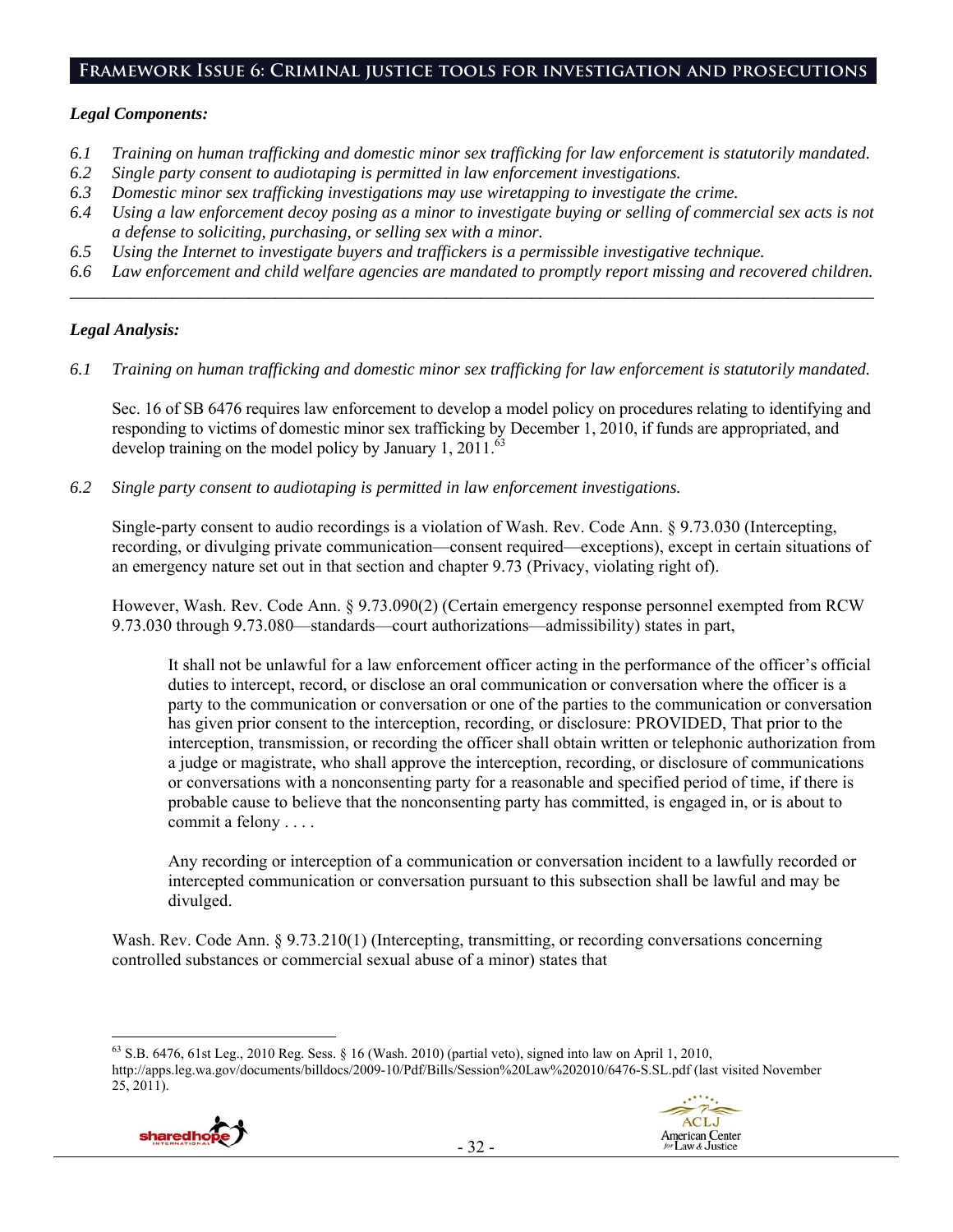If a police commander or officer above the rank of first line supervisor has reasonable suspicion that the safety of the consenting party is in danger, law enforcement personnel may, for the sole purpose of protecting the safety of the consenting party, intercept, transmit, or record a private conversation or communication concerning:

. . . . (b) Person(s) engaging in the commercial sexual abuse of a minor under RCW 9.68A.100, or promoting commercial sexual abuse of a minor under RCW 9.68A.101, or promoting travel for commercial sexual abuse of a minor under RCW 9.68A.102.

# *6.3 Domestic minor sex trafficking investigations may use wiretapping to investigate the crime.*

Wash. Rev. Code Ann. § 9.73.050 (Admissibility of intercepted communication in evidence) restricts admissibility of evidence gained through illegal wiretapping; however, Wash. Rev. Code Ann. § 9.73.090(3) (Certain emergency response personnel exempted from RCW 9.73.030 through 9.73.080) states that "[c]ommunications or conversations authorized to be intercepted, recorded, or disclosed by this section shall not be inadmissible under RCW 9.73.050." Absent a court order, intercepted communications are illegal and evidence obtained through them is inadmissible.

Pursuant to Wash. Rev. Code Ann. § 9.73.040 (Intercepting private communication),

(1) An ex parte order for the interception of any communication or conversation listed in RCW 9.73.030 may be issued by any superior court judge in the state upon verified application of either the state attorney general or any county prosecuting attorney setting forth fully facts and circumstances upon which the application is based and stating that:

(a) There are reasonable grounds to believe that national security is endangered, that a human life is in danger, that arson is about to be committed, or that a riot is about to be committed, and

(b) There are reasonable grounds to believe that evidence will be obtained essential to the

protection of national security, the preservation of human life, or the prevention of arson or a riot, and

(c) There are no other means readily available for obtaining such information.

6.3.1 Recommendation: Amend Wash. Rev. Code Ann. § 9.73.040 (Intercepting private communication) to allow for wiretapping in investigations of sex trafficking and CSEC crimes.

## *6.4 Using a law enforcement decoy posing as a minor to investigate buying or selling of commercial sex acts is not a defense to soliciting, purchasing, or selling sex with a minor.*

Washington does not have a statute expressly allowing law enforcement decoys. Wash. Rev. Code Ann. § 9.68A.090(1) (Communication with minor for immoral purposes) states that "a person who communicates with a minor for immoral purposes, or a person who communicates with someone the person believes to be a minor for immoral purposes, is guilty of a gross misdemeanor." The use of the term "believes to be a minor" appears to indicate that law enforcement may pose as a minor decoy.

- 6.4.1 Add a provision to expressly permit law enforcement to utilize decoys in investigating child sex trafficking through prostitution and to prohibit a defendant in such a case from asserting a defense that the person engaged in prostitution was not, in fact, a minor.
- *6.5 Using the Internet to investigate buyers and traffickers is a permissible investigative technique.*

Wash. Rev. Code Ann. § 9.68A.090(1) (Communication with minor for immoral purposes) states that "a person who communicates with a minor for immoral purposes, or a person who communicates with someone the person believes to be a minor for immoral purposes, is guilty of a gross misdemeanor." The penalty is



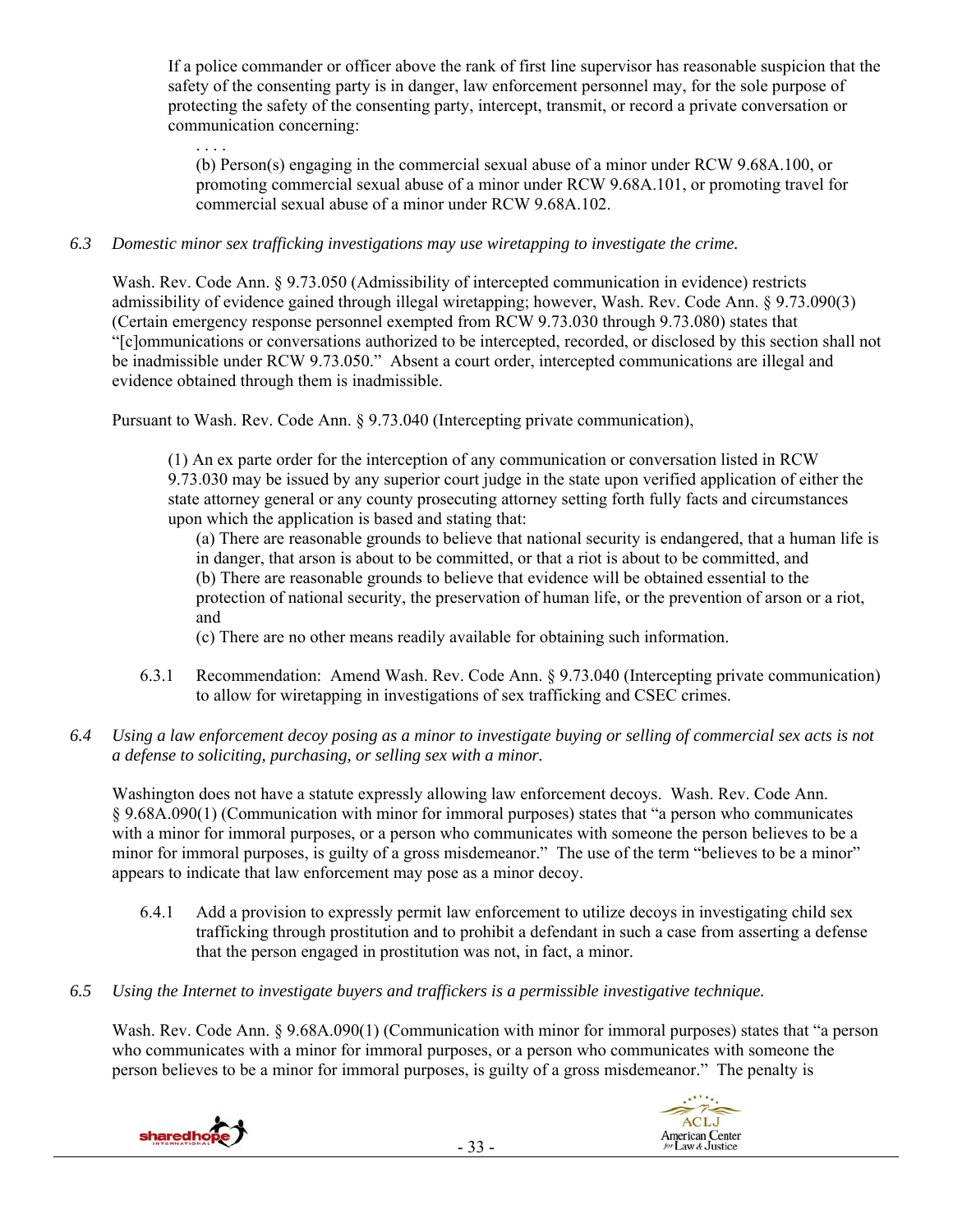heightened to a Class C felony "if the person communicates with a minor or with someone the person believes to be a minor for immoral purposes through the sending of an electronic communication." Wash. Rev. Code Ann. § 9.68A.090(2). The use of the term "believes to be a minor" appears to indicate that law enforcement may use Internet decoys.

6.5.1. Add a provision expressly allowing law enforcement to utilize the Internet to investigate child sex trafficking and CSEC crimes.

## *6.6 Law enforcement and child welfare agencies are mandated to promptly report missing and recovered children.*

Wash. Rev. Code Ann. § 13.60.020 (Entry of information on missing children into missing person computer network—access) requires local law enforcement agencies to "file an official missing person report and enter biographical information into the state missing person computerized network within twelve hours after notification of a missing child is received under" certain provisions of Wash. Rev. Code Ann. § 13.32A.050 (Officer taking child into custody—when authorized—maximum time of custody—transporting to crisis residential center—report on suspected abuse or neglect). Wash. Rev. Code Ann. § 13.60.020 further states,

The patrol shall collect such information as will enable it to retrieve immediately the following information about a missing child: Name, date of birth, social security number, fingerprint classification, relevant physical descriptions, and known associates and locations. Access to the preceding information shall be available to appropriate law enforcement agencies, and to parents and legal guardians, when appropriate.

Wash. Rev. Code Ann. § 13.60.040 (Children receiving services from department of social and health services) directs DSHS to do the following:

[D]evelop a procedure for reporting missing children information to the missing children clearinghouse on children who are receiving departmental services in each of its administrative regions. . . . When the department has obtained information that a minor child has been located at a facility funded by the department, the department shall notify the clearinghouse and the child's legal custodian, advising the custodian of the child's whereabouts or that the child is subject to a dependency action. The department shall inform the clearinghouse when reunification occurs.

Wash. Rev. Code Ann. § 13.60.010 (Missing children clearinghouse—hot line—distribution of information—amber alert plan) states,

The Washington state patrol shall establish a missing children clearinghouse which shall include the maintenance and operation of a toll-free, twenty-four-hour telephone hotline. The clearinghouse shall distribute information to local law enforcement agencies, school districts, the department of social and health services, and the general public regarding missing children. The information shall include pictures, bulletins, training sessions, reports, and biographical materials that will assist in local law enforcement efforts to locate missing children. The state patrol shall also maintain a regularly updated computerized link with national and other statewide missing person systems or clearinghouses, and within existing resources, shall develop and implement a plan, commonly known as an "amber alert plan," for voluntary cooperation between local, state, tribal, and other law enforcement agencies, state government agencies, radio and television stations, and cable and satellite systems to enhance the public's ability to assist in recovering abducted children.

In addition, Wash. Rev. Code Ann. § 13.60.050 (Endangered missing person advisory plan) states,

Within existing resources, the Washington state patrol shall develop and implement a plan, commonly known as an "endangered missing person advisory plan," for voluntary cooperation between local, state,